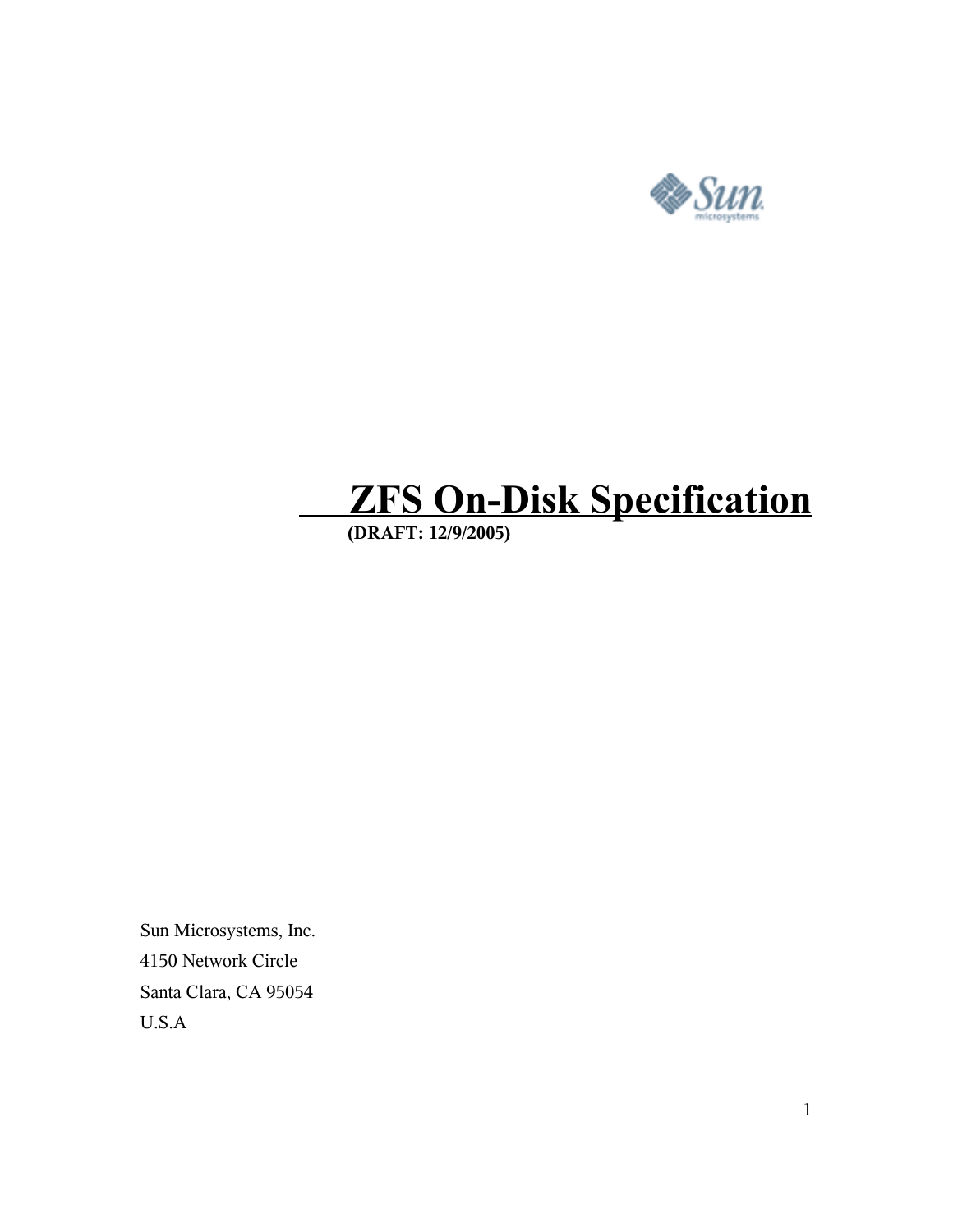©2005 Sun Microsystems, Inc. 4150 Network Circle Santa Clara, CA 95054 U.S.A.

This product or document is protected by copyright and distributed under licenses restricting its use, copying, distribution, and decompilation. No part of this product or document may be reproduced in any form by any means without prior written authorization of Sun and its licensors, if any. Third-party software, including font technology, is copyrighted and licensed from Sun suppliers.

Parts of the product may be derived from Berkeley BSD systems, licensed from the University of California.

Sun, Sun Microsystems, the Sun logo, Java, JavaServer Pages, Solaris, and StorEdge are trademarks or registered trademarks of Sun Microsystems, Inc. in the U.S. and other countries.

U.S. Government Rights Commercial software. Government users are subject to the Sun Microsystems, Inc. standard license agreement and applicable provisions of the FAR and its supplements.

DOCUMENTATION IS PROVIDED AS IS AND ALL EXPRESS OR IMPLIED CONDITIONS, REPRESENTATIONS AND WARRANTIES, INCLUDING ANY IMPLIED WARRANTY OF MERCHANTABILITY, FITNESS FOR A PARTICULAR PURPOSE OR NON-INFRINGEMENT, ARE DISCLAIMED, EXCEPT TO THE EXTENT THAT SUCH DISCLAIMERS ARE HELD TO BE LEGALLY INVALID.

Unless otherwise licensed, use of this software is authorized pursuant to the terms of the license found at: http://developers.sun.com/berkeley\_license.html

Ce produit ou document est protégé par un copyright et distribué avec des licences qui en restreignent l'utilisation, la copie, la distribution, et la décompilation. Aucune partie de ce produit ou document ne peut être reproduite sous aucune forme, par quelque moyen que ce soit, sans l'autorisation préalable et écrite de Sun et de ses bailleurs de licence, s'il y en a. Le logiciel détenu par des tiers, et qui comprend la technologie relative aux polices de caractères, est protégé par un copyright et licencié par des fournisseurs de Sun.

Des parties de ce produit pourront être dérivées du système Berkeley BSD licenciés par l'Université de Californie.

Sun, Sun Microsystems, le logo Sun, Java, JavaServer Pages, Solaris, et StorEdge sont des marques de fabrique ou des marques déposées, de Sun Microsystems, Inc. aux Etats-Unis et dans d'autres pays.

CETTE PUBLICATION EST FOURNIE EN L'ETAT ET AUCUNE GARANTIE, EXPRESSE OU IMPLICITE, N'EST ACCORDEE, Y COMPRIS DES GARANTIES CONCERNANT LA VALEUR MARCHANDE, L'APTITUDE DE LA PUBLICATION A REPONDRE A UNE UTILISATION PARTICULIERE, OU LE FAIT QU'ELLE NE SOITPAS CONTREFAISANTE DE PRODUIT DE TIERS. CE DENI DE GARANTIE NE S'APPLIQUERAIT PAS, DANS LA MESURE OU IL SERAIT TENU JURIDIQUEMENT NUL ET NON AVENU.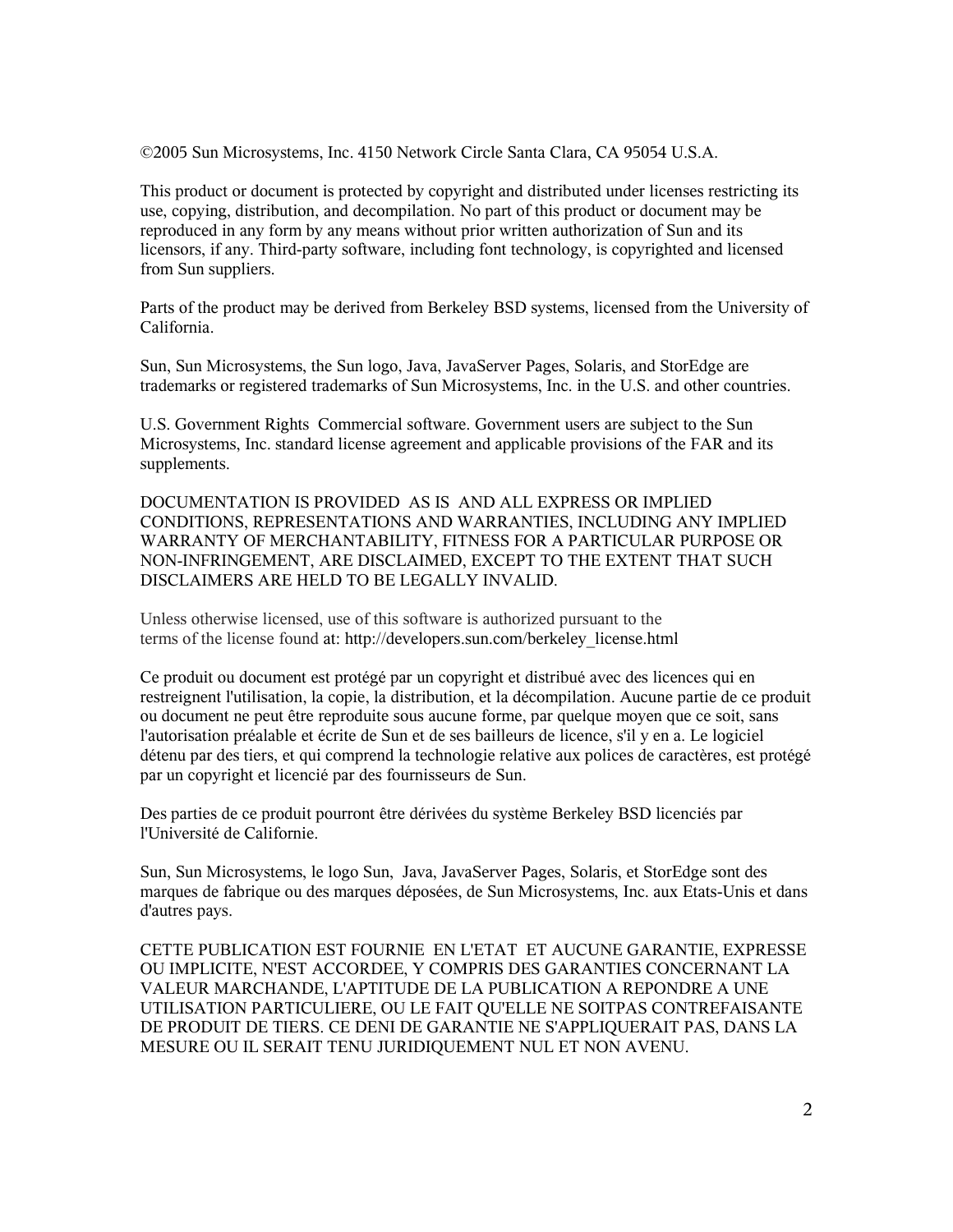# **Table of Contents**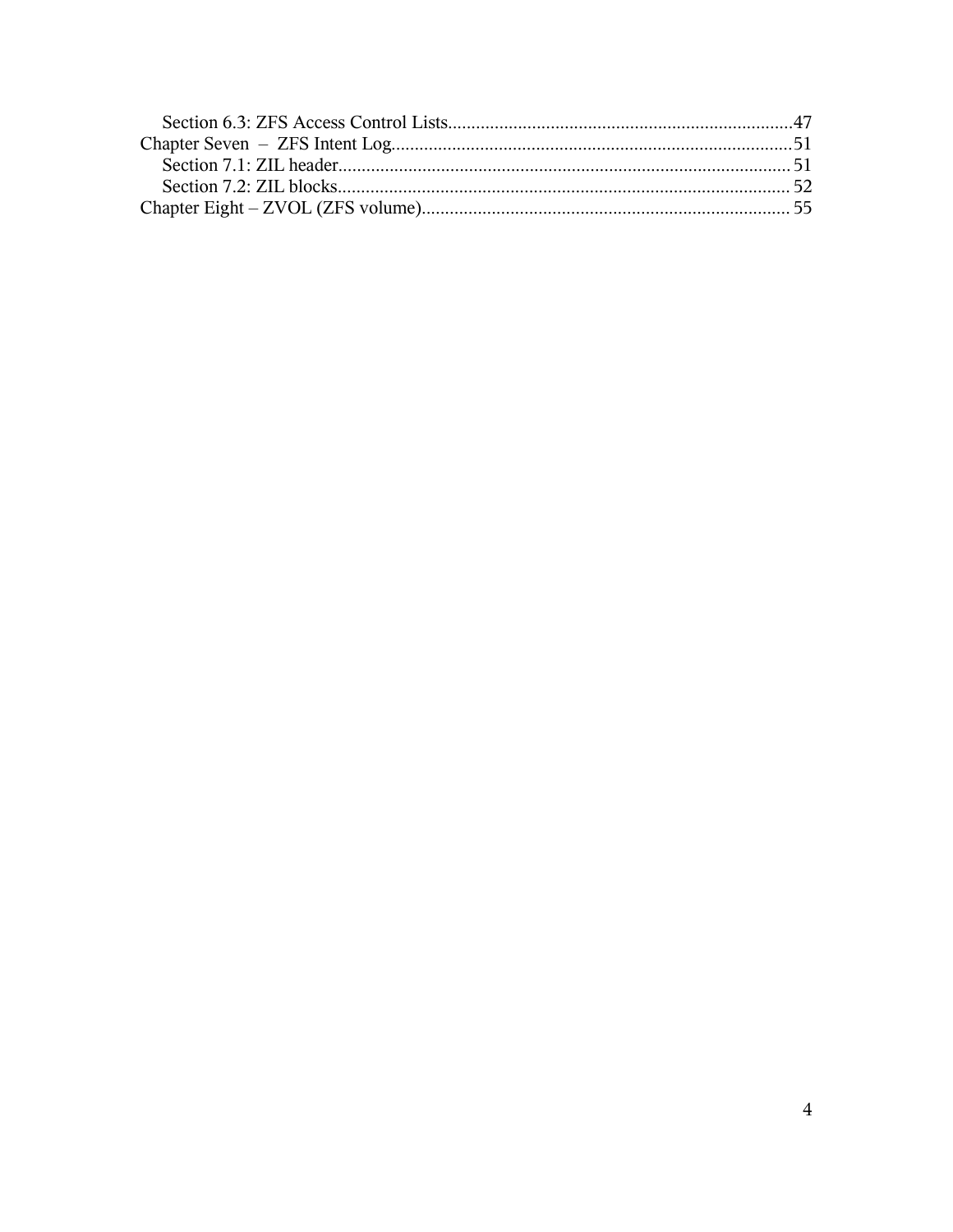# **Introduction**

ZFS is a new filesystem technology that provides immense capacity (128-bit), provable data integrity, always-consistent on-disk format, self-optimizing performance, and realtime remote replication.

ZFS departs from traditional filesystems by eliminating the concept of volumes. Instead, ZFS filesystems share a common storage pool consisting of writeable storage media. Media can be added or removed from the pool as filesystem capacity requirements change. Filesystems dynamically grow and shrink as needed without the need to repartition underlying storage.

ZFS provides a truly consistent on-disk format, but using a copy on write (COW) transaction model. This model ensures that on disk data is never overwritten and all on disk updates are done atomically.

The ZFS software is comprised of seven distinct pieces: the SPA (Storage Pool Allocator), the DSL (Dataset and Snapshot Layer), the DMU (Data Management Layer), the ZAP (ZFS Attribute Processor), the ZPL (ZFS Posix layer), the ZIL (ZFS Intent Log), and ZVOL (ZFS Volume). The on-disk structures associated with each of these pieces are explained in the following chapters: SPA (Chapters 1 and 2), DSL (Chapter 5), DMU (Chapter 3), ZAP (Chapter 4), ZPL (Chapter 6), ZIL (Chapter 7), ZVOL (Chapter 8).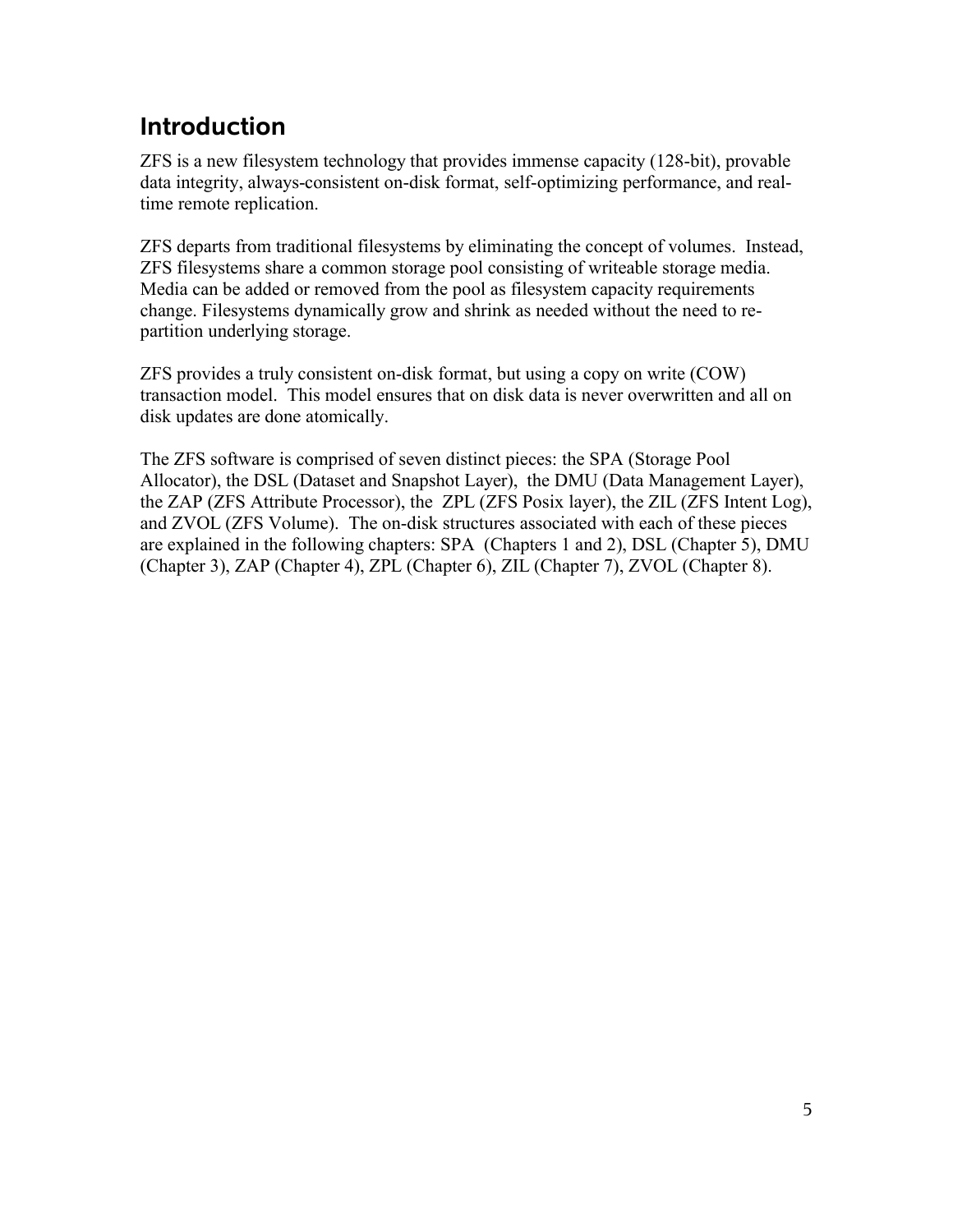# **Chapter One – Virtual Devices (vdevs), Vdev Labels, and Boot Block**

# *Section 1.1: Virtual Devices*

ZFS storage pools are made up of a collection of virtual devices. There are two types of virtual devices: physical virtual devices (sometimes called leaf vdevs) and logical virtual devices (sometimes called interior vdevs). A physical vdev, is a writeable media block device (a disk, for example). A logical vdev is a conceptual grouping of physical vdevs.

Vdevs are arranged in a tree with physical vdev existing as leaves of the tree. All pools have a special logical vdev called the "root" vdev which roots the tree. All direct children of the "root" vdev (physical or logical) are called top-level vdevs. The Illustration below shows a tree of vdevs representing a sample pool configuration containing two mirrors. The first mirror (labeled "M1") contains two disk, represented by "vdev A" and "vdev B". Likewise, the second mirror "M2" contains two disks represented by "vdev C" and "vdev D". Vdevs A, B, C, and D are all physical vdevs. "M1" and M2" are logical vdevs; they are also top-level vdevs since they originate from the "root vdev".



*Illustration 1 vdev tree sample configuration*

# *Section 1.2: Vdev Labels*

Each physical vdev within a storage pool contains a 256KB structure called a vdev label. The vdev label contains information describing this particular physical vdev and all other vdevs which share a common top-level vdev as an ancestor. For example, the vdev label structure contained on vdev "C", in the previous illustration, would contain information describing the following vdevs: "C", "D", and "M2". The contents of the vdev label are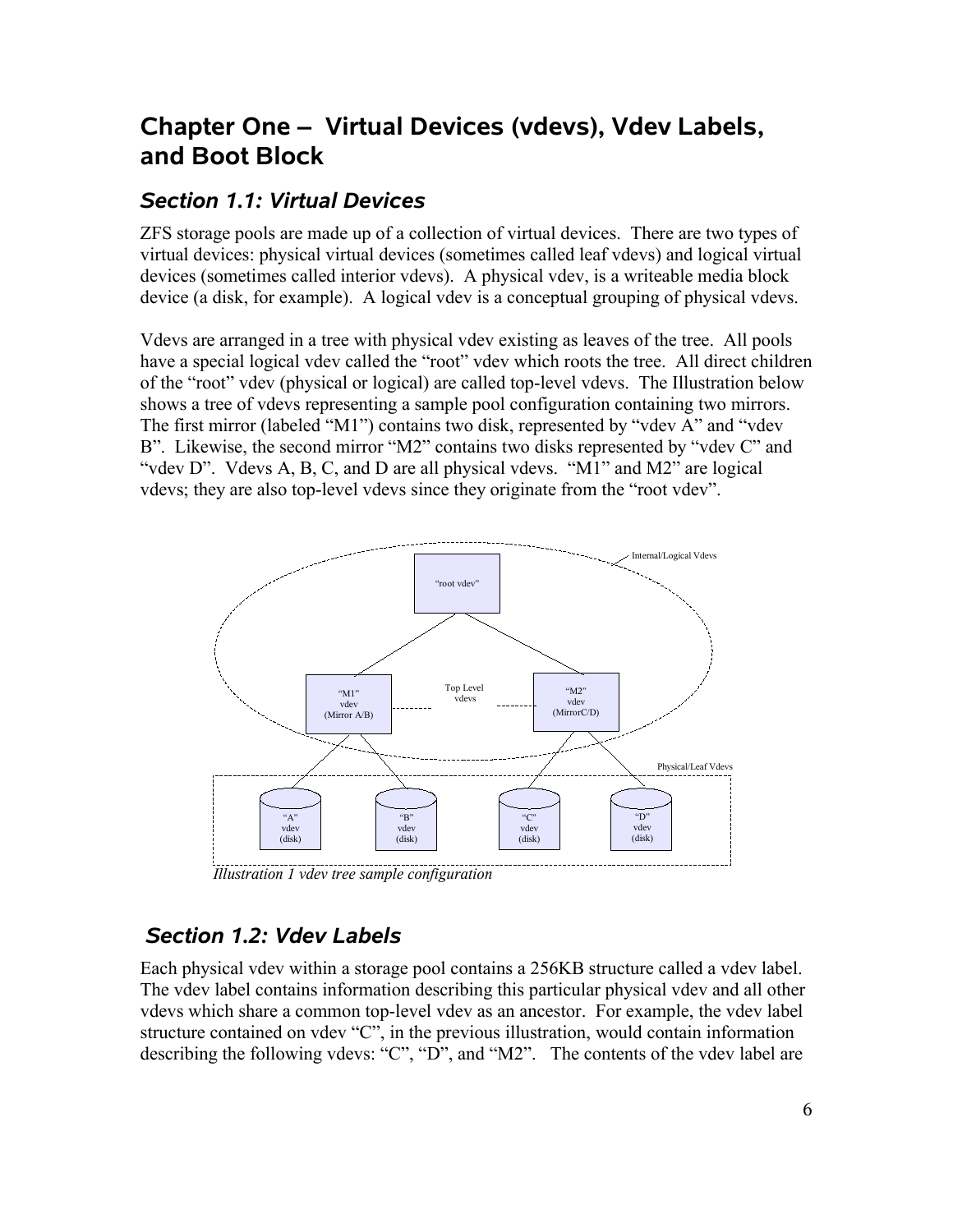described in greater detail in section 1.3, *Vdev Technical Details.*

The vdev label serves two purposes: it provides access to a pool's contents and it is used to verify a pool's integrity and availability. To ensure that the vdev label is always available and always valid, redundancy and a staged update model are used. To provide redundancy, four copies of the label are written to each physical vdev within the pool. The four copies are identical within a vdev, but are not identical across vdevs in the pool. During label updates, a two staged transactional approach is used to ensure that a valid vdev label is always available on disk. Vdev label redundancy and the transactional update model are described in more detail below.

### **Section 1.2.1: Label Redundancy**

Four copies of the vdev label are written to each physical vdev within a ZFS storage pool. Aside from the small time frame during label update (described below), these four labels are identical and any copy can be used to access and verify the contents of the pool. When a device is added to the pool, ZFS places two labels at the front of the device and two labels at the back of the device. The drawing below shows the layout of these labels on a device of size *N:* L0 and L1 represent the front two labels, L2 and L3 represent the back two labels.



*Illustration 2 Vdev Label layout on a block device of size N*

Based on the assumption that corruption (or accidental disk overwrites) typically occurs in contiguous chunks, placing the labels in non-contiguous locations (front and back) provides ZFS with a better probability that some label will remain accessible in the case of media failure or accidental overwrite (eg. using the disk as a swap device while it is still part of a ZFS storage pool).

### **Section 1.2.2: Transactional Two Staged Label Update**

The location of the vdev labels are fixed at the time the device is added to the pool. Thus, the vdev label does not have copy-on-write semantics like everything else in ZFS. Consequently, when a vdev label is updated, the contents of the label are overwritten. Any time on-disk data is overwritten, there is a potential for error. To ensure that ZFS always has access to its labels, a staged approach is used during update. The first stage of the update writes the even labels (L0 and L2) to disk. If, at any point in time, the system comes down or faults during this update, the odd labels will still be valid. Once the even labels have made it out to stable storage, the odd labels (L1 and L3) are updated and written to disk. This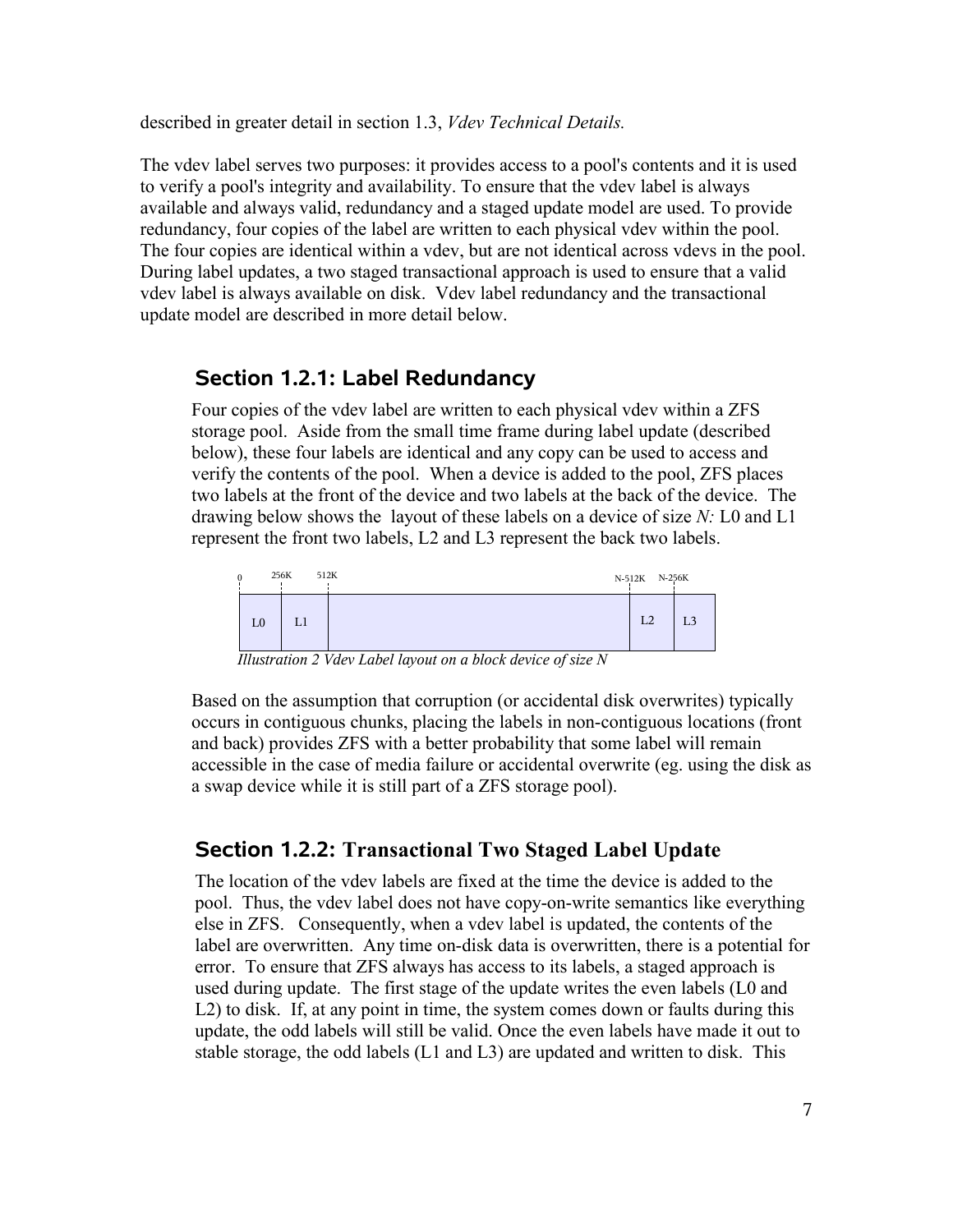approach has been carefully designed to ensure that a valid copy of the label remains on disk at all times.

# *Section 1.3: Vdev Technical Details*

The contents of a vdev label are broken up into four pieces: 8KB of blank space, 8K of boot header information, 112KB of name-value pairs, and 128KB of 1K sized uberblock structures. The drawing below shows an expanded view of the L0 label. A detailed description of each components follows: blank space (section 1.3.1), boot block header (section 1.3.2), name/value pair list (section 1.3.3), and uberblock array (section 1.3.4).



*Illustration 3 Components of a vdev label (blank space, boot block header, name/value pairs, uberblock array)*

# **Section 1.3.1: Blank Space**

ZFS supports both VTOC (Volume Table of Contents) and EFI disk labels as valid methods of describing disk layout. 1 While EFI labels are not written as part of a slice (they have their own reserved space), VTOC labels must be written to the first 8K of slice 0. Thus, to support VTOC labels, the first 8k of the vdev label is left empty to prevent potentially overwriting a VTOC disk label.

# **Section 1.3.2: Boot Block Header**

The boot block header is an 8K structure that is reserved for future use. The contents of this block will be described in a future appendix of this paper.

# **Section 1.3.3: Name-Value Pair List**

The next 112KB of the label holds a collection of name-value pairs describing this vdev and all of it's related vdevs. Related vdevs are defined as all vdevs within the subtree rooted at this vdev's top-level vdev. For example, the vdev label on device "A" (seen in the illustration below) would contain information describing the subtree highlighted: including vdevs "A", "B", and "M1" (top-level vdev).

<sup>1</sup> Disk labels describe disk partition and slice information. See fdisk(1M) and/or format(1M) for more information on disk partitions and slices. It should be noted that disk labels are a completely separate entity from vdev labels and while their naming is similar, they should not be confused as being similar.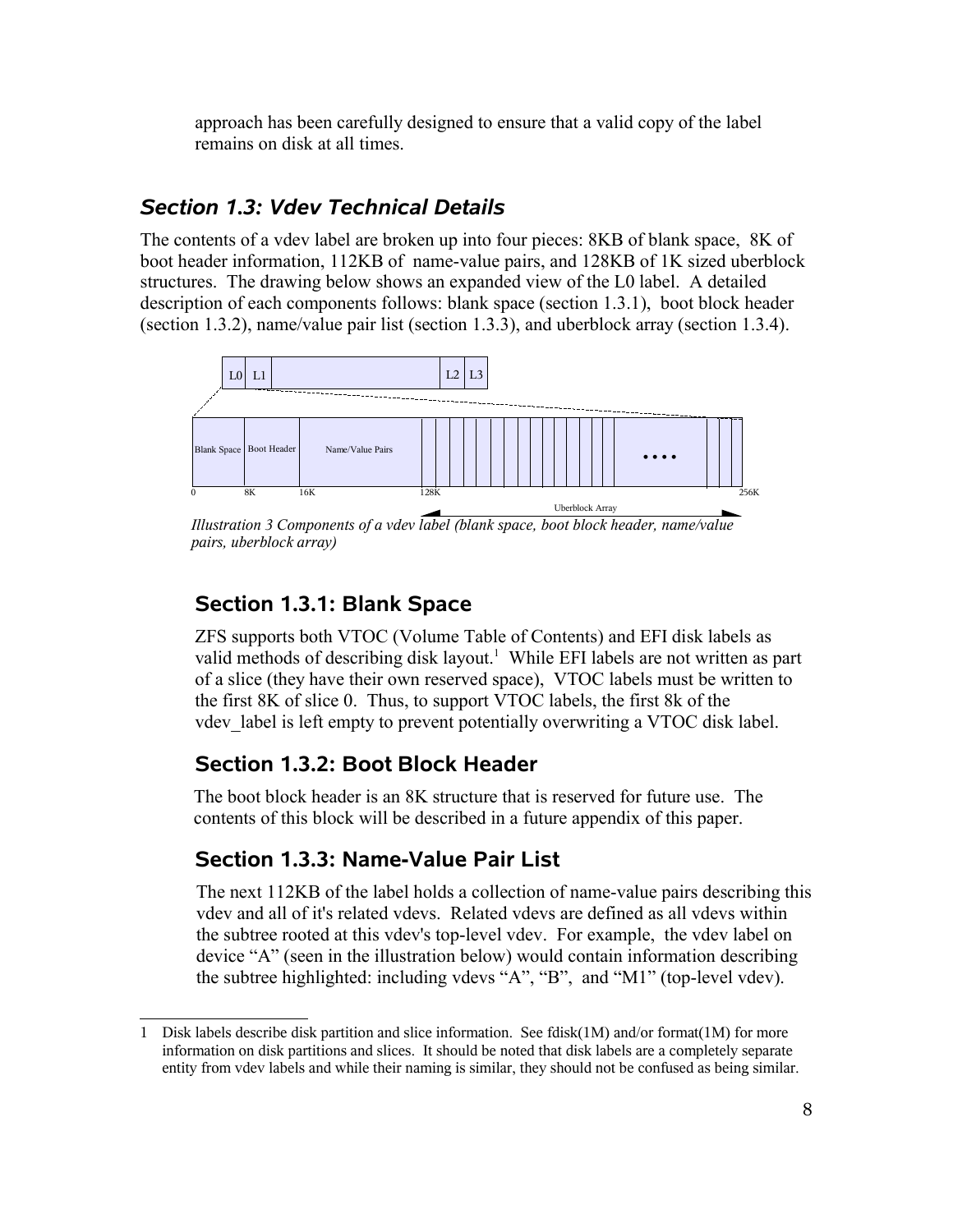

*Illustration 4 vdev tree showing related vdevs in highlighted circle*

All name-value pairs are stored in XDR encoded nvlists. For more information on XDR encoding or nvlists, see the libnvpair(3LIB) and nvlist\_free(3NVPAIR) man pages. The following name-value pairs are contained within this 112KB portion of the vdev label.

#### **Version**:

Name: "version" Value: DATA\_TYPE\_UINT64 Description: On disk format version. Current value is "1".

#### **Name:**

Name: "name" Value: DATA\_TYPE\_STRING Description: Name of the pool in which this vdev belongs.

#### **State:**

Name: "state" Value: DATA\_TYPE\_UINT64 Description: State of this pool. The following table shows all existing pool states.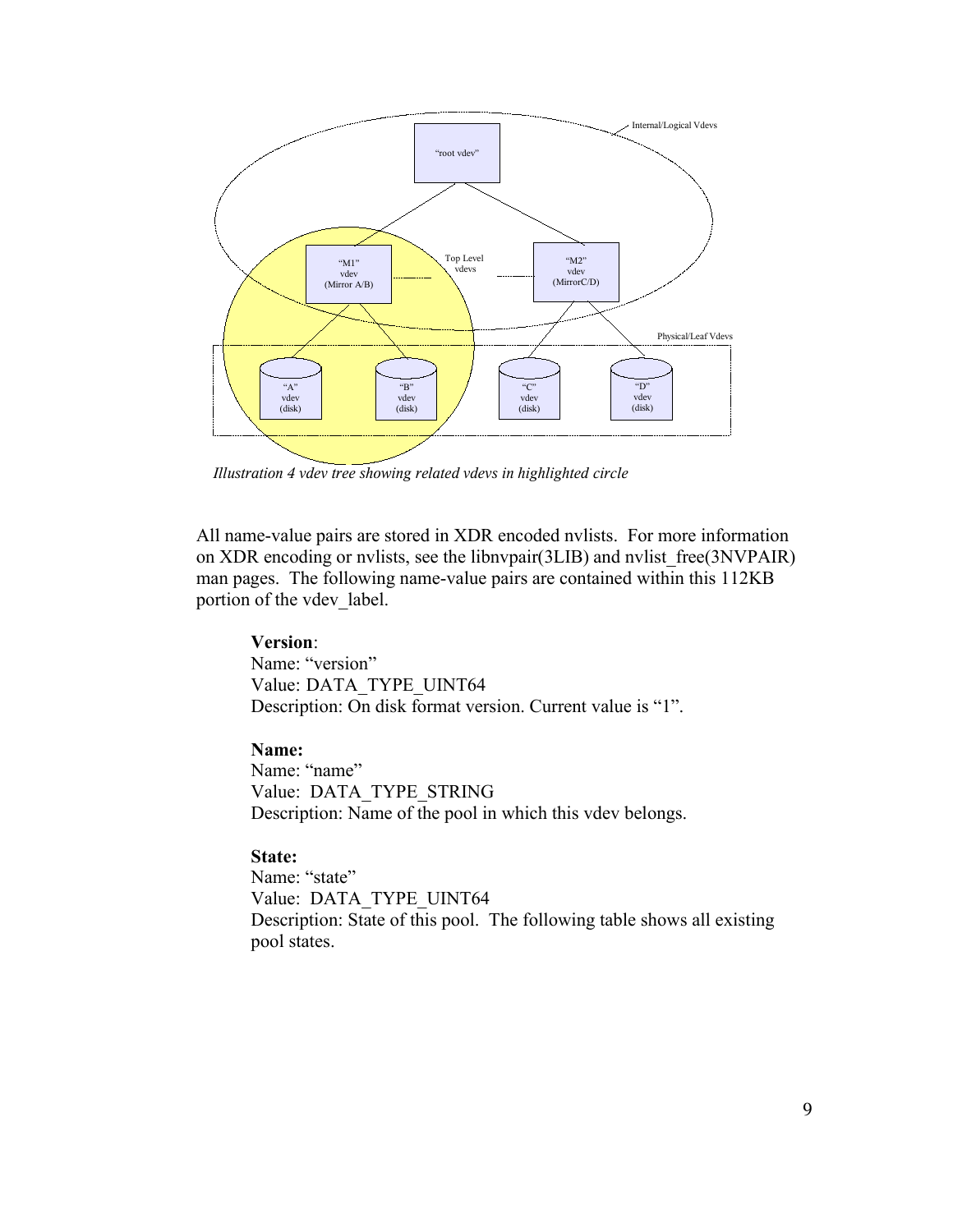| <b>State</b>                | <i>Value</i> |
|-----------------------------|--------------|
| <b>POOL STATE ACTIVE</b>    |              |
| <b>POOL STATE EXPORTED</b>  |              |
| <b>POOL STATE DESTROYED</b> |              |

Table 1 Pool states and values.

#### **Transaction**

Name: "txg" Value: DATA\_TYPE\_UINT64 Descriptions: Transaction group number in which this label was written to disk.

#### **Pool Guid**

Name: "pool\_guid" Value: DATA\_TYPE\_UINT64 Description: Global unique identifier (guid) for the pool.

### **Top Guid**

Name: "top\_guid" Value: DATA\_TYPE\_UINT64 Description: Global unique identifier for the top-level vdev of this subtree.

### **Guid**

Name: "guid" Value: DATA\_TYPE\_UINT64 Description: Global unique identifier for this vdev.

### **Vdev Tree**

Name: "vdev tree" Value: DATA\_TYPE\_NVLIST

Description: The vdev tree is a nvlist structure which is used recursively to describe the hierarchical nature of the vdev tree as seen in illustrations one and four. The vdev tree recursively describes each "related" vdev within this vdev's subtree. The illustration below shows what the "vdev tree" entry might look like for "vdev A" as shown in illustrations one and four earlier in this document.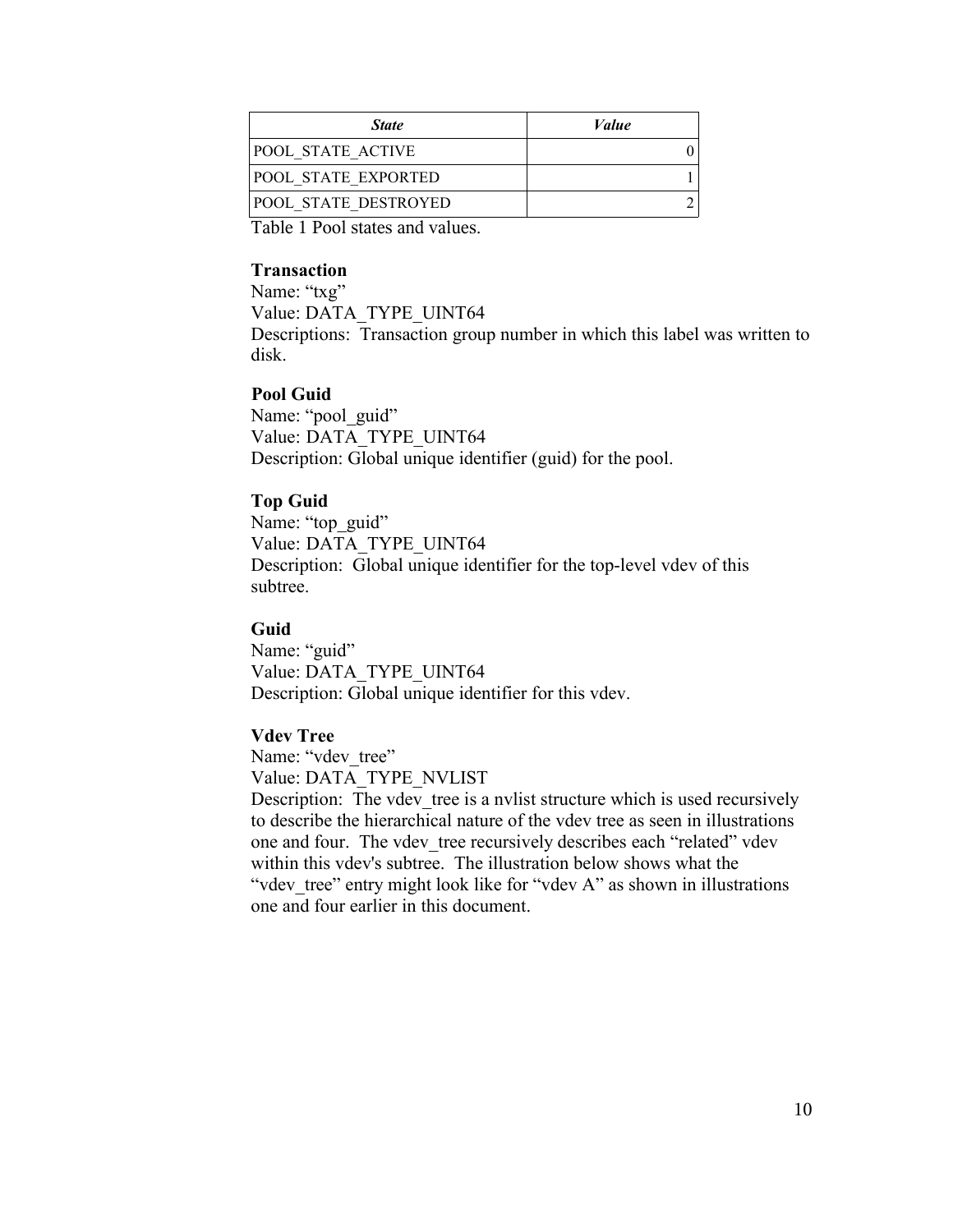| $type = 'mirror'$<br>vdev tree                            |
|-----------------------------------------------------------|
| $id=1$                                                    |
| guid=16593009660401351626                                 |
| metaslab array = $13$                                     |
| metaslab shift = $22$                                     |
| $ashiff = 9$                                              |
| $asize = 519569408$                                       |
| children[0]                                               |
| $type = 'disk'$<br>vdev tree                              |
| $id=2$                                                    |
| guid=6649981596953412974                                  |
| path='/dev/dsk/c4t0d0'                                    |
| devid='id1,sd@SSEAGATE_ST373453LW_3HW0J0FJ00007404E4NS/a' |
| children[1]                                               |
| $ type=$ 'disk'<br>vdev tree                              |
| $id = 3$                                                  |
| guid=3648040300193291405                                  |
| $path='/dev/dsk/c4t1d0'$                                  |
| devid='id1,sd@SSEAGATE_ST373453LW_3HW0HLAW0007404D6MN/a   |

*Illustration 5 vdev tree nvlist entry for "vdev A" as seen in Illustrations 1 and 4* 

Each vdev tree nvlist contains the following elements as described in the section below. Note that not all nvlist elements are applicable to all vdevs types. Therefore, a vdev\_tree nvlist may contain only a subset of the elements described below.

Name: "type" Value: DATA\_TYPE\_STRING Description: String value indicating type of vdev. The following vdev types are valid.

| <b>Type</b> | <b>Description</b>                                                                                           |
|-------------|--------------------------------------------------------------------------------------------------------------|
| "disk"      | Leaf vdev: block storage                                                                                     |
| "file"      | Leaf vdev: file storage                                                                                      |
| "mirror"    | Interior vdev: mirror                                                                                        |
| "raidz"     | Interior vdev: raidz                                                                                         |
| "replacing" | Interior vdev: a slight variation on the<br>mirror vdev; used by ZFS when replacing<br>one disk with another |
| " $root"$   | Interior vdev: the root of the vdev tree                                                                     |

*Table 2 Vdev Type Strings*

Name: "id" Value: DATA\_TYPE\_UINT64 Description: The id is the index of this vdev in its parent's children array.

Name: "guid" Value: DATA\_TYPE\_UINT64 Description: Global Unique Identifier for this vdev tree element.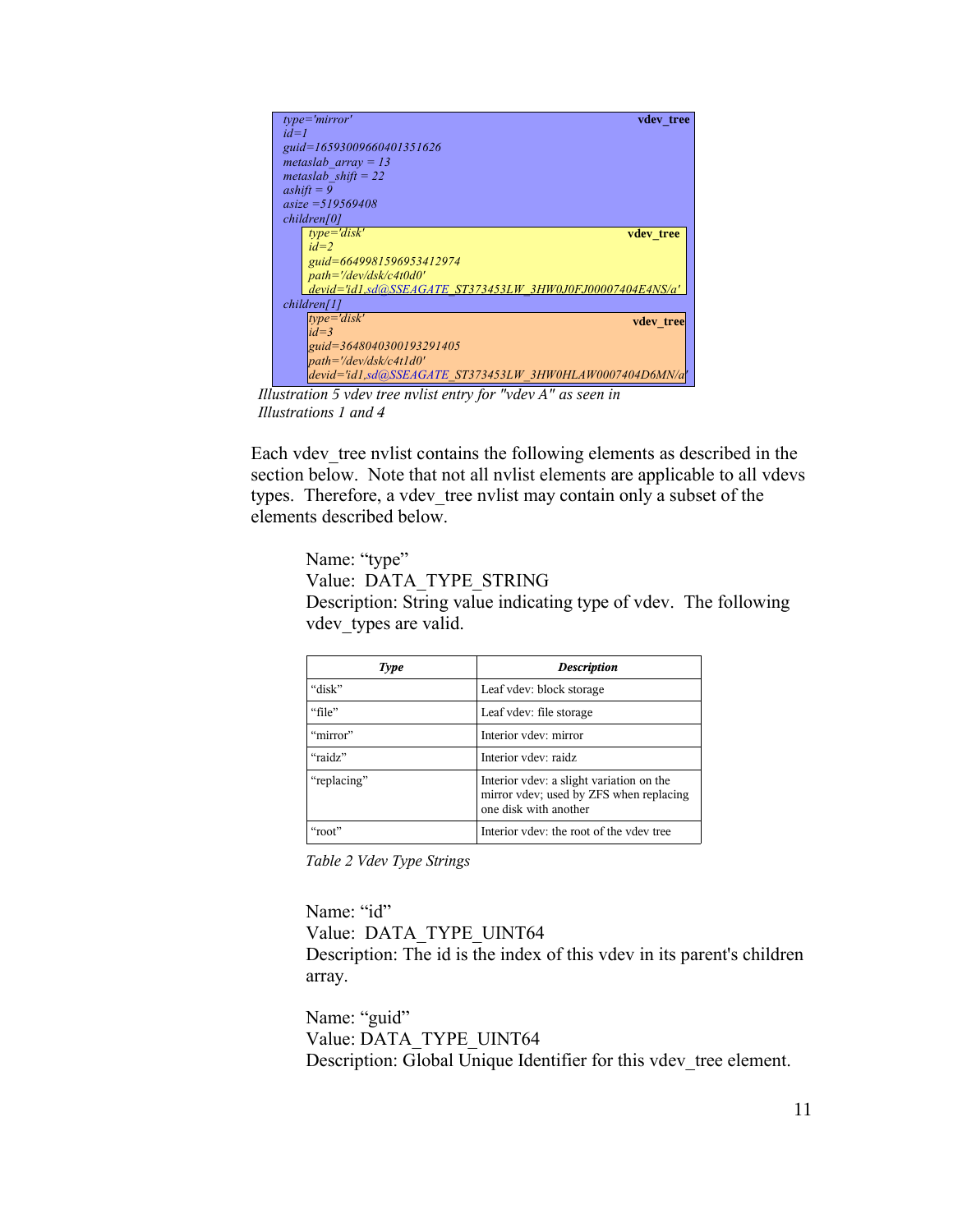Name: "path" Value: DATA\_TYPE\_STRING Description: Device path. Only used for leaf vdevs.

Name: "devid" Value: DATA\_TYPE\_STRING Description: Device ID for this vdev tree element. Only used for vdevs of type disk.

Name: "metaslab\_array" Value: DATA\_TYPE\_UINT64 Description: Object number of an object containing an array of object numbers. Each element of this array (ma[i]) is, in turn, an object number of a space map for metaslab '*i'*.

Name: "metaslab\_shift" Value: DATA\_TYPE\_UINT64 Description: log base 2 of the metaslab size

Name: "ashift" Value: DATA\_TYPE\_UINT64 Description: Log base 2 of the minimum allocatable unit for this top level vdev. This is currently '10' for a RAIDz configuration, '9' otherwise.

Name: "asize" Value: DATA\_TYPE\_UINT64 Description: Amount of space that can be allocated from this top level vdev

Name: "children" Value: DATA\_TYPE\_NVLIST\_ARRAY Description: Array of vdev tree nvlists for each child of this vdev tree element.

## **Section 1.3.4: The Uberblock**

Immediately following the nvpair lists in the vdev label is an array of uberblocks. The uberblock is the portion of the label containing information necessary to access the contents of the pool<sup>2</sup>. Only one uberblock in the pool is active at any point in time. The uberblock with the highest transaction group number and valid SHA-256 checksum is the active uberblock.

<sup>2</sup> The uberblock is similar to the superblock in UFS.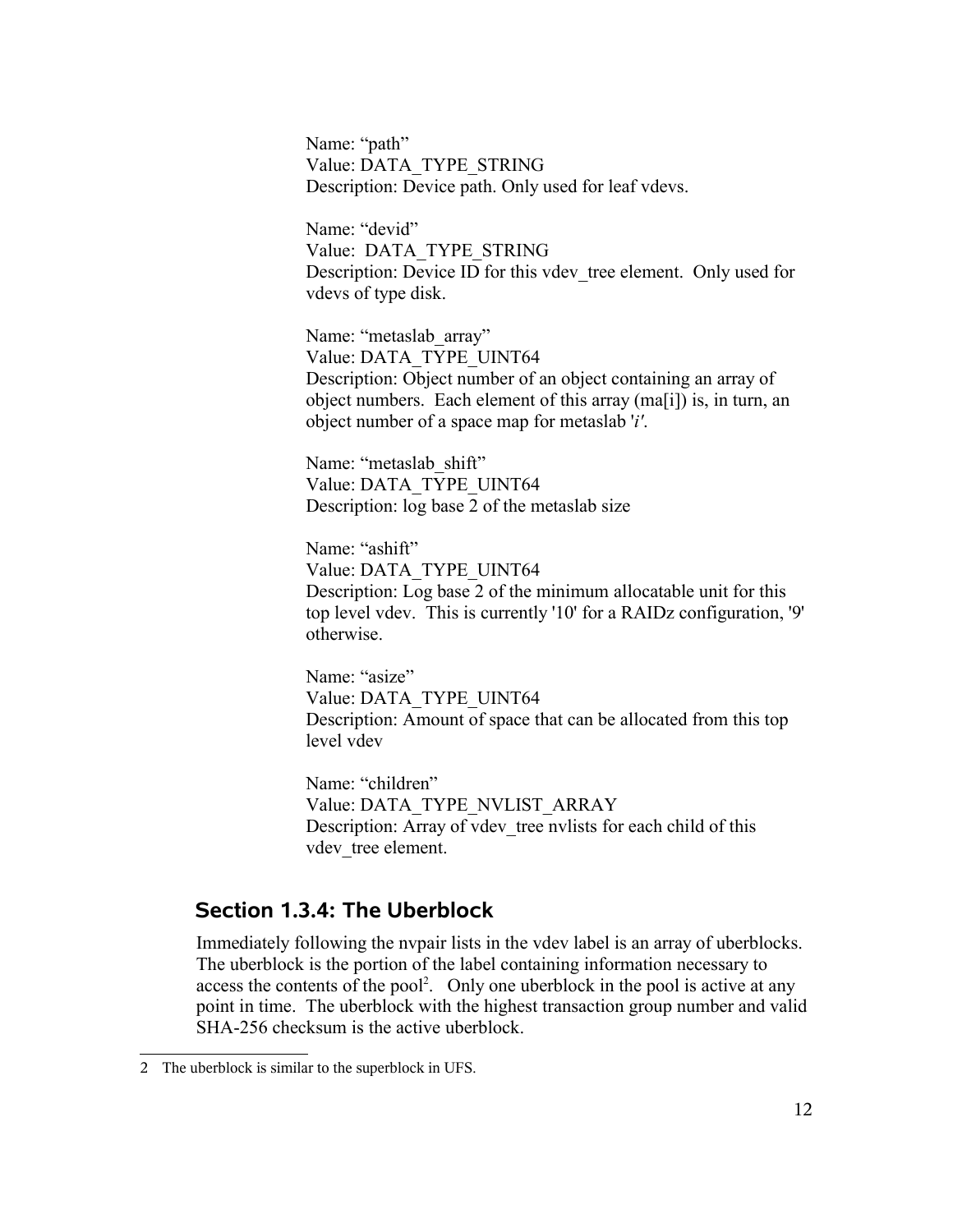To ensure constant access to the active uberblock, the active uberblock is never overwritten. Instead, all updates to an uberblock are done by writing a modified uberblock to another element of the uberblock array. Upon writing the new uberblock, the transaction group number and timestamps are incremented thereby making it the new active uberblock in a single atomic action. Uberblocks are written in a round robin fashion across the various vdevs with the pool. The illustration below has an expanded view of two uberblocks within an uberblock array.



*Illustration 6 Uberblock array showing uberblock contents*

#### **Uberblock Technical Details**

The uberblock is stored in the machine's native endian format and has the following contents:

#### **ub\_magic**

The uberblock magic number is a 64 bit integer used to identify a device as containing ZFS data. The value of the ub\_magic is 0x00bab10c (oo-ba-block). The following table shows the ub magic number as seen on disk.

| <b>Machine Endianness</b> | Uberblock Value  |
|---------------------------|------------------|
| Big Endian                | $0x00$ bab $10c$ |
| Little Endian             | 0x0cb1ba00       |

*Table 3 Uberblock values per machine endian type.*

#### **ub\_version**

The version field is used to identify the on-disk format in which this data is laid out. The current on-disk format version number is **0x1**. This field contains the same value as the "version" element of the name/value pairs described in section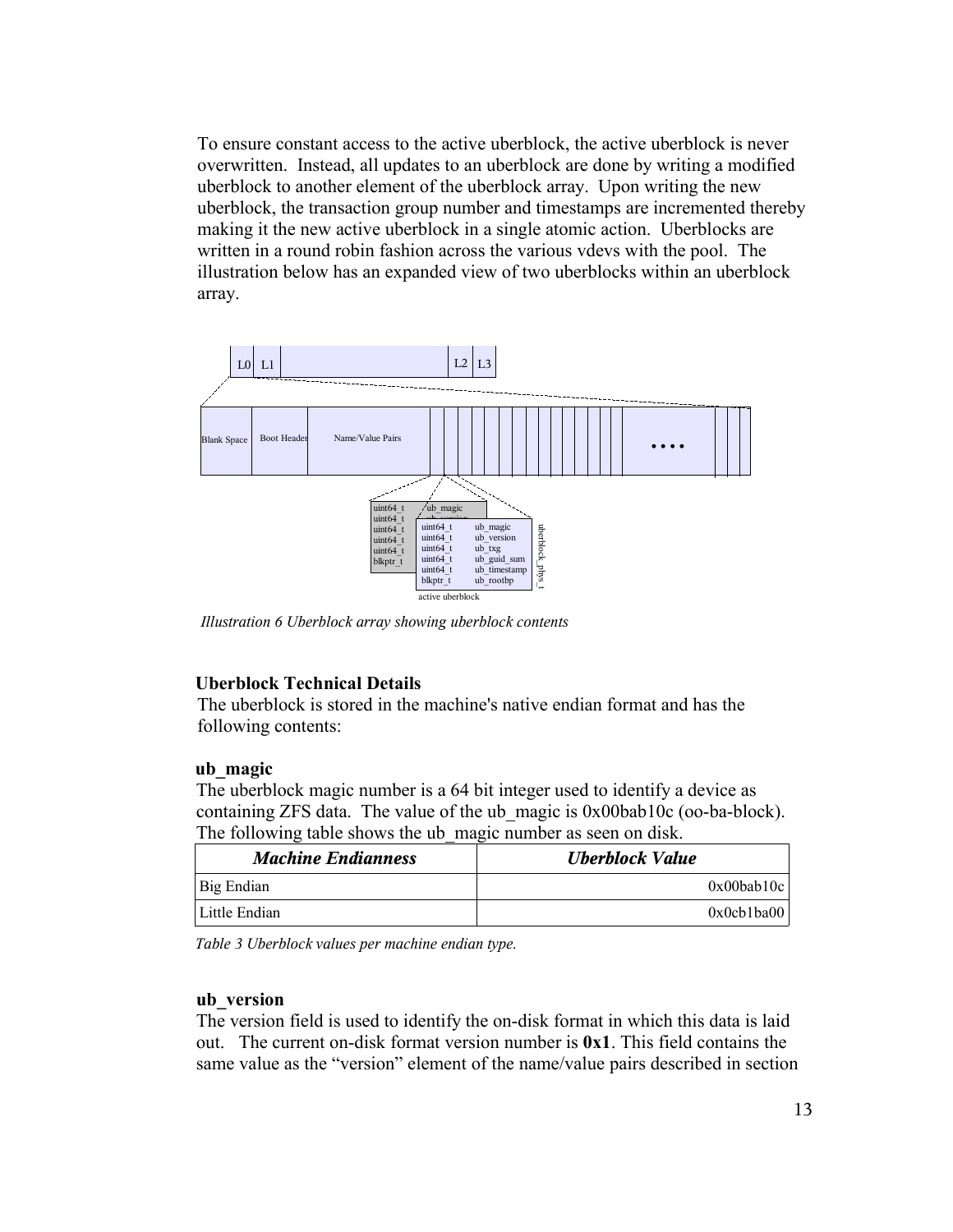### 1.3.3.

#### **ub\_txg**

All writes in ZFS are done in transaction groups. Each group has an associated transaction group number. The ub\_txg value reflects the transaction group in which this uberblock was written. The ub txg number must be greater than or equal to the "txg" number stored in the nvlist for this label to be valid.

#### **ub\_guid\_sum**

The ub guid sum is used to verify the availability of vdevs within a pool. When a pool is opened, ZFS traverses all leaf vdevs within the pool and totals a running sum of all the GUIDs (a vdev's guid is stored in the *guid* nvpair entry, see section 1.3.3) it encounters. This computed sum is checked against the ub\_guid\_sum to verify the availability of all vdevs within this pool.

#### **ub\_timestamp**

Coordinated Universal Time (UTC) when this uberblock was written in seconds since January  $1<sup>st</sup> 1970$  (GMT).

#### **ub\_rootbp**

The ub rootbp is a blkptr structure containing the location of the MOS. Both the MOS and blkptr structures are described in later chapters of this document: Chapters 4 and 2 respectively.

# *Section 1.4: Boot Block*

Immediately following the L0 and L1 labels is a 3.5MB chunk reserved for future use. The contents of this block will be described in a future appendix of this paper.



*Illustration 7 Vdev label layout including boot block reserved space.*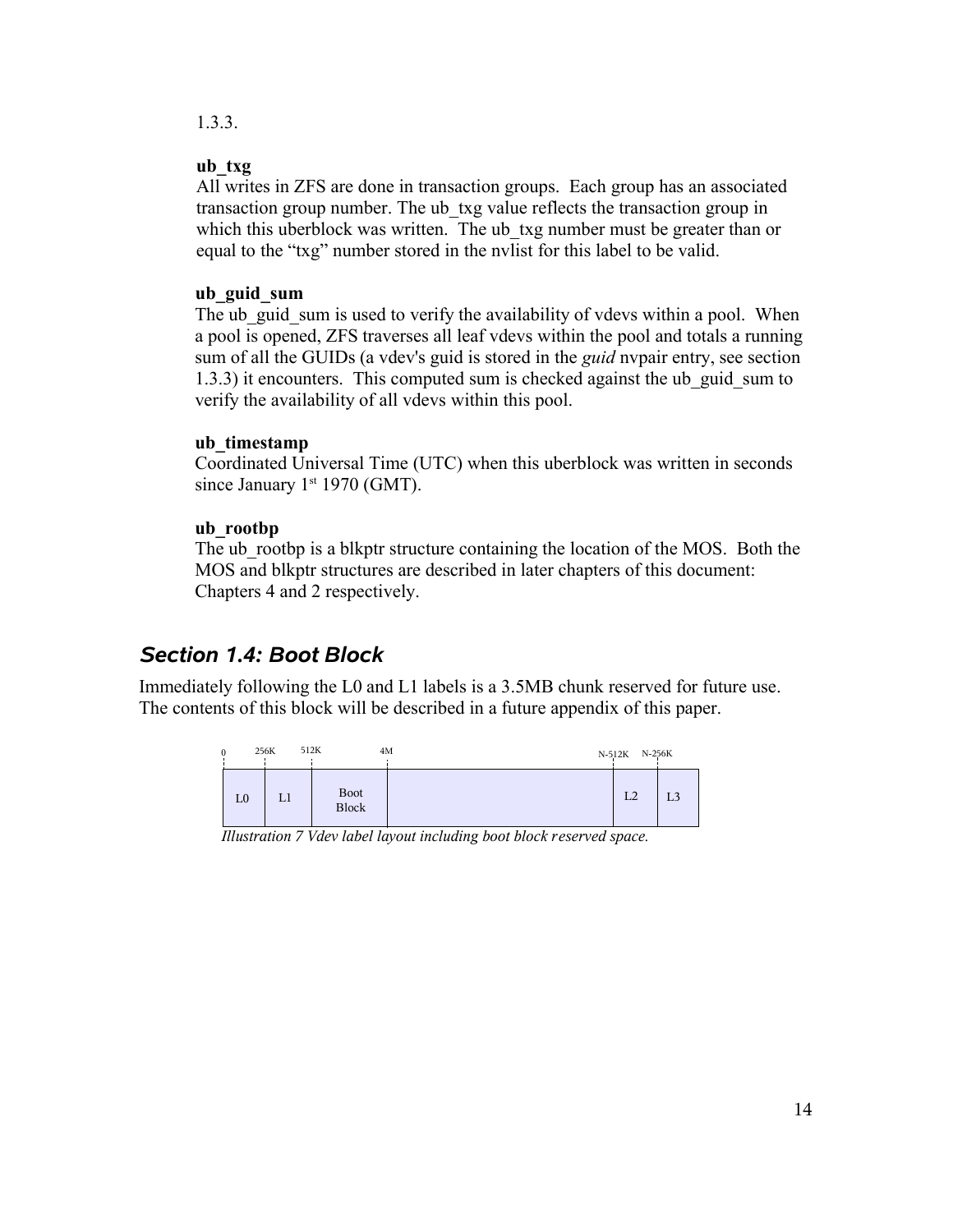# **Chapter Two: Block Pointers and Indirect Blocks**

Data is transferred between disk and main memory in units called blocks. A block pointer (blkptr t) is a 128 byte ZFS structure used to physically locate, verify, and describe blocks of data on disk.

The 128 byte blkptr t structure layout is shown in the illustration below.



*Illustration 8 Block pointer structure showing byte by byte usage.*

# *Section 2.1: DVA – Data Virtual Address*

The data virtual address is the name given to the combination of the *vdev* and *offset* portions of the block pointer, for example the combination of *vdev1* and *offset1* make up a DVA (dva1). ZFS provides the capability of storing up to three copies of the data pointed to by the block pointer, each pointed to by a unique DVA (dva1, dva2, or dva3). The data stored in each of these copies is identical. The number of DVAs used per block pointer is purely a policy decision and is called the "wideness" of the block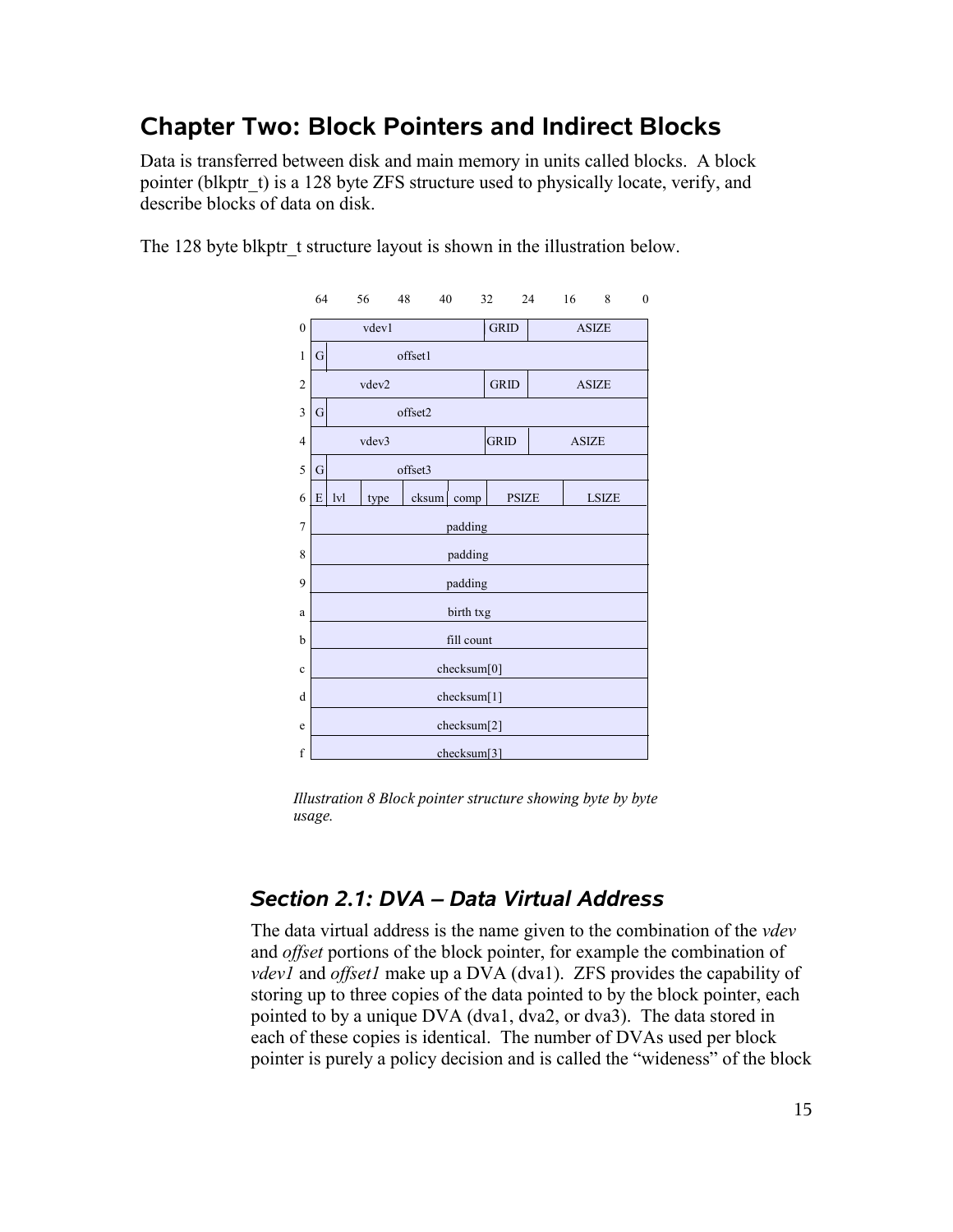pointer: single wide block pointer (1 DVA), double wide block pointer (2 DVAs), and triple wide block pointer (3 DVAs).

The *vdev* portion of each DVA is a 32 bit integer which uniquely identifies the vdev ID containing this block. The *offset* portion of the DVA is a 63 bit integer value holding the offset (starting after the vdev labels (L0 and L1) and boot block) within that device where the data lives. Together, the *vdev* and *offset* uniquely identify the block address of the data it points to.

The value stored in *offset* is the offset in terms of sectors (512 byte blocks). To find the physical block byte offset from the beginning of a slice, the value inside *offset* must be shifted over  $\ll$  by 9 (2<sup>9</sup> = 512) and this value must be added to 0x400000 (size of two vdev\_labels and boot block).

*physical block address = (offset << 9)* + 0x400000 (4MB)

### *Section 2.2 : GRID*

Raid-Z layout information, reserved for future use.

# *Section 2.3: GANG*

A gang block is a block whose contents contain block pointers. Gang blocks are used when the amount of space requested is not available in a contiguous block. In a situation of this kind, several smaller blocks will be allocated (totaling up to the size requested) and a gang block will be created to contain the block pointers for the allocated blocks. A pointer to this gang block is returned to the requester, giving the requester the perception of a single block.

Gang blocks are identified by the "*G*" bit.

| "G" bit value | <b>Description</b> |
|---------------|--------------------|
|               | non-gang block     |
|               | gang block         |

*Table 4 Gang Block Values*

Gang blocks are 512 byte sized, self checksumming blocks. A gang block contains up to 3 block pointers followed by a 32 byte checksum. The format of the gang block is described by the following structures.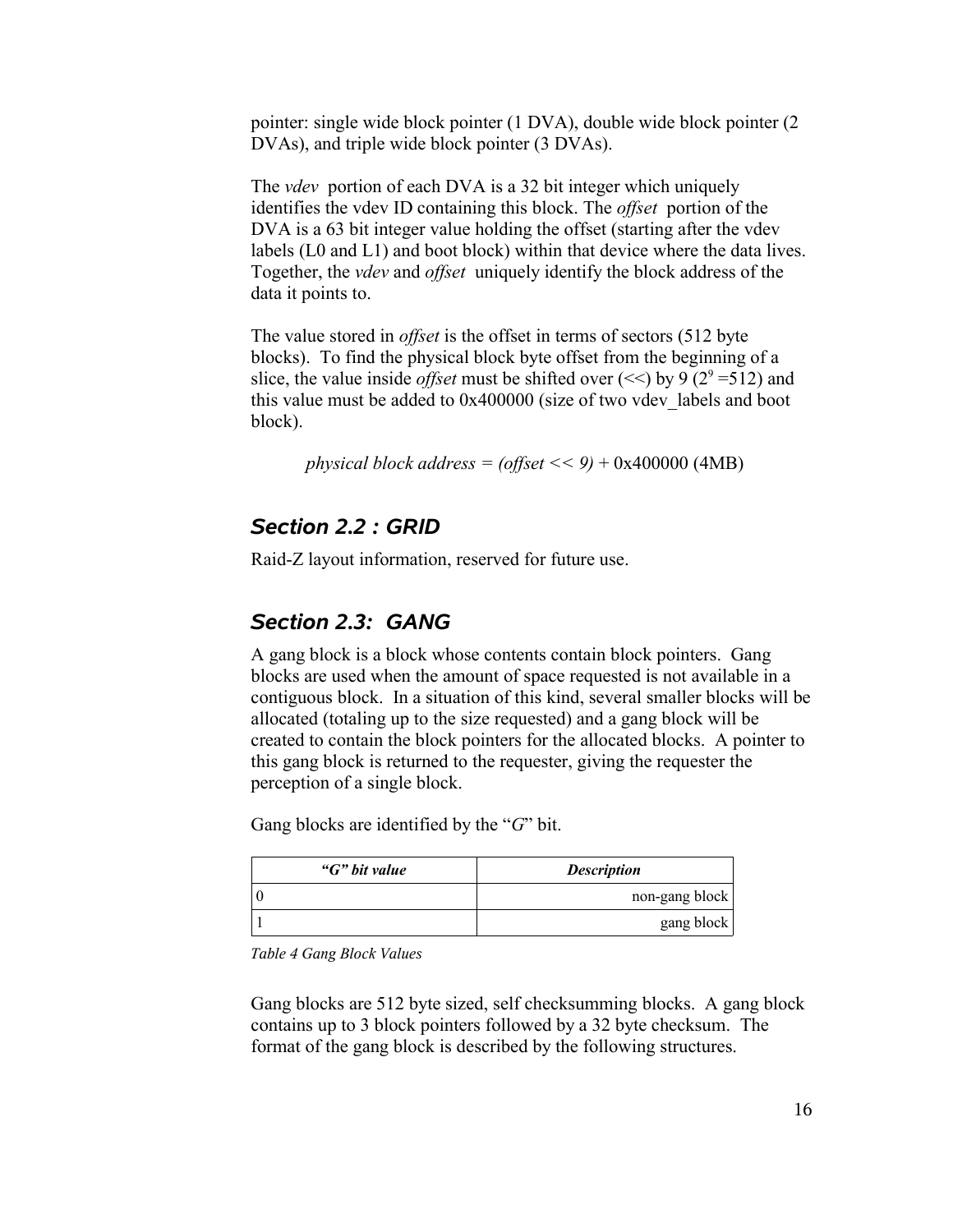```
typedef struct zio_gbh {
      blkptr_t zg_blkptr[SPA_GBH_NBLKPTRS];
      uint64_t zg_filler[SPA_GBH_FILLER];
      zio_block_tail_t zg_tail.;
} zio_gbh_phys_t;
```
**zg** blkptr: array of block pointers. Each 512 byte gang block can hold up to 3 block pointers.

**zg** filler: The filler fields pads out the gang block so that it is nicely byte aligned.

typedef struct zio\_block\_tail { uint64 t zbt magic; zio cksum t zbt cksum; }

> **zbt** magic: **ZIO** block tail magic number. The value is *0x210da7ab10c7a11 (zio-data-bloc-tail).*

```
typedef zio_cksum {
       uint64_t zc_word[4];
}zio_cksum_t;
```
**zc** word: four 8 byte words containing the checksum for this gang block.

## *Section 2.4: Checksum*

By default ZFS checksums all of its data and metadata. ZFS supports several algorithms for checksumming including fletcher2, fletcher4 and SHA-256 (256-bit Secure Hash Algorithm in FIPS 180-2, available at http://csrc.nist.gov/cryptval). The algorithm used to checksum this block is identified by the 8 bit integer stored in the *cksum* portion of the block pointer. The following table pairs each integer with a description and algorithm used to checksum this block's contents.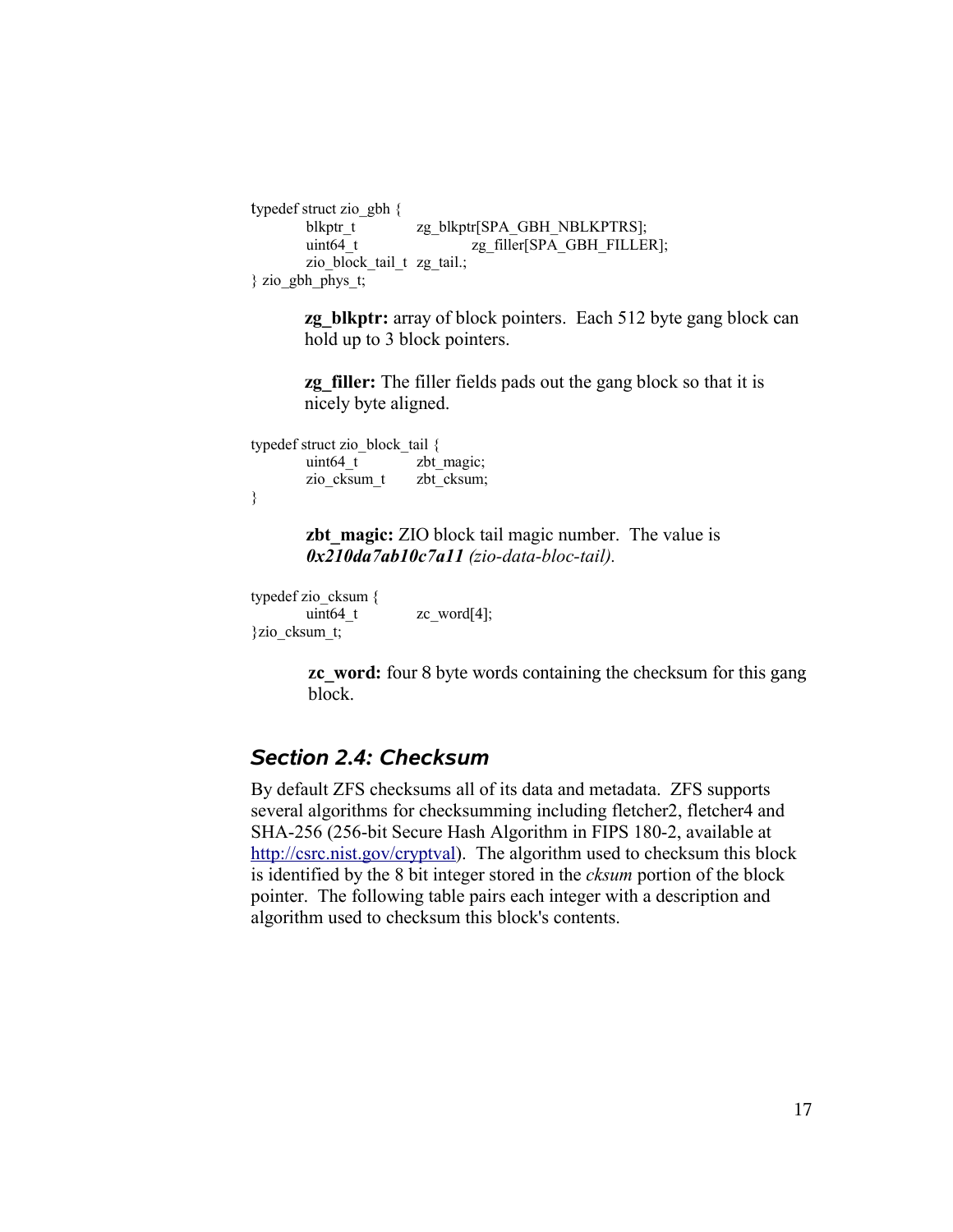| <b>Description</b> | Value | <b>Algorithm</b> |
|--------------------|-------|------------------|
| on                 |       | fletcher2        |
| off                | 2     | none             |
| label              | 3     | <b>SHA-256</b>   |
| gang header        | 4     | <b>SHA-256</b>   |
| zilog              | 5     | fletcher2        |
| fletcher2          | 6     | fletcher2        |
| fletcher4          |       | fletcher4        |
| <b>SHA-256</b>     | 8     | <b>SHA-256</b>   |

*Table 5 Checksum Values and associated checksum algorithms.*

A 256 bit checksum of the data is computed for each block using the algorithm identified in *cksum*. If the cksum value is 2 (off), a checksum will not be computed and *checksum[0], checksum[1], checksum[2], and checksum[3]* will be zero. Otherwise, the 256 bit checksum computed for this block is stored in the *checksum[0], checksum[1], checksum[2], and checksum[3]* fields*.*

*Note: The computed checksum is always of the data, even if this is a gang block. Gang blocks (see above) and zilog blocks (see Chapter 7) are self checksumming.*

# *Section 2.5: Compression*

ZFS supports several algorithms for compression. The type of compression used to compress this block is stored in the *comp* portion of the block pointer*.*

| <b>Description</b> | Value | <b>Algorithm</b> |
|--------------------|-------|------------------|
| on                 |       | lzjb             |
| off                | ∸     | none             |
| lzjb               | ┘     | lzjb             |

*Table 6 Compression Values and associated algorithm.*

# *Section 2.6 : Block Size*

The size of a block is described by three different fields in the block pointer; *psize, lsize, and asize.*

*lsize:* Logical size. The size of the data without compression, raidz or gang overhead.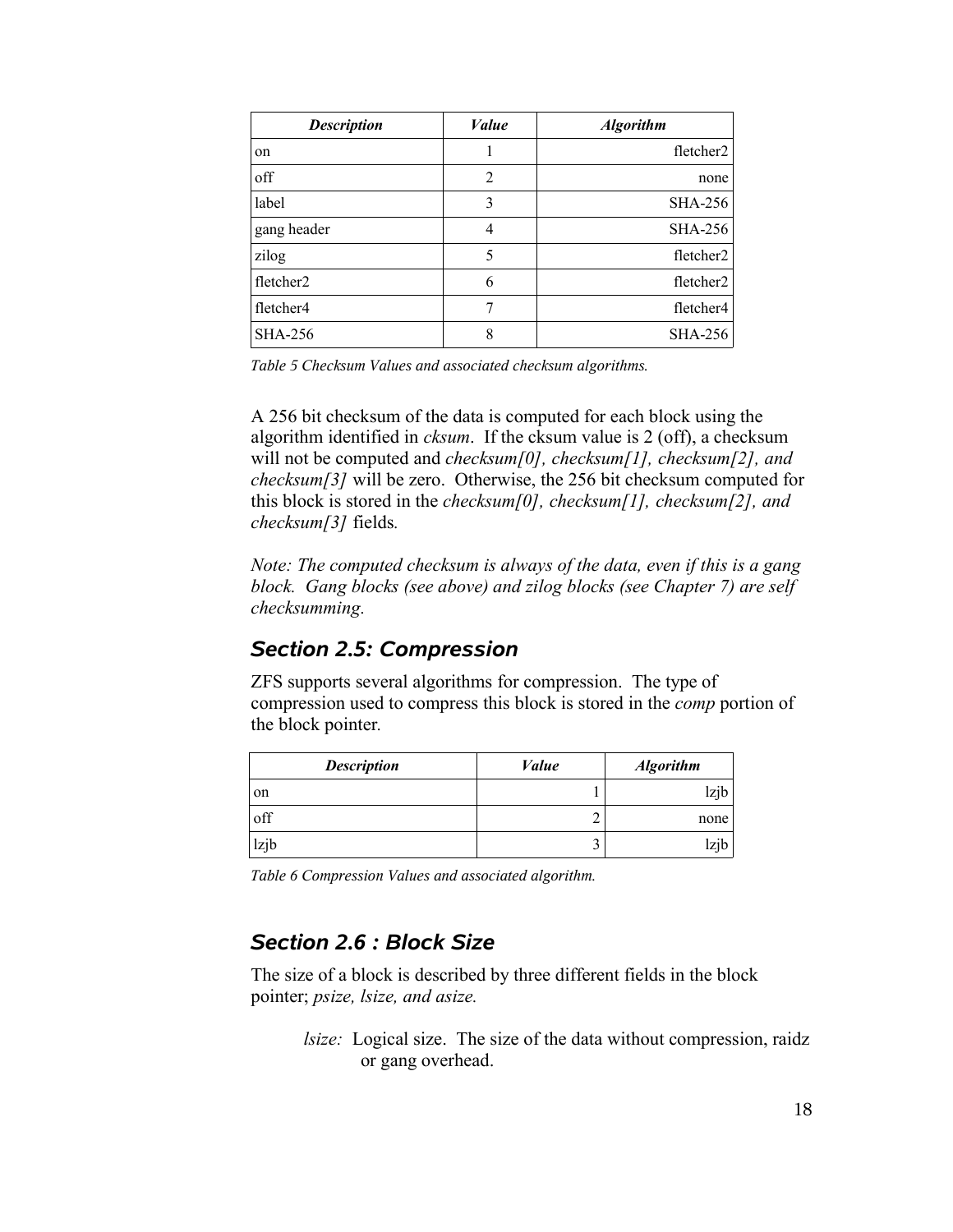*psize*: physical size of the block on disk after compression *asize:* allocated size, total size of all blocks allocated to hold this data including any gang headers or raid-Z parity information

If compression is turned off and ZFS is not on Raid-Z storage, lsize, asize, and psize will all be equal.

All sizes are stored as the number of 512 byte sectors (minus one) needed to represent the size of this block.

# *Section 2.7: Endian*

ZFS is an adaptive-endian filesystem (providing the restrictions described in Chapter One) that allows for moving pools across machines with different architectures: little endian vs. big endian. The "*E"* portion of the block pointer indicates which format this block has been written out in. Block are always written out in the machine's native endian format.

| Endian        | Value |
|---------------|-------|
| Little Endian |       |
| Big Endian    |       |

*Table 7 Endian Values*

If a pool is moved to a machine with a different endian format, the contents of the block are byte swapped on read.

# *Section 2.8: Type*

The *type* portion of the block pointer indicates what type of data this block holds. The *type* can be the following values. More detail is provided in chapter 3 regarding object types.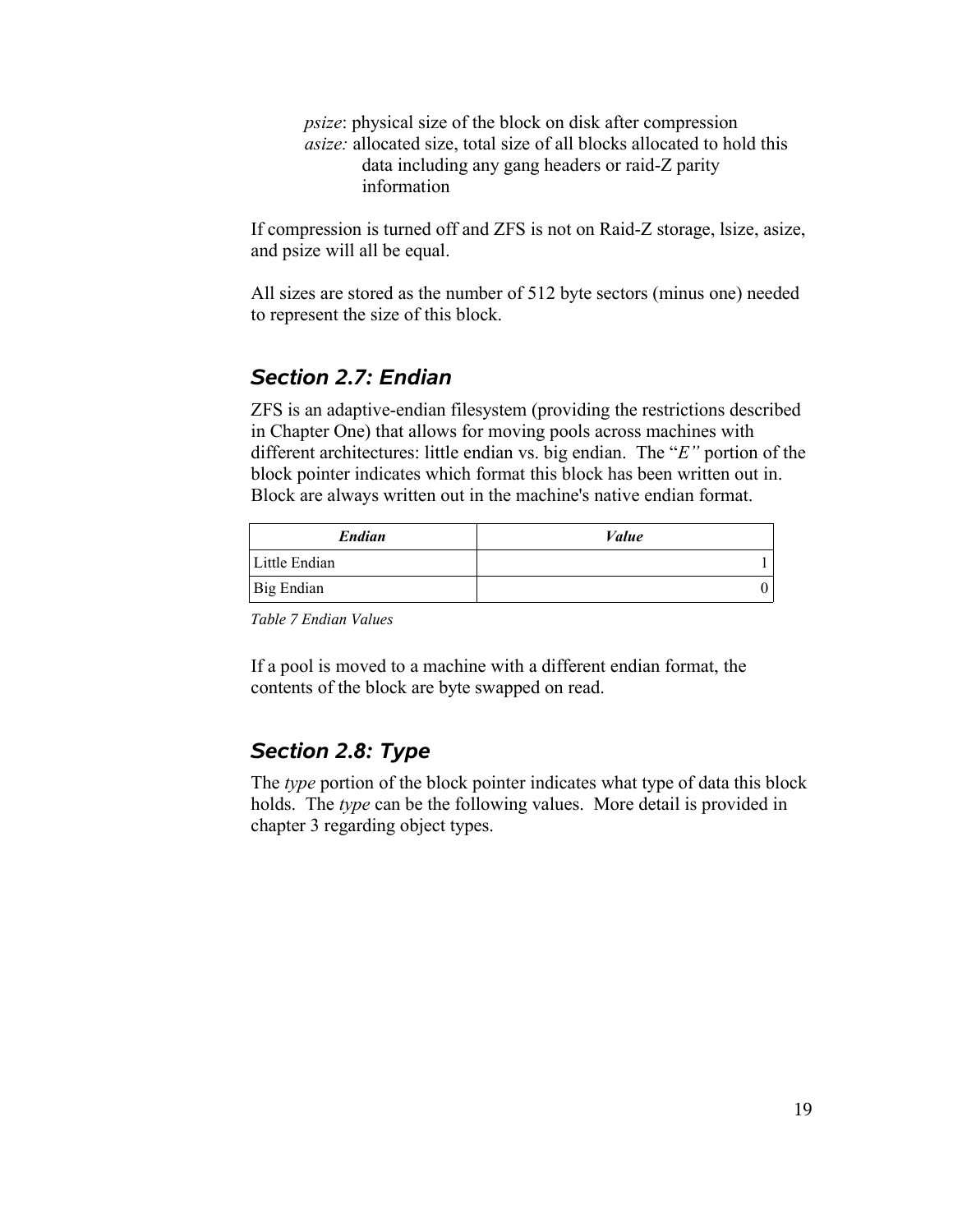| <b>Type</b>                  | Value          |
|------------------------------|----------------|
| DMU OT NONE                  | $\mathbf{0}$   |
| DMU OT OBJECT DIRECTORY      | 1              |
| DMU OT OBJECT ARRAY          | $\overline{c}$ |
| DMU OT PACKED NVLIST         | 3              |
| DMU OT NVLIST SIZE           | 4              |
| DMU OT BPLIST                | 5              |
| DMU_OT_BPLIST_HDR            | 6              |
| DMU OT SPACE MAP HEADER      | 7              |
| DMU OT SPACE MAP             | 8              |
| DMU OT INTENT LOG            | 9              |
| DMU OT DNODE                 | 10             |
| DMU OT OBJSET                | 11             |
| DMU OT DSL DATASET           | 12             |
| DMU OT DSL DATASET CHILD MAP | 13             |
| DMU OT OBJSET SNAP MAP       | 14             |
| DMU OT DSL PROPS             | 15             |
| DMU OT DSL OBJSET            | 16             |
| DMU OT ZNODE                 | 17             |
| DMU OT ACL                   | 18             |
| DMU OT PLAIN FILE CONTENTS   | 19             |
| DMU OT DIRECTORY CONTENTS    | 20             |
| DMU OT MASTER NODE           | 21             |
| DMU OT DELETE QUEUE          | 22             |
| DMU OT ZVOL                  | 23             |
| DMU OT ZVOL PROP             | 24             |

*Table 8 Object Types*

# *Section 2.9: Level*

The *level* portion of the block pointer is the number of levels (number of block pointers which need to be traversed to arrive at this data.). See Chapter 3 for a more complete definition of level.

# *Section 2.10: Fill*

The fill count describes the number of non-zero block pointers under this block pointer. The fill count for a data block pointer is 1, as it does not have any block pointers beneath it.

The fill count is used slightly differently for block pointers of type DMU\_OT\_DNODE. For block pointers of this type, the fill count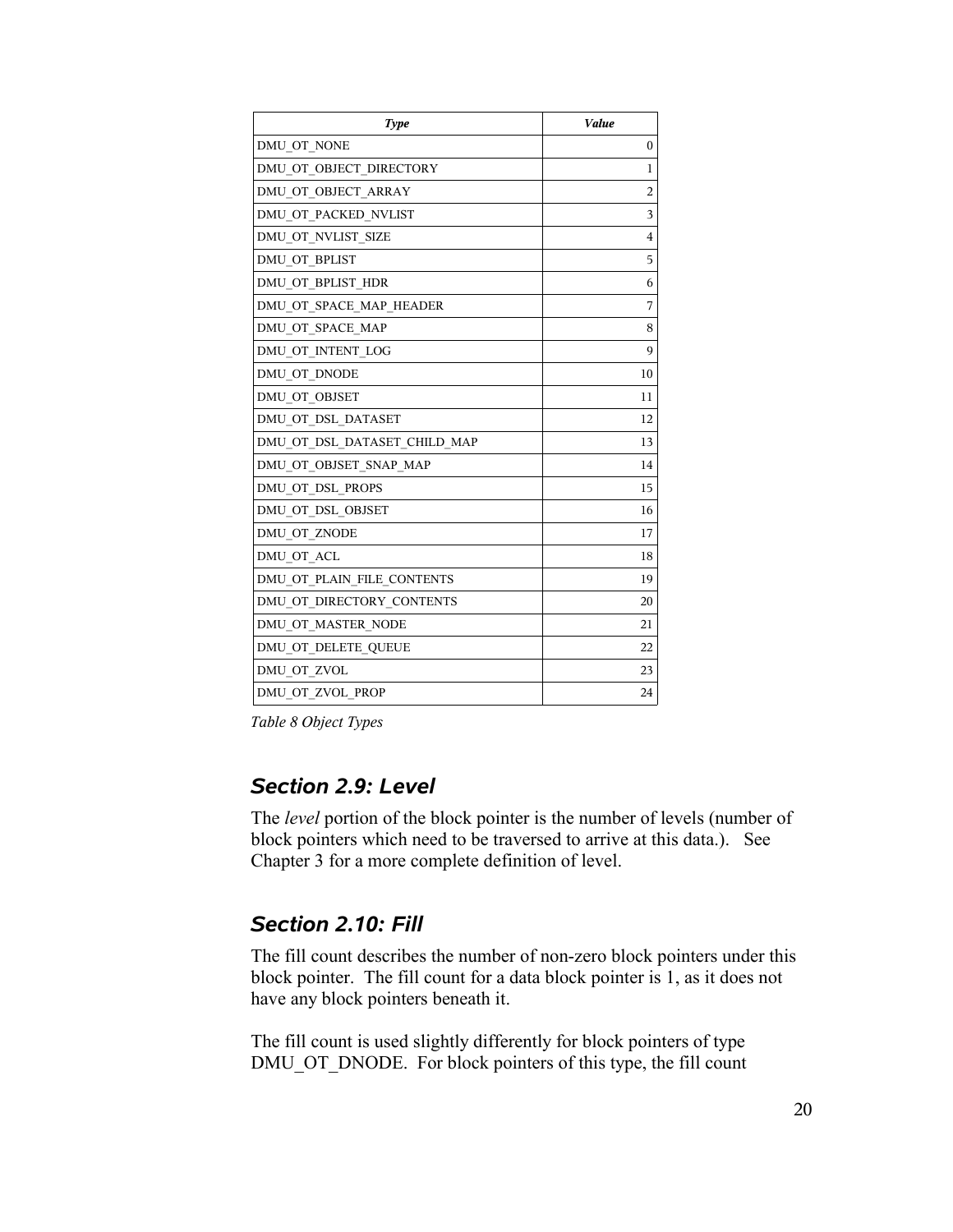contains the number of free dnodes beneath this block pointer. For more information on dnodes see Chapter 3.

# *Section 2.11: Birth Transaction*

The birth transaction stored in the "birth txg" block pointer field is a 64 bit integer containing the transaction group number in which this block pointer was allocated.

# *Section 2.12: Padding*

The three padding fields in the block pointer are space reserved for future use.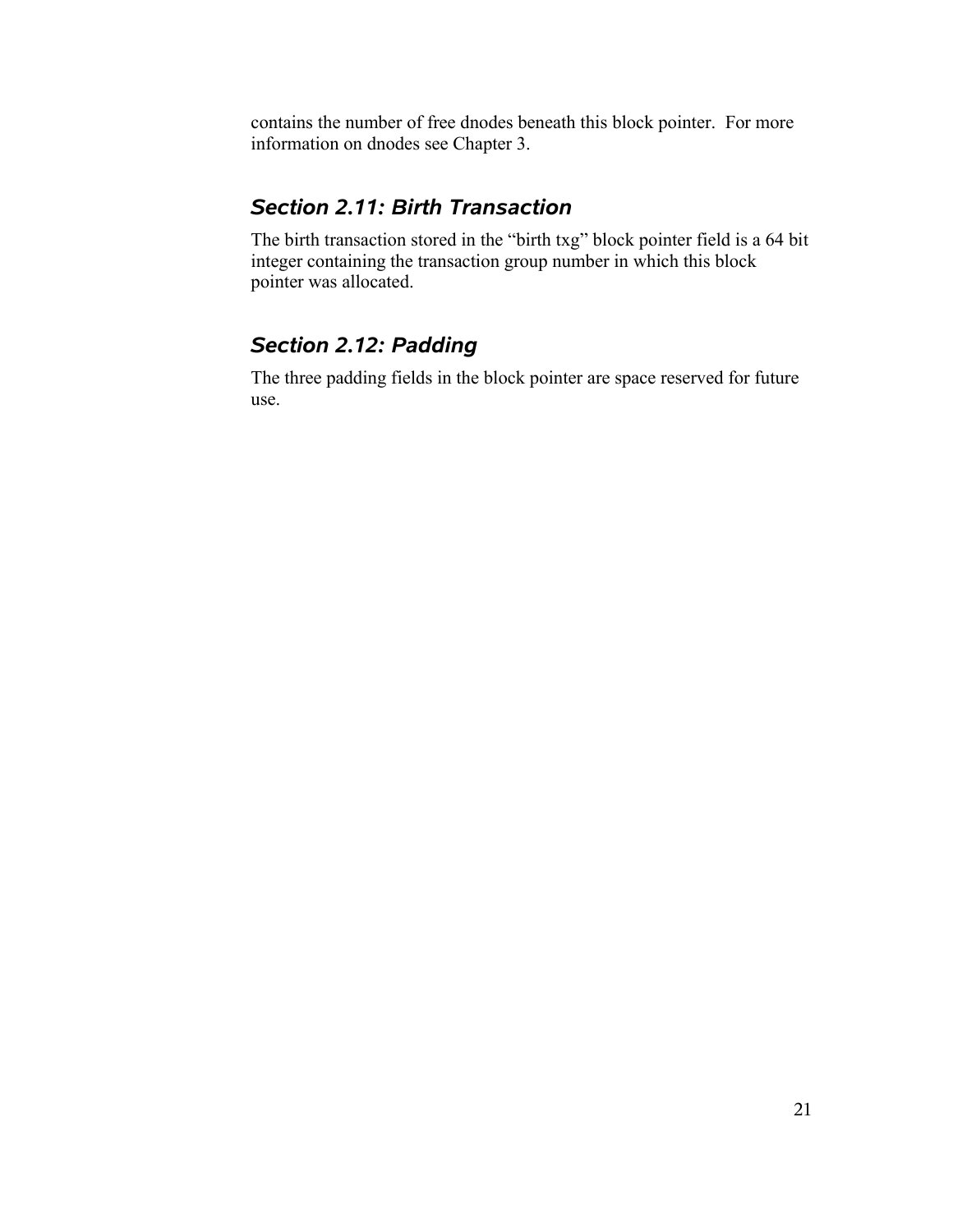# **Chapter Three: Data Management Unit**

The Data Management Unit (DMU) consumes blocks and groups them into logical units called objects. Objects can be further grouped by the DMU into object sets. Both objects and object sets are described in this chapter.

# *Section 3.1 : Objects*

With the exception of a small amount of infrastructure, described in chapters 1 and 2, everything in ZFS is an object. The following table lists existing ZFS object types; many of these types are described in greater detail in future chapters of this document.

| <b>Type</b>                  | <b>Description</b>                                                                                                                                                                |
|------------------------------|-----------------------------------------------------------------------------------------------------------------------------------------------------------------------------------|
| DMU OT NONE                  | Unallocated object                                                                                                                                                                |
| DMU OT OBJECT DIRECTORY      | DSL object directory ZAP object                                                                                                                                                   |
| DMU OT OBJECT ARRAY          | Object used to store an array of object<br>numbers.                                                                                                                               |
| DMU OT PACKED NVLIST         | Packed nvlist object.                                                                                                                                                             |
| DMU OT SPACE MAP             | SPA disk block usage list.                                                                                                                                                        |
| DMU OT INTENT LOG            | Intent Log                                                                                                                                                                        |
| DMU_OT_DNODE                 | Object of dnodes (metadnode)                                                                                                                                                      |
| DMU OT OBJSET                | Collection of objects.                                                                                                                                                            |
| DMU OT DSL DATASET CHILD MAP | DSL ZAP object containing child DSL<br>directory information.                                                                                                                     |
| DMU OT DSL OBJSET SNAP MAP   | DSL ZAP object containing snapshot<br>information for a dataset.                                                                                                                  |
| DMU OT DSL PROPS             | DSL ZAP properties object containing<br>properties for a DSL dir object.                                                                                                          |
| DMU_OT_BPLIST                | Block pointer list – used to store the<br>"deadlist": list of block pointers<br>deleted since the last snapshot, and the<br>"deferred free list" used for sync to<br>convergence. |
| DMU OT BPLIST HDR            | BPLIST header: stores the<br>bplist phys t structure.                                                                                                                             |
| DMU OT ACL                   | ACL (Access Control List) object                                                                                                                                                  |
| DMU_OT_PLAIN FILE            | ZPL Plain file                                                                                                                                                                    |
| DMU OT DIRECTORY CONTENTS    | ZPL Directory ZAP Object                                                                                                                                                          |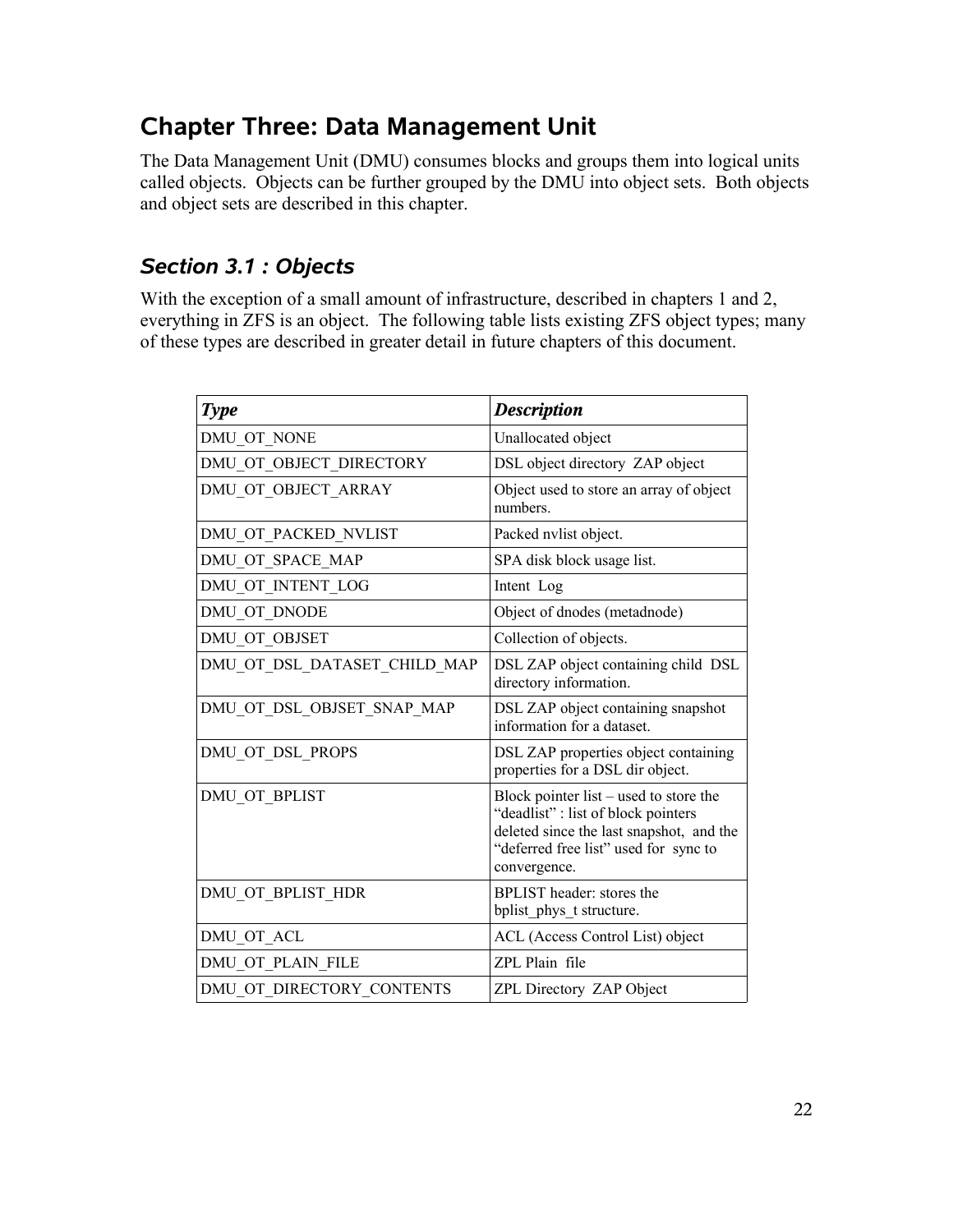| <b>Type</b>         | <b>Description</b>                                                                                                                                                                                                                                                                                                                                                                                           |
|---------------------|--------------------------------------------------------------------------------------------------------------------------------------------------------------------------------------------------------------------------------------------------------------------------------------------------------------------------------------------------------------------------------------------------------------|
| DMU OT MASTER NODE  | ZPL Master Node ZAP object: head<br>object used to identify root directory,<br>delete queue, and version for a<br>filesystem.                                                                                                                                                                                                                                                                                |
| DMU OT DELETE QUEUE | The delete queue provides a list of<br>deletes that were in-progress when the<br>filesystem was force unmounted or as a<br>result of a system failure such as a<br>power outage. Upon the next mount of<br>the filesystem, the delete queue is<br>processed to remove the files/dirs that<br>are in the delete queue. This<br>mechanism is used to avoid leaking<br>files and directories in the filesystem. |
| DMU OT ZVOL         | ZFS volume (ZVOL)                                                                                                                                                                                                                                                                                                                                                                                            |
| DMU OT ZVOL PROP    | ZVOL properties                                                                                                                                                                                                                                                                                                                                                                                              |

*Table 9 DMU Object Types*

Objects are defined by 512 bytes structures called dnodes<sup>3</sup>. A dnode describes and organizes a collection of blocks making up an object. The dnode (dnode\_phys\_t structure), seen in the illustration below, contains several fixed length fields and two variable length fields. Each of these fields are described in detail below.



*Illustration 9 dnode\_phys\_t structure*

#### **dn\_type**

An 8-bit numeric value indicating an object's type. See Table 7 for a list of valid object types and their associated 8 bit identifiers.

<sup>3</sup> A dnode is similar to an inode in UFS.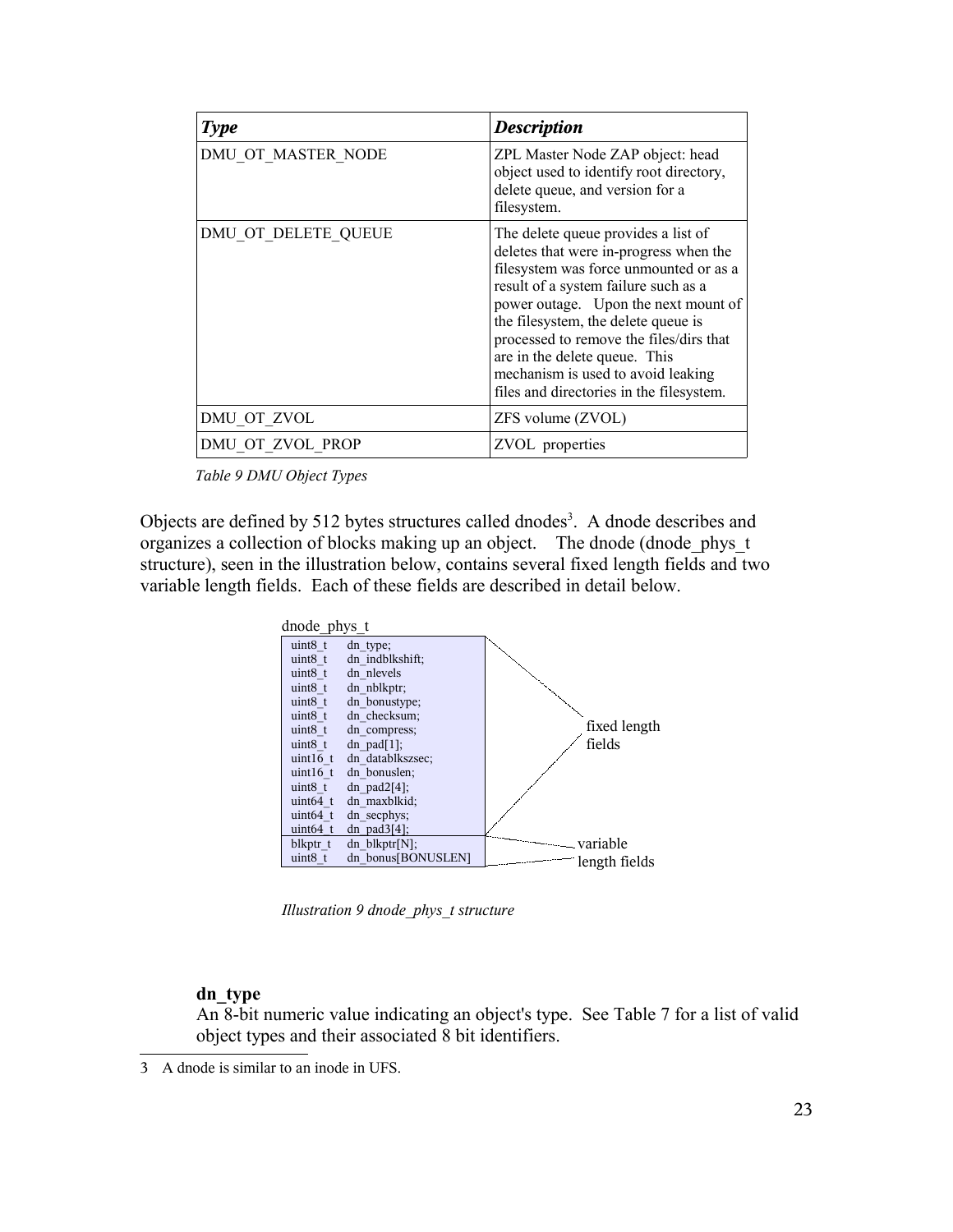#### **dn\_indblkshift** and **dn\_datablkszsec**

ZFS supports variable data and indirect (see dn\_nlevels below for a description of indirect blocks) block sizes ranging from 512 bytes to 128KB.

*dn indblkshift*: 8-bit numeric value containing the log (base 2) of the size (in bytes) of an indirect block for this object.

*dn\_datablkszsec*: 16-bit numeric value containing the data block size (in bytes) divided by 512 (size of a disk sector) minus one. This value can range between 0 (for a 512 byte block) and 255 (for a 128K byte block).

#### **dn\_nblkptr** and **dn\_blkptr**

dn\_blkptr is a variable length field that can contains between one and three block pointers. The number of block pointers that the dnode contains is set at object allocation time and remains constant throughout the life of the dnode.

*dn\_nblkptr* : 8 bit numeric value containing the number of block pointers in this dnode.

*dn\_blkptr:* block pointer array containing *dn\_nblkptr* block pointers

#### **dn\_nlevels**

dn nlevels is an 8 bit numeric value containing the number of levels that make up this object. These levels are often referred to as levels of indirection.

#### **Indirection**

A dnode has a limited number (dn\_nblkptr, see above) of block pointers to describe an object's data. For a dnode using the largest data block size (128KB) and containing the maximum number of block pointers (3), the largest object size it can represent (without indirection) is 384 KB: 3 x 128KB = 384KB. To allow for larger objects, indirect blocks are used. An indirect block is a block containing block pointers. The number of block pointers that an indirect block can hold is dependent on the indirect block size (represented by *dn\_indblkshift)* and can be calculated by dividing the indirect block size by the size of a blkptr (128 bytes). The largest indirect block (128KB) can hold up to 1024 block pointers. As an object's size increases, more indirect blocks and levels of indirection are created. A new level of indirection is created once an object grows so large that it exceeds the capacity of the current level. ZFS provides up to six levels of indirection to support files up to  $2<sup>64</sup>$  bytes long.

The illustration below shows an object with 3 levels of blocks (level 0, level 1, and level 2). This object has triple wide block pointers (dva1, dva2, and dva3) for metadata and single wide block pointers for its data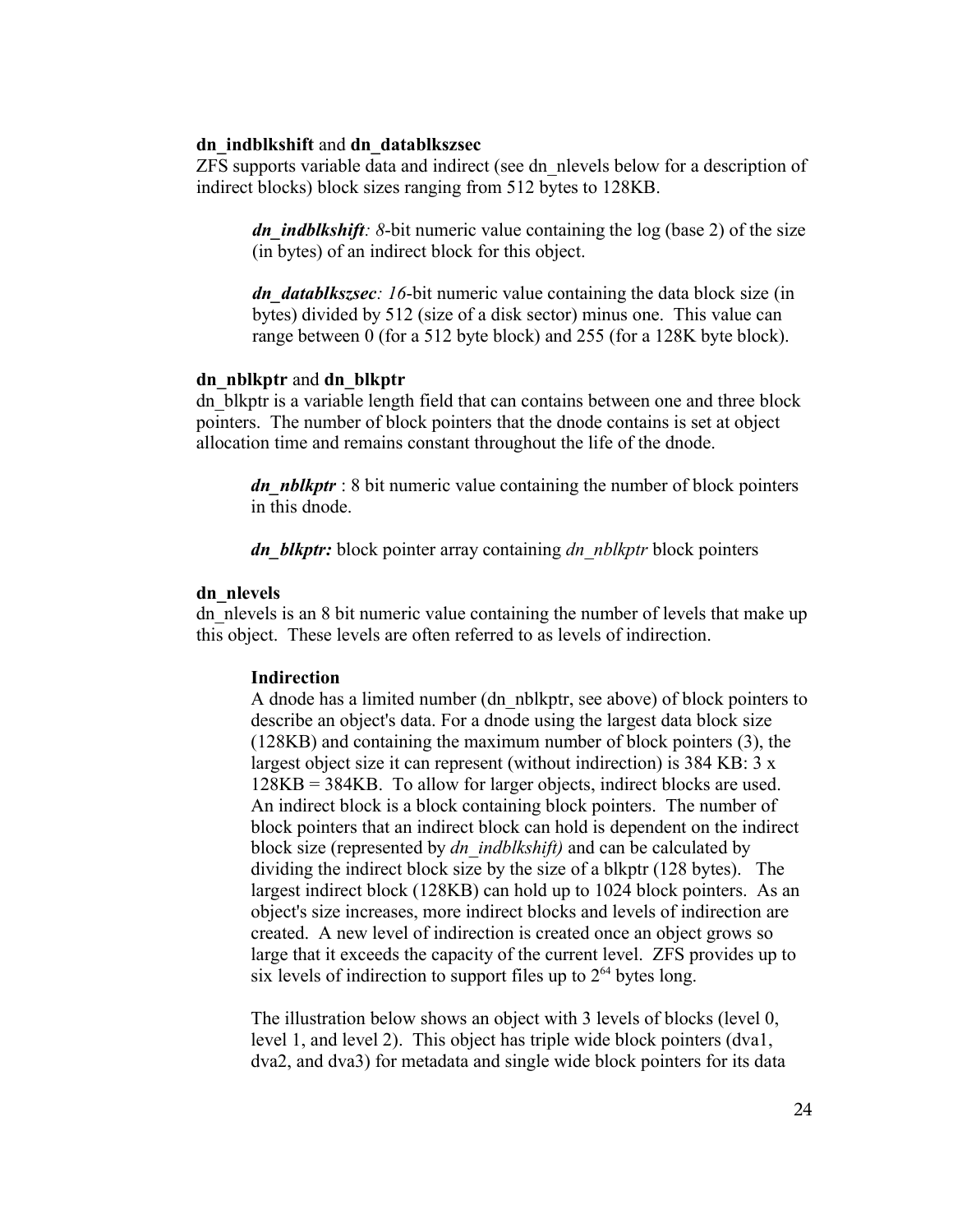(see Chapter two for a description of block pointer wideness). The blocks at level 0 are data blocks.



*Illustration 10 Object with 3 levels. Triple wide block pointers used for metadata; single wide block pointers used for data.*

#### **dn\_maxblkid**

An object's blocks are identified by block ids. The blocks in each level of indirection are numbered from 0 to N, where the first block at a given level is given an id of 0, the second an id of 1, and so forth.

The *dn\_maxblkid* field in the dnode is set to the value of the largest data (level zero) block id for this object.

Note on Block Ids: Given a block id and level, ZFS can determine the exact branch of indirect blocks which contain the block. This calculation is done using the block id, block level, and number of block pointers in an indirect block. For example, take an object which has 128KB sized indirect blocks. An indirect block of this size can hold 1024 block pointers. Given a level 0 block id of 16360, it can be determined that block 15 (block id 15) of level 1 contains the block pointer for level 0 blkid 16360.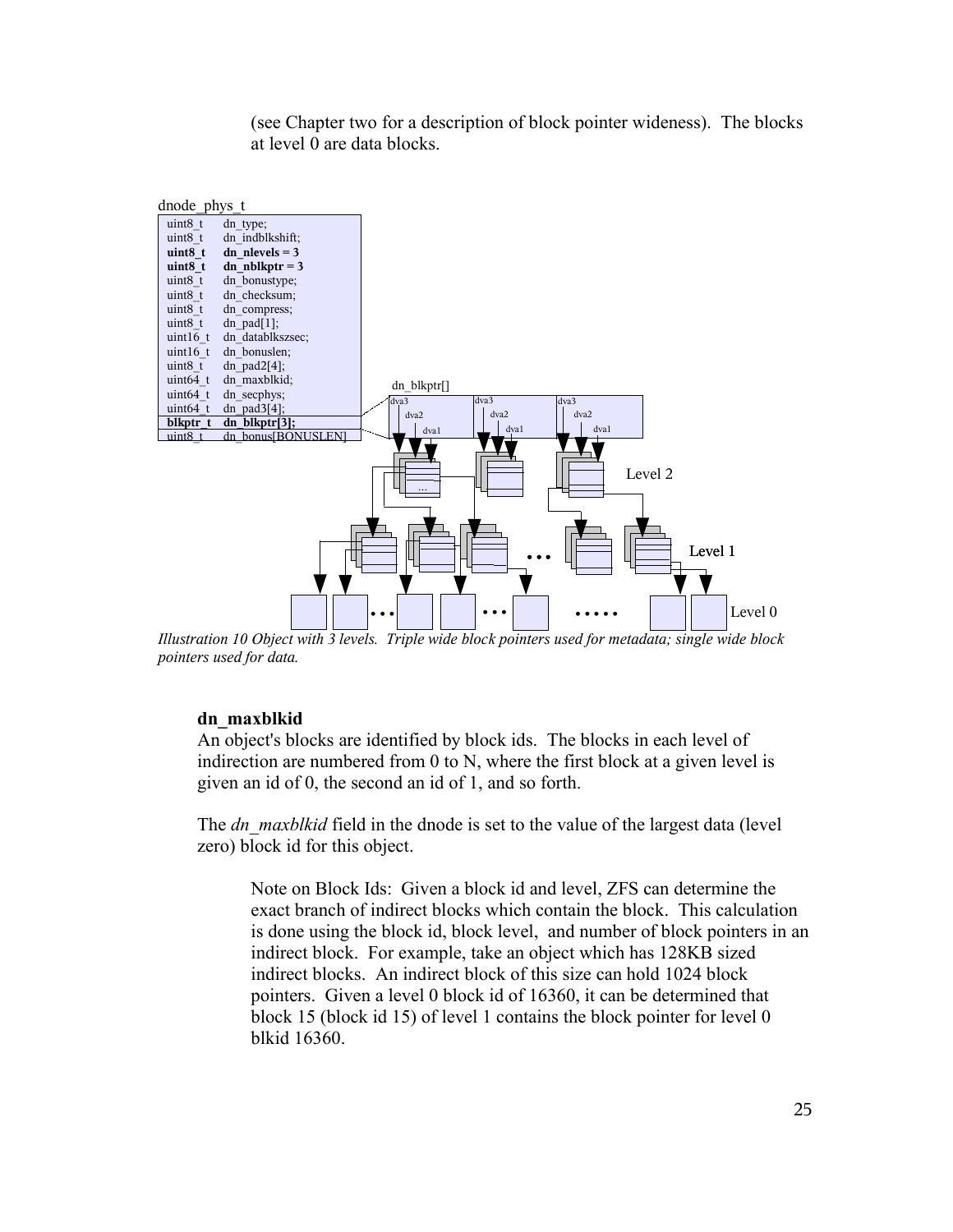level 1 blkid =  $16360\%1024 = 15$ 

This calculation can be performed recursively up the tree of indirect blocks until the top level of indirection has been reached.

#### **dn\_secphys**

The sum of all *asize* values for all block pointers (data and indirect) for this object.

#### **dn\_bonus, dn\_bonuslen,** and **dn\_bonustype**

The bonus buffer (dn\_bonus) is defined as the space following a dnode's block pointer array (dn\_blkptr). The amount of space is dependent on object type and can range between 64 and 320 bytes.

*dn bonus:* dn bonuslen sized chunk of data . The format of this data is defined by dn\_bonustype.

*dn\_bonuslen***:** Length (in bytes) of the bonus buffer.

*dn\_bonustype***:** 8 bit numeric value identifying the type of data contained within the bonus buffer. The following table shows valid bonus buffer types and the structures which are stored in the bonus buffer. The contents of each of these structures will be discussed later in this specification.

| <b>Bonus</b> Type         | <b>Description</b>                                                                                                    | <i>Metadata</i><br><i><b>Structure</b></i> | <i>Value</i> |
|---------------------------|-----------------------------------------------------------------------------------------------------------------------|--------------------------------------------|--------------|
| DMU OT PACKED NVLIST SIZE | Bonus buffer type containing<br>size in bytes of a<br>DMU OT PACKED NVLIST<br>object.                                 | uint $64$ t                                | 4            |
| DMU OT SPACE MAP HEADER   | Spa space map header.                                                                                                 | space map obj t                            |              |
| DMU OT DSL DIR            | DSL Directory object used to<br>define relationships and<br>properties between related<br>datasets.                   | dsl dir phys t                             | 12           |
| DMU OT DSL DATASET        | DSL dataset object used to<br>organize snapshot and usage<br>static information for objects of<br>type DMU OT OBJSET. | dsl dataset phys t                         | 16           |
| DMU OT ZNODE              | ZPL metadata                                                                                                          | znode phys t                               | 17           |

*Table 10 Bonus Buffer Types and associated structures.*

# *Section 3.2: Object Sets*

The DMU organizes objects into groups called object sets. Object sets are used in ZFS to group related objects, such as objects in a filesystem, snapshot, clone, or volume.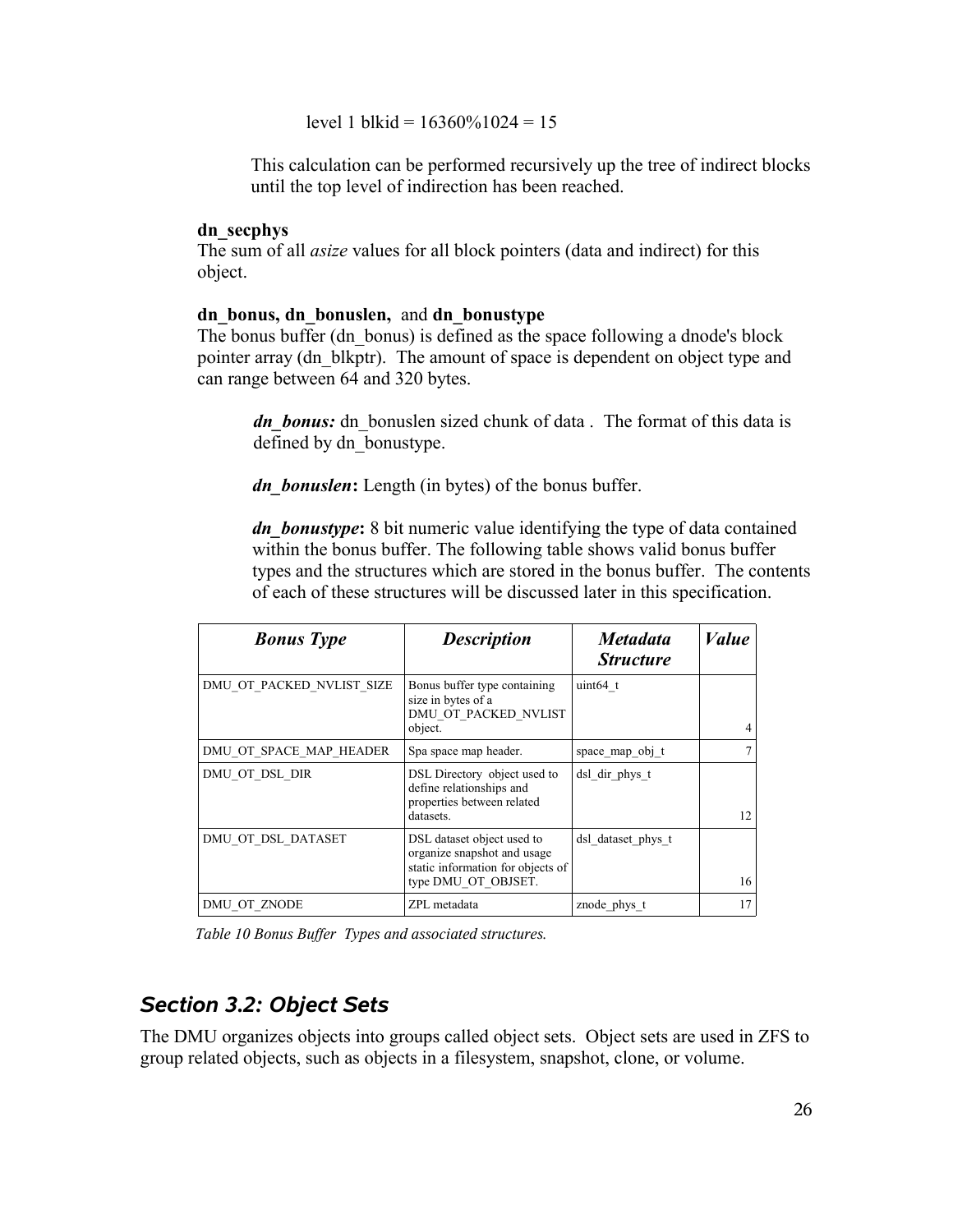Object sets are represented by a 1K byte *objset\_phys\_t* structure. Each member of this structure is defined in detail below.



#### **os\_type**

The DMU supports several types of object sets, where each object set type has it's own well defined format/layout for its objects. The object set's type is identified by a 64 bit integer, *os\_type*. The table below lists available DMU object set types and their associated *os\_type* integer value.

| <b>Object Set Type</b> | <b>Description</b>             | Value |
|------------------------|--------------------------------|-------|
| DMU OST NONE           | Uninitialized Object Set       |       |
| DMU OST META           | DSL Object Set, See Chapter 4  |       |
| DMU OST ZFS            | ZPL Object Set, See Chapter 6  |       |
| DMU OST ZVOL           | ZVOL Object Set, See Chapter 8 |       |

*Table 11 DMU Object Set Types*

### **os\_zil\_header**

The ZIL header is described in detail in Chapter 7 of this document.

### **metadnode**

As described earlier in this chapter, each object is described by a dnode phys t. The collection of dnode phys t structures describing the objects in this object set are stored as an object pointed to by the metadnode. The data contained within this object is formatted as an array of dnode\_phys\_t structures (one for each object within the object set).

Each object within an object set is uniquely identified by a 64 bit integer called an object number. An object's "object number" identifies the array element, in the dnode array, containing this object's dnode\_phys\_t.

The illustration below shows an object set with the metadnode expanded. The metadnode contains three block pointers, each of which have been expanded to show their contents. Object number 4 has been further expanded to show the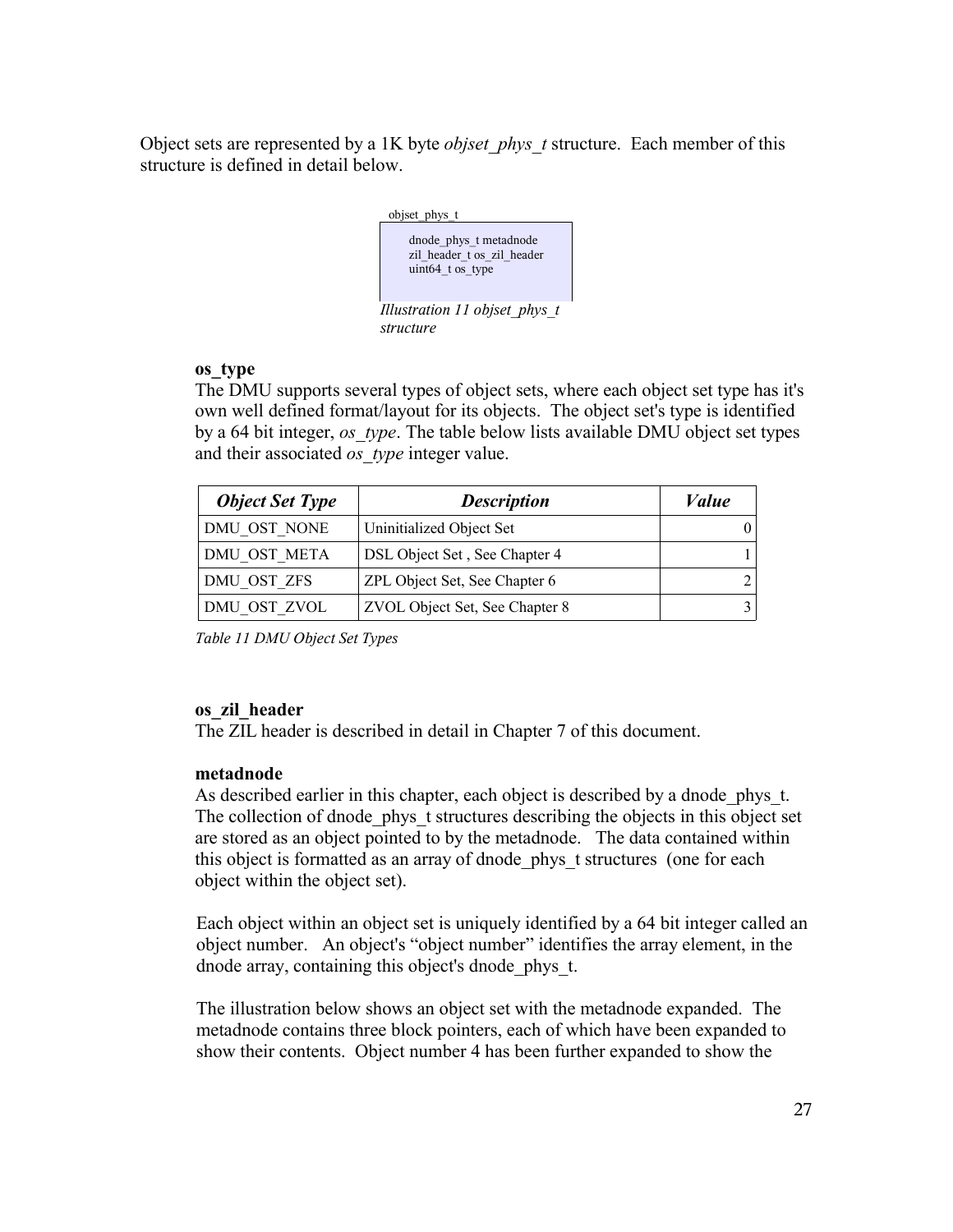details of the dnode phys t and the block structure referenced by this dnode.

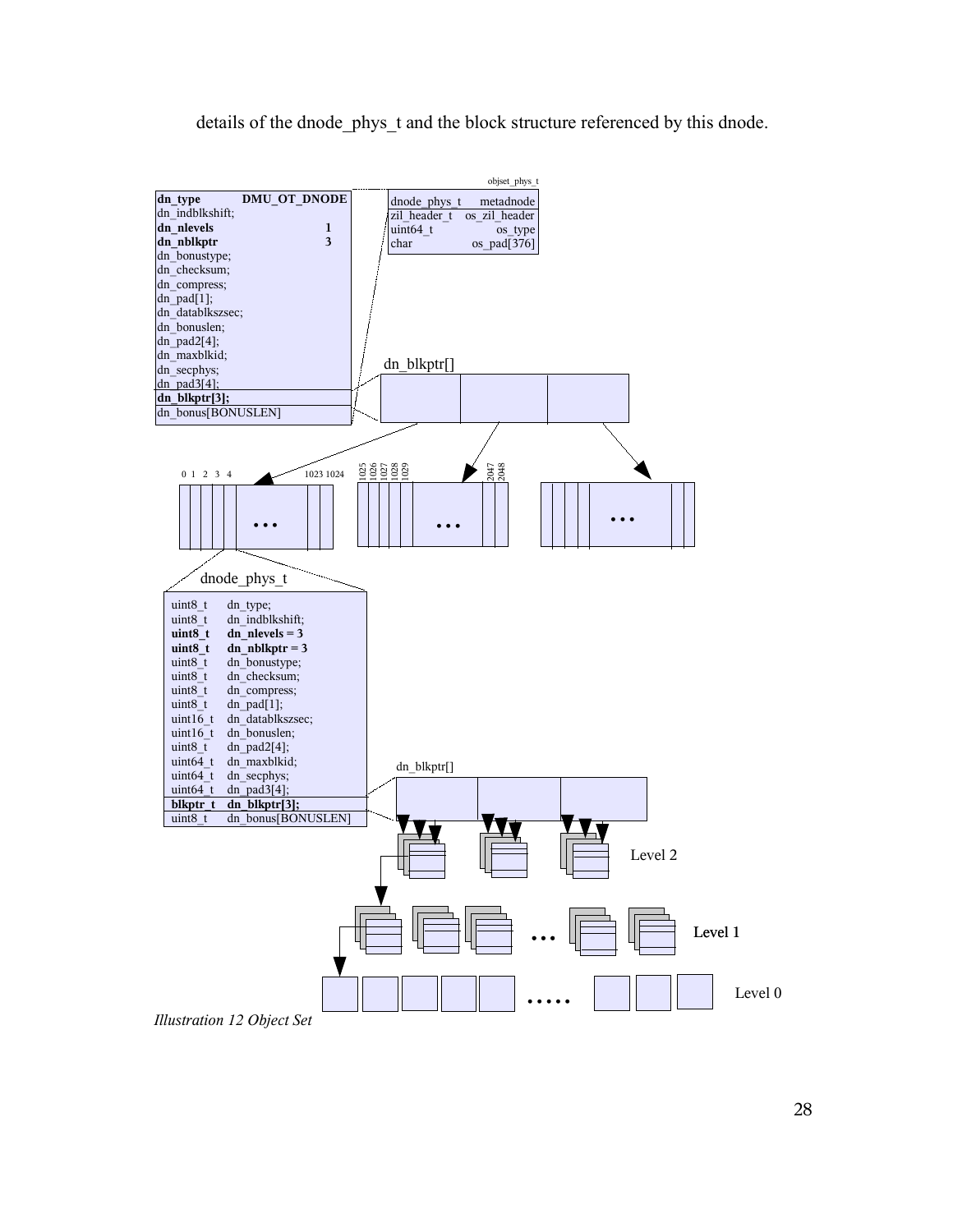# **Chapter Four – DSL**

The DSL (Dataset and Snapshot Layer) provides a mechanism for describing and managing relationships-between and properties-of object sets. Before describing the DSL and the relationships it describes, a brief overview of the various flavors of object sets is necessary.

#### **Object Set Overview**

ZFS provides the ability to create four kinds of object sets: filesystems, clones, snapshots, and volumes.

ZFS filesystem: A filesystem stores and organizes objects in an easily accessible, POSIX compliant manner.

ZFS clone: A clone is identical to a filesystem with the exception of its origin. Clones originate from snapshots and their initial contents are identical to that of the snapshot from which it originated.

ZFS snapshot: A snapshot is a read-only version of a filesystem, clone, or volume at a particular point in time.

ZFS volume: A volume is a logical volume that is exported by ZFS as a block device.

ZFS supports several operations and/or configurations which cause interdependencies amongst object sets. The purpose of the DSL is to manage these relationships. The following is a list of such relationships.

Clones: A clone is related to the snapshot from which it originated. Once a clone is created, the snapshot in which it originated can not be deleted unless the clone is also deleted.

Snapshots: A snapshot is a point-in-time image of the data in the object set in which it was created. A filesystem, clone, or volume can not be destroyed unless its snapshots are also destroyed.

Children: ZFS support hierarchically structured object sets; object sets within object sets. A child is dependent on the existence of its parent. A parent can not be destroyed without first destroying all children.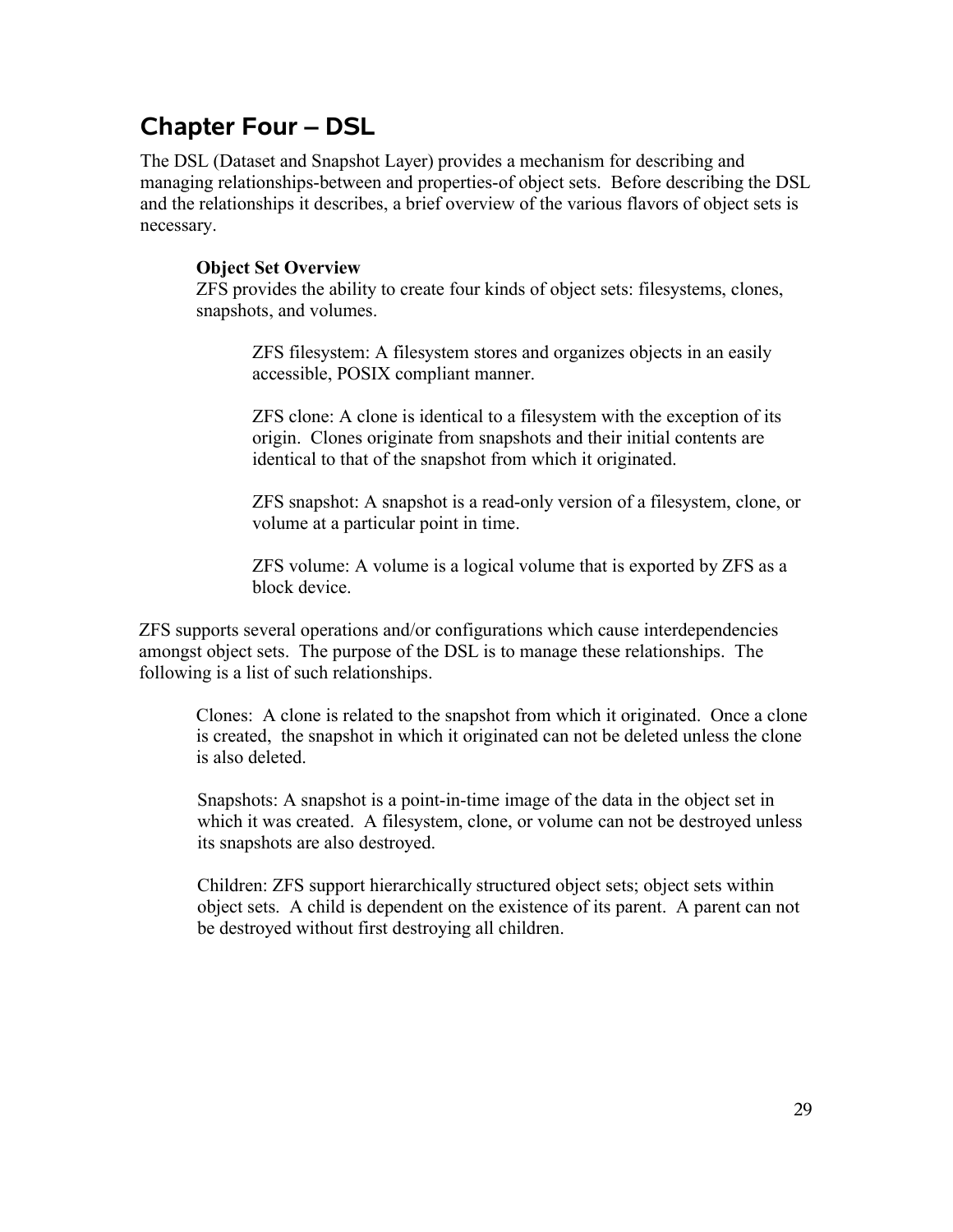# *Section 4.1 : DSL Infrastructure*

Each object set is represented in the DSL as a dataset. A dataset manages space consumption statistics for an object set, contains object set location information, and keeps track of any snapshots inter-dependencies.

Datasets are grouped together hierarchically into collections called Dataset Directories. Dataset Directories manage a related grouping of datasets and the properties associated with that grouping. A DSL directory always has exactly one "active dataset". All other datasets under the DSL directory are related to the "active" dataset through snapshots, clones, or child/parent dependencies.

The following picture shows the DSL infrastructure including a pictorial view of how object set relationships are described via the DSL datasets and DSL directories. The top level DSL Directory can be seen at the top/center of this figure. Directly below the DSL Directory is the "active dataset". The active dataset represents the live filesystem. Originating from the active dataset is a linked list of snapshots which have been taken at different points in time. Each dataset structure points to a DMU Object Set which is the actual object set containing object data. To the left of the top level DSL Directory is a child ZAP<sup>4</sup> object containing a listing of all child/parent dependencies. To the right of the DSL directory is a properties ZAP object containing properties for the datasets within this DSL directory. A listing of all properties can be seen in Table 12 below.

A detailed description of Datasets and DSL Directories are described in the *Dataset Internals* and *DSL Directories Internals* sections below.

<sup>4</sup> The ZAP is explained in Chapter 5.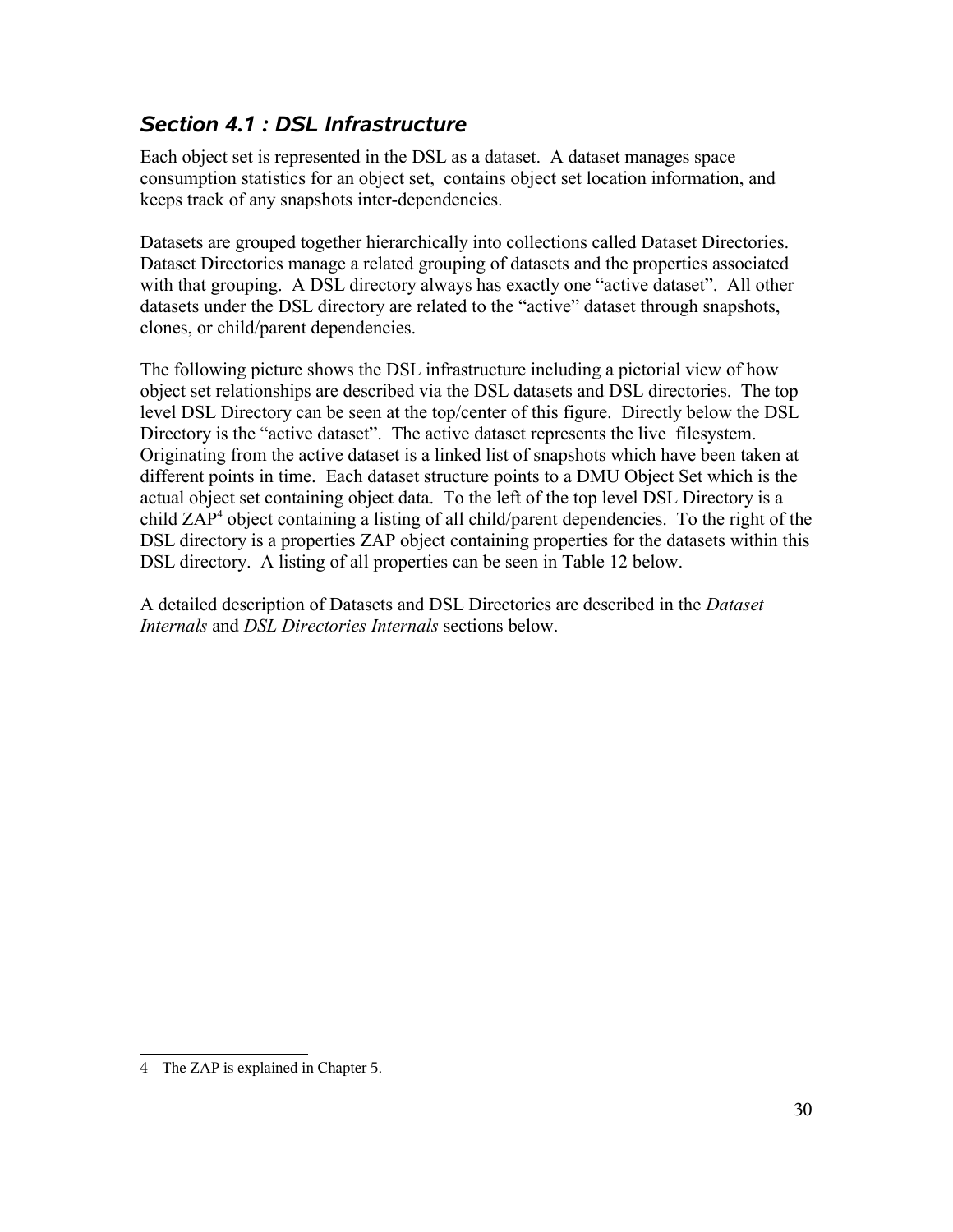

*Illustration 13 DSL Infrastructure*

### *Section 4.2: DSL Implementation Details*

The DSL is implemented as an object set of type DMU\_OST\_META. This object set is often called the Meta Object Set, or MOS. There is only one MOS per pool and the uberblock (see Chapter One) points to it directly.

There is a single distinguished object in the Meta Object Set. This object is called the object directory and is always located in the second element of the dnode array (index 1). All objects, with the exception of the object directory, can be located by traversing through a set of object references starting at this object.

#### **The object directory**

The object directory is a ZAP object (an object containing name/value pairs -see chapter 5 for a description of ZAP objects) containing three attribute pairs (name/value) named: *root\_dataset, config,* and *sync\_bplist.* 

*root\_dataset:* The "*root\_dataset"* attribute contains a 64 bit integer value identifying the object number of the root DSL directory for the pool. The root DSL directory is a special object whose contents reference all top level datasets within the pool. The "root\_dataset" directory, is an object of type DMU\_OT\_DSL\_DIR and will be explained in greater detail in *Section 4.4: DSL Directory Internals*.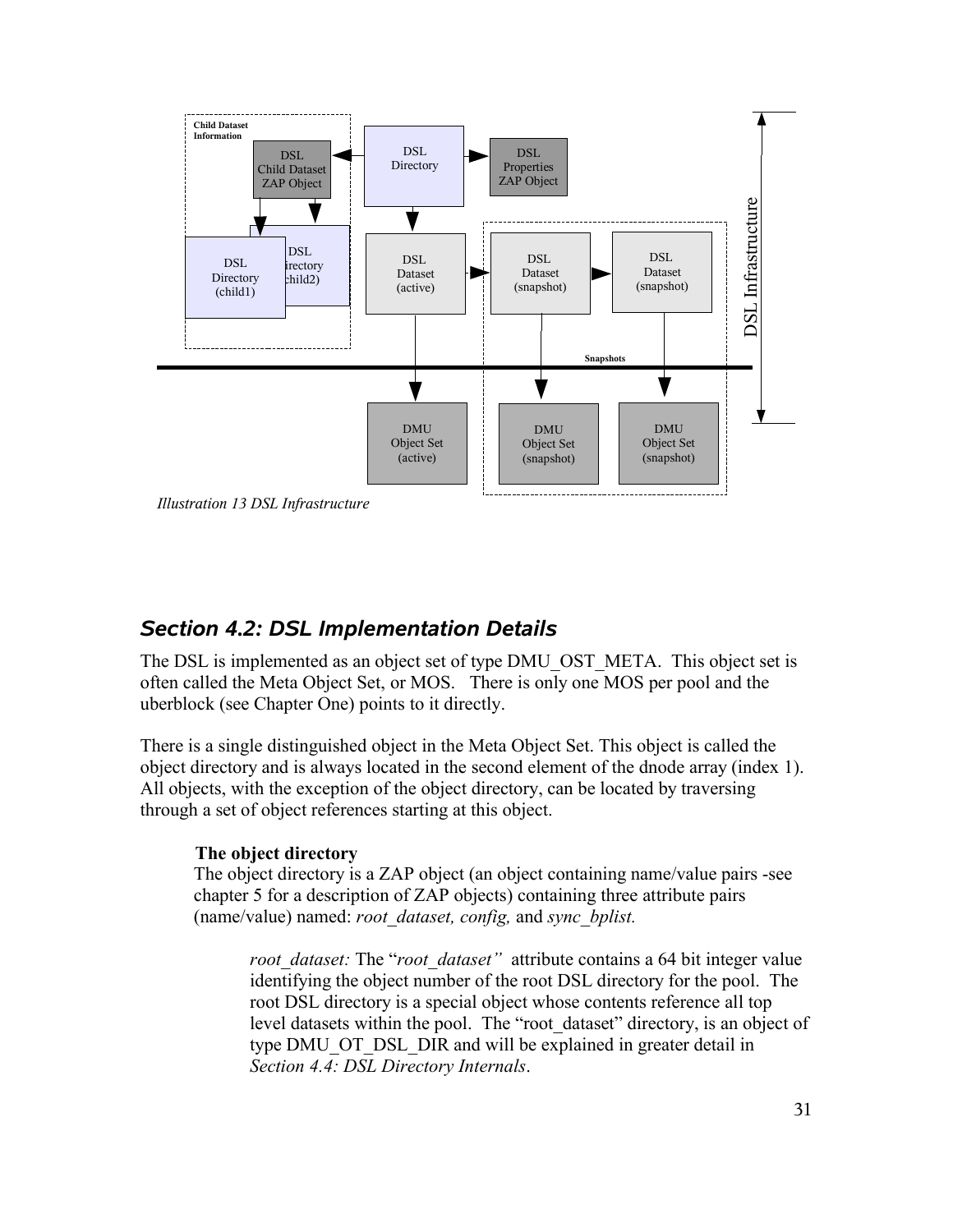*config:* The "*config"* attribute contains a 64 bit integer value identifying the object number for an object of type DMU\_OT\_PACKED\_NVLIST. This object contains XDR\_ENCODED name value pairs describing this pools vdev configuration. Its contents are similar to those described in section 1.3.3: name/value pairs list.

*sync\_bplist:* The *"sync\_bplist"* attribute contains a 64 bit integer value identifying the object number for an object of type DMU\_OT\_SYNC\_BPLIST. This object contains a list of block pointers which need to be freed during the next transaction.

The illustration below shows the meta object set (MOS) in relation to the uberblock and label structures discussed in Chapter 1.



*Illustration 14 Meta Object Set*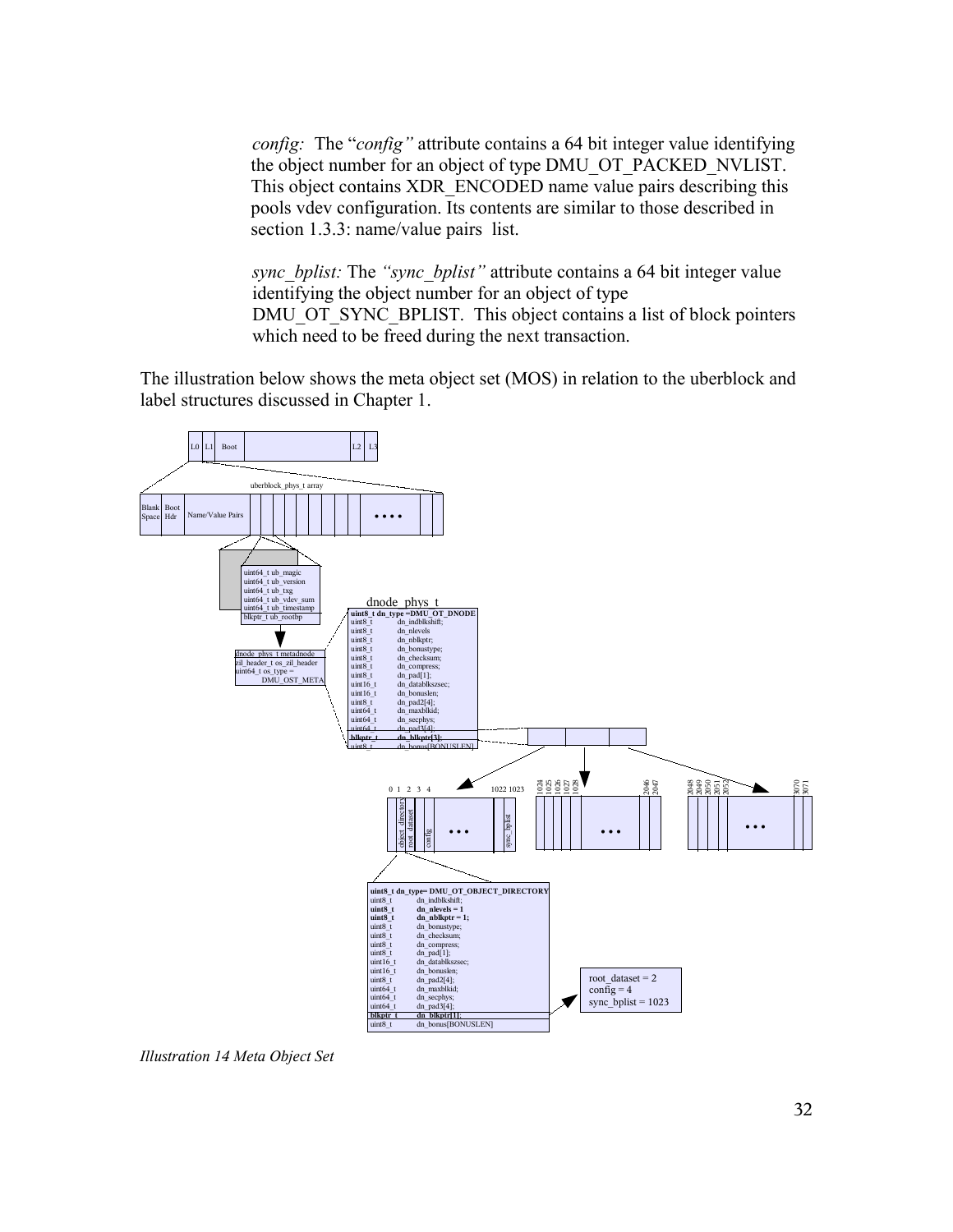### *Section 4.3: Dataset Internals*

Datasets are stored as an object of type DMU\_OT\_DSL\_DATASET. This object type uses the bonus buffer in the dnode\_phys\_t to hold a *dsl\_dataset\_phys\_t* structure. The contents of the dsl\_dataset\_phys\_t structure are shown below.

uint64 t ds dir obj: Object number of the DSL directory referencing this dataset.

**uint64 t ds** prev snap obj: If this dataset represents a filesystem, volume, or clone, this field contains the 64 bit object number for the most recent snapshot taken; this field is zero if no snapshots have been taken.

If this dataset represents a snapshot, this field contains the 64 bit object number for the snapshot taken prior to this snapshot. This field is zero if there are no previous snapshots.

**uint64 t ds** prev snap txg: The transaction group number when the previous snapshot (pointed to by *ds\_prev\_snap\_obj*) was taken.

**uint64 t ds** next snap obj: This field is only used for datasets representing snapshots. It contains the object number of the dataset which is the most recent snapshot. This field is always zero for datasets representing clones, volumes, or filesystems.

**uint64 t ds** snapnames zapobj: Object number of a ZAP object (see Chapter 5) containing name value pairs for each snapshot of this dataset. Each pair contains the name of the snapshot and the object number associated with it's DSL dataset structure.

**uint64 t ds** num children: Always zero if not a snapshot. For snapshots, this is the number of references to this snapshot: 1 (from the next snapshot taken, or from the active dataset if no snapshots have been taken)  $+$  the number of clones originating from this snapshot.

**uint64 t ds** creation time: Seconds since January  $1<sup>st</sup> 1970$  (GMT) when this dataset was created.

**uint64 t ds** creation txg: The transaction group number in which this dataset was created.

**uint64 t ds** deadlist obj: The object number of the deadlist (an array of blkptr's deleted since the last snapshot).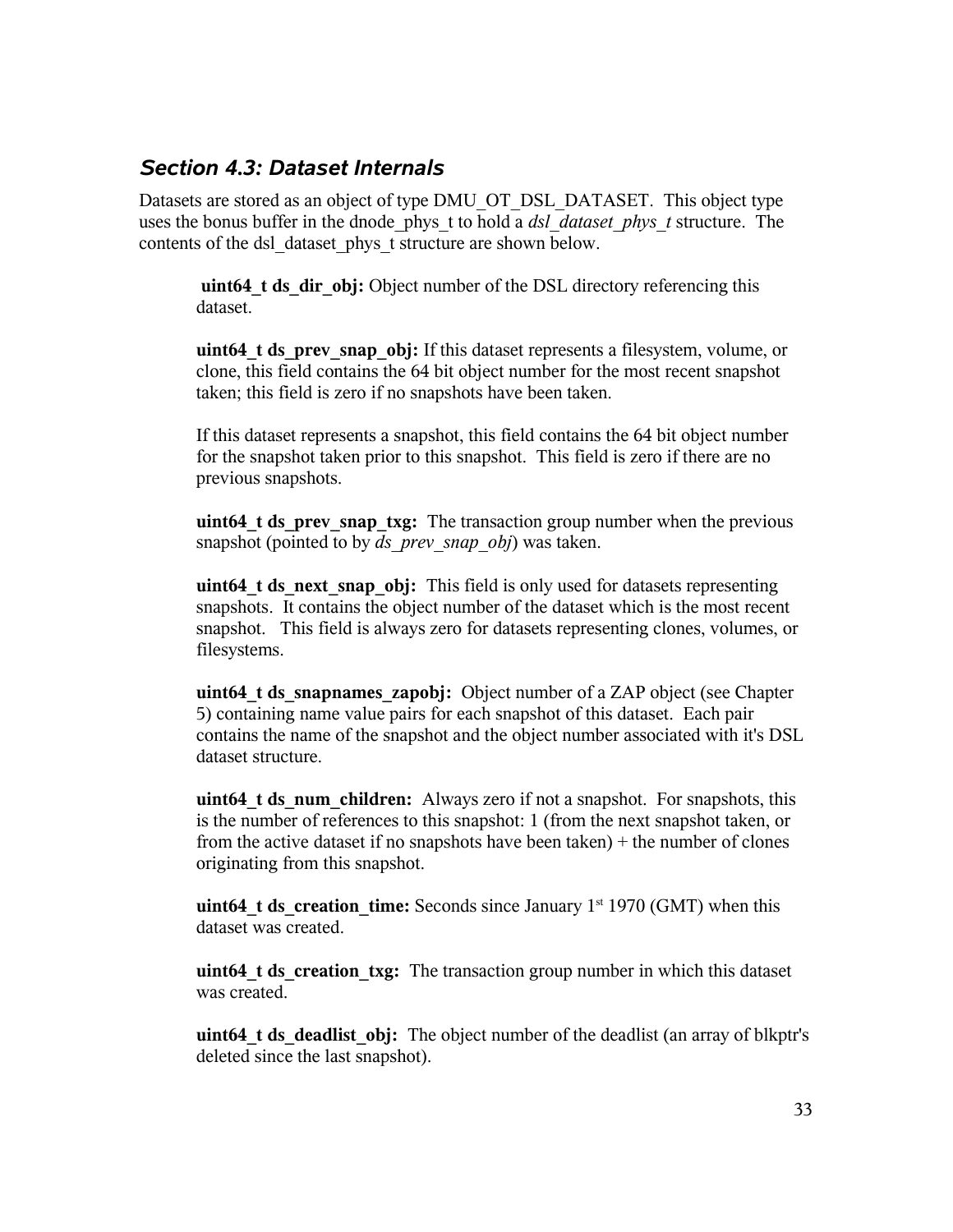**uint64 t** ds used bytes: unique bytes used by the object set represented by this dataset

**uint64** t ds compressed bytes: number of compressed bytes in the object set represented by this dataset

**uint64\_t ds\_uncompressed\_bytes:** number of uncompressed bytes in the object set represented by this dataset

#### **uint64\_t ds\_unique\_bytes:**

When a snapshot is taken, its initial contents are identical to that of the active copy of the data. As the data changes in the active copy, more and more data becomes unique to the snapshot (the data diverges from the snapshot). As that happens, the amount of data unique to the snapshot increases. The amount of unique snapshot data is stored in this field: it is zero for clones, volumes, and filesystems.

**uint64 t ds fsid guid:** 64 bit ID that is guaranteed to be unique amongst all currently open datasets. Note, this ID could change between successive dataset opens.

**uint64 t ds** guid: 64 bit global id for this dataset. This value never changes during the lifetime of the object set.

**uint64 t ds** restoring: The field is set to "1" if ZFS is in the process of restoring to this dataset through 'zfs restore' 5

**blkptr** t ds bp: Block pointer containing the location of the object set that this dataset represents.

## *Section 4.4: DSL Directory Internals*

The DSL Directory object contains a *dsl\_dir\_phys\_t* structure in its bonus buffer. The contents of this structure are described in detail below**.**

**uint64 t dd** creation time: Seconds since January  $1<sup>st</sup>$ , 1970 (GMT) when this DSL directory was created.

**uint64 t dd head dataset obj:** 64 bit object number of the active dataset object

**uint64 t dd** parent obj:64 bit object number of the parent DSL directory

<sup>5</sup> See the ZFS Admin Guide for information about the zfs command.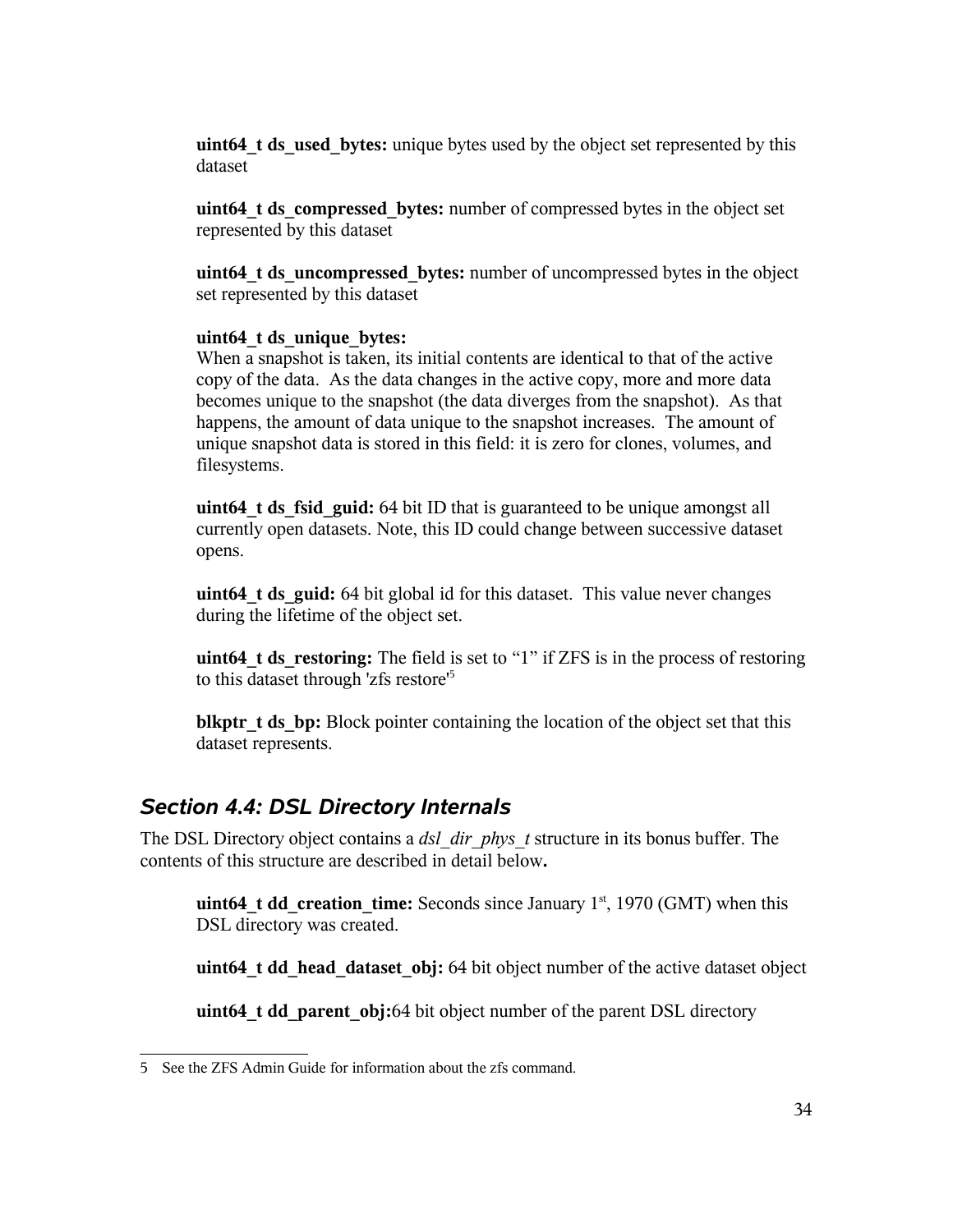**uint64\_t dd\_clone\_parent\_obj:** For *cloned* object sets, this field contains the object number of snapshot used to create this clone.

**uint64\_t dd\_child\_dir\_zapobj:** Object number of a ZAP object containing name-value pairs for each child of this DSL directory.

**uint64\_t dd\_used\_bytes:** Number of bytes used by all datasets within this directory: includes any snapshot and child dataset used bytes.

**uint64\_t dd\_compressed\_bytes:** Number of compressed bytes for all datasets within this DSL directory.

**uint64\_t dd\_uncompressed\_bytes:** Number of uncompressed bytes for all datasets within this DSL directory.

**uint64\_t dd\_quota:** Designated quota, if any, which can not be exceeded by the datasets within this DSL directory.

**uint64\_t dd\_reserved:** The amount of space reserved for consumption by the datasets within this DSL directory.

**uint64\_t dd\_props\_zapobj:** 64 bit object number of a ZAP object containing the properties for all datasets within this DSL directory. Only the non-inherited / locally set values are represented in this ZAP object. Default, inherited values are inferred when there is an absence of an entry.

| <b>Property</b>                         | <b>Description</b>                                             | <i>Values</i>             |
|-----------------------------------------|----------------------------------------------------------------|---------------------------|
| aclinherit                              | Controls inheritance behavior                                  | $discard = 0$             |
|                                         | for datasets.                                                  | $n$ oallow = 1            |
|                                         |                                                                | $pass through = 3$        |
|                                         |                                                                | $secure = 4 (default)$    |
| aclmode                                 | Controls chmod and file/dir<br>creation behavior for datasets. | $discard = 0$             |
|                                         |                                                                | groupmask = $2$ (default) |
|                                         |                                                                | $pass through = 3$        |
| atime                                   | Controls whether atime is                                      | $off = 0$                 |
| updated on objects within a<br>dataset. |                                                                | $on = 1$ (default)        |
| checksum                                | Checksum algorithm for all                                     | on = 1 (default)          |
|                                         | datasets within this DSL<br>Directory.                         | $off = 0$                 |

The following table shows valid property values.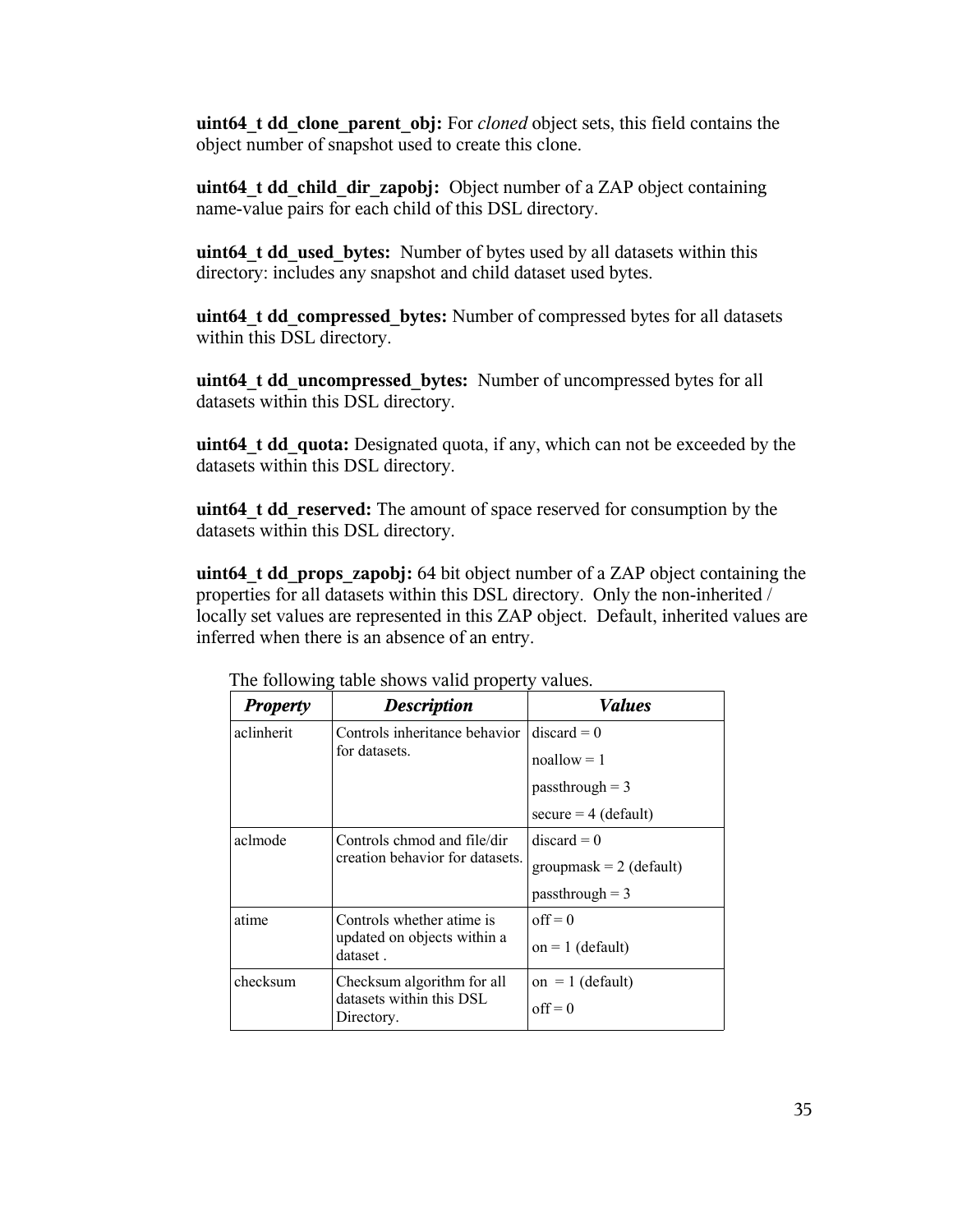| <b>Property</b>                                                            | <b>Description</b>                                                                                                       | <b>Values</b>                           |  |
|----------------------------------------------------------------------------|--------------------------------------------------------------------------------------------------------------------------|-----------------------------------------|--|
| compression                                                                | Compression algorithm for all                                                                                            | $on = 1$                                |  |
|                                                                            | datasets within this DSL<br>Directory.                                                                                   | $off = 0$ (default)                     |  |
| devices                                                                    | Controls whether device                                                                                                  | $devices = 0$                           |  |
|                                                                            | nodes can be opened on<br>datasets.                                                                                      | $nodevices = 1$ (default)               |  |
| exec                                                                       | Controls whether files can be                                                                                            | $exec = 1 (default)$                    |  |
|                                                                            | executed on a dataset.                                                                                                   | $n$ oexec = 0                           |  |
| mountpoint                                                                 | Mountpoint path for datasets<br>within this DSL Directory.                                                               | string                                  |  |
| quota                                                                      | Limits the amount of space                                                                                               | quota size in bytes or                  |  |
|                                                                            | all datasets within a DSL<br>directory can consume.                                                                      | zero for no quota (default)             |  |
| readonly                                                                   | Controls whether objects can                                                                                             | readonly $= 1$                          |  |
|                                                                            | be modified on a dataset.                                                                                                | readwrite = $0$ (default)               |  |
| recordsize                                                                 | Block Size for all objects<br>within the datasets contained<br>in this DSL Directory                                     | recordsize in bytes                     |  |
| reservation                                                                | Amount of space reserved for<br>this DSL Directory, including<br>all child datasets and child<br><b>DSL</b> Directories. | reservation size in bytes               |  |
| setuid                                                                     | Controls whether the set-UID                                                                                             | setuid = $1$ (default)                  |  |
|                                                                            | bit is respected on a dataset.                                                                                           | $nosetuid = 0$                          |  |
| sharenfs                                                                   | Controls whether the datasets<br>in a DSL Directory are<br>shared by NFS.                                                | string - any valid nfs share<br>options |  |
| snapdir                                                                    | Controls whether zfs is                                                                                                  | hidden $= 0$                            |  |
|                                                                            | hidden or visible in the root<br>filesystem.                                                                             | visible = $1$ (default)                 |  |
| volblocksize                                                               | For volumes, specifies the<br>block size of the volume. The                                                              | between 512 to 128K, powers<br>of two.  |  |
| blocksize cannot be<br>changed once the volume has                         |                                                                                                                          | Defaults to 8K                          |  |
|                                                                            | been written, so it should be<br>set at volume creation time.                                                            |                                         |  |
| volsize                                                                    | Volume size, only applicable<br>to volumes.                                                                              | volume size in bytes                    |  |
| Controls whether a dataset is<br>zoned<br>managed through a local<br>zone. |                                                                                                                          | on $=$ 1                                |  |
|                                                                            |                                                                                                                          | $off = 0$ (default)                     |  |

*Table 12 Editable Property Values stored in the dd\_props\_zabobj*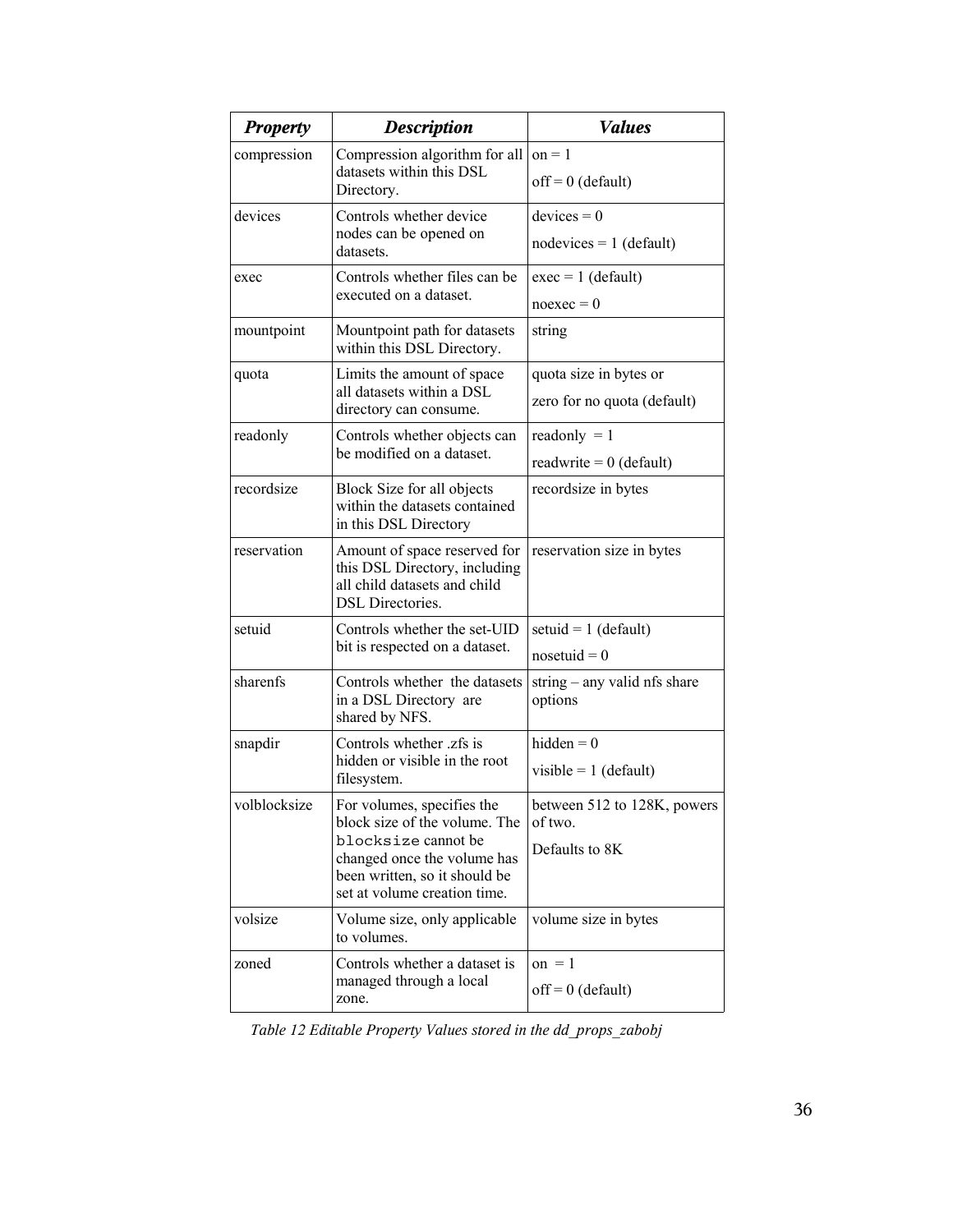# **Chapter Five – ZAP**

The ZAP (ZFS Attribute Processor) is a module which sits on top of the DMU and operates on objects called ZAP objects. A ZAP object is a DMU object used to store attributes in the form of name-value pairs. The name portion of the attribute is a zeroterminated string of up to 256 bytes (including terminating NULL). The value portion of the attribute is an array of integers whose size is only limited by the size of a ZAP data block.

ZAP objects are used to store properties for a dataset, navigate filesystem objects, store pool properties and more. The following table contains a list of ZAP object types.

| <b>ZAP Object Type</b>    |
|---------------------------|
| DMU OT OBJECT DIRECTORY   |
| DMU OT DSL DIR CHILD MAP  |
| DMU OT DSL DS SNAP MAP    |
| DMU OT DSL PROPS          |
| DMU OT DIRECTORY CONTENTS |
| DMU OT MASTER NODE        |
| DMU OT DELETE QUEUE       |
| DMU OT ZVOL PROP          |

 *Table 13 ZAP Object Types*

ZAP objects come in two forms; microzap objects and fatzap objects. Microzap objects are a lightweight version of the fatzap and provide a simple and fast lookup mechanism for a small number of attribute entries. The fatzap is better suited for ZAP objects containing large numbers of attributes.

The following guidelines are used by ZFS to decide whether or not to use a fatzap or a microzap object.

A microzap object is used if all three conditions below are met:

- all name-value pair entries fit into one block. The maximum data block size in ZFS is 128KB and this size block can fit up to 2047 microzap entries.
- The value portion of all attributes are of type uint64 t.
- The name portion of each attribute is less than or equal to 50 characters in length (including NULL terminating character).

If any of the above conditions are not met, a fatzap object is used.

The first 64 bit word in each block of a ZAP object is used to identify the type of ZAP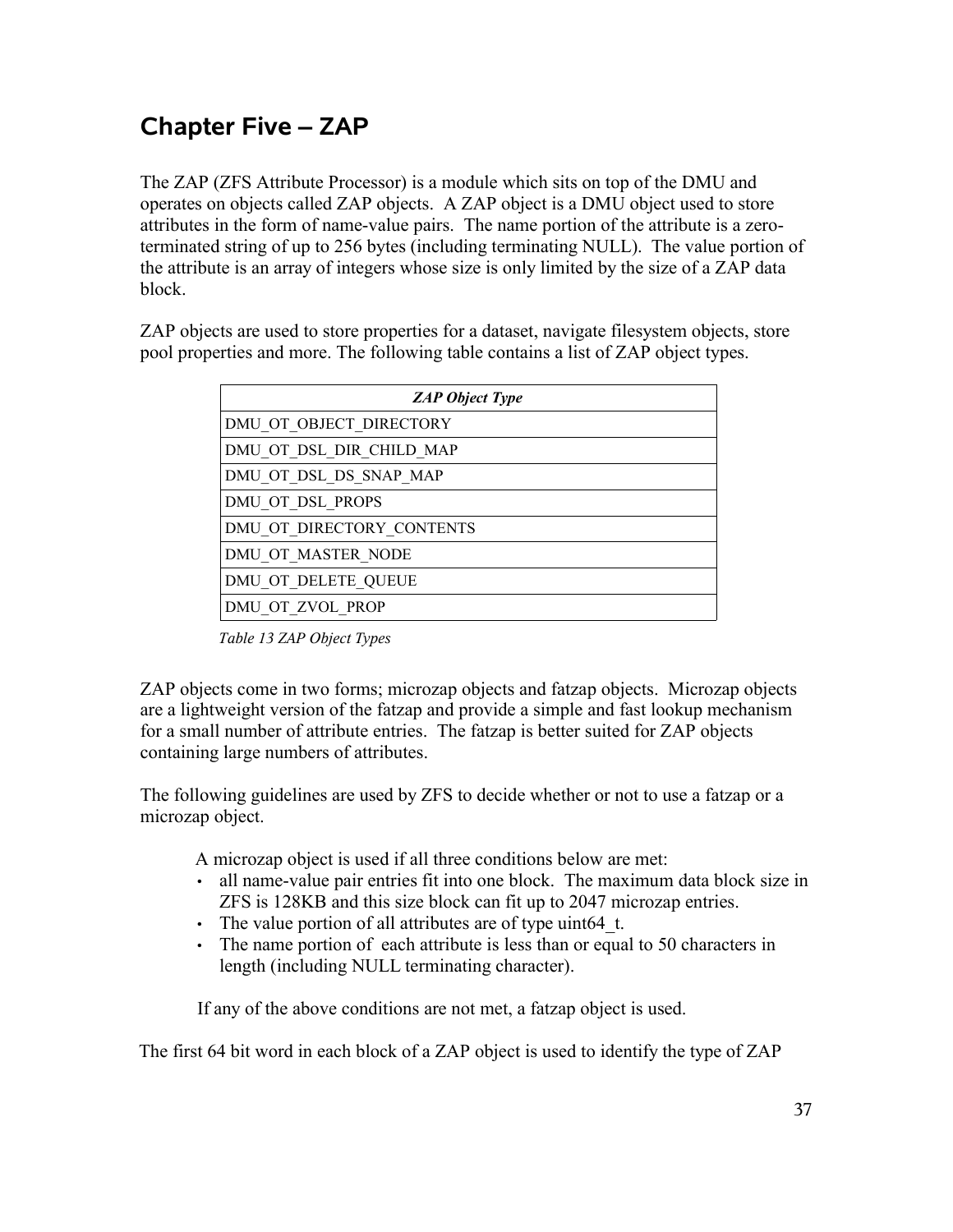| <i><u><b>Identifier</b></u></i> | <b>Description</b>                                                                                                             | Value |
|---------------------------------|--------------------------------------------------------------------------------------------------------------------------------|-------|
| ZBT MICRO                       | This block contains microzap entries                                                                                           |       |
| <b>ZBT HEADER</b>               | This block is used for the fatzap. This identifier<br>is only used for the first block in a fatzap object.                     |       |
| <b>ZBT LEAF</b>                 | This block is used for the fatzap. This identifier<br>is used for all blocks in the fatzap with the<br>exception of the first. |       |

contents contained within this block. The table below shows these values.

*Table 14 ZAP Object Block Types*

# *Section 5.1: The Micro Zap*

The microzap implements a simple mechanism for storing a small number of attributes. A microzap object consists of a single block containing an array of microzap entries (*mzap\_ent\_phys\_t* structures). Each attribute stored in a microzap object is represented by one of these microzap entry structures.

A microzap block is laid out as follows: the first 128 bytes of the block contain a microzap header structure called the mzap phys t. This structure contains a 64 bit ZBT\_MICRO value indicating that this block is used to store microzap entries. Following this value is a 64 bit *salt* value that is stirred into the hash so that the hash function is different for each ZAP object. The next 42 bytes of this header is intentionally left blank and the last 64 bytes contain the first microzap entry (a structure of type mzap ent phys t). The remaining bytes in this block are used to store an array of mzap ent phys t structures. The illustration below shows the layout of this block.



*Illustration* 15 *Microzap block* layout

The mzap ent phys t structure and associated #defines are shown below.

```
#define MZAP_ENT_LEN 64
#define MZAP_NAME_LEN (MZAP_ENT_LEN - 8 – 4 - 2)
typedef struct mzap_ent_phys {
    uint64 t mze_value;
    uint32 t mze cd;
     uin16_t mze_pad;
    char mze_name[MZAP_NAME_LEN];
} mzap_ent_phys_t;
```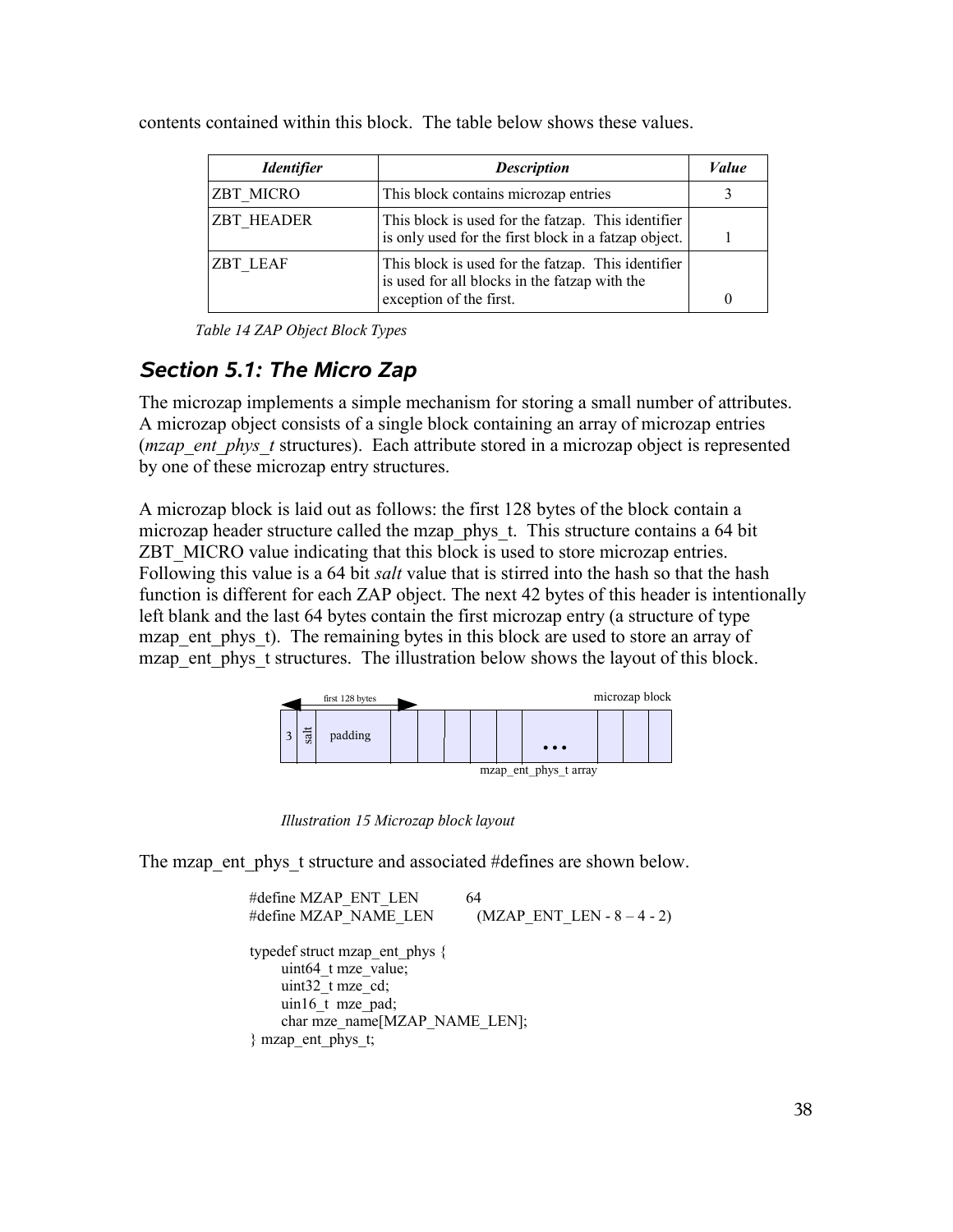**mze** value: 64 bit integer

**mze** cd: 32 bit collision differentiator ("CD"): associated with an entry whose hash value is the same as another entry within this ZAP object. When an entry is inserted into the ZAP object, the lowest CD which is not already used by an entry with the same hash value is assigned. In the absence of hash collisions, the CD value will be zero.

**mze\_pad:** reserved for future use

**mze\_name:** NULL terminated string less than or equal to 50 characters in length

# *Section 5.2: The Fat Zap*

The fatzap implements a flexible architecture for storing large numbers of attributes, and/or attributes with long names or complex values (not uint64\_t). This section begins with an explanation of the basic structure of a fatzap object and is followed by a detailed explanation of each component of a fatzap object.

All entries in a fatzap object are arranged based on a 64 bit hash of the attribute's name. The hash is used to index into a pointer table (as can be seen on the left side of the illustration below). The number of bits used to index into this table (sometimes called the *prefix*) is dependent on the number of entries in the table. The number of entries in the table can change over time. As policy stands today, the pointer table will grow if the number of entries hashing to a particular bucket exceeds the capacity of one leaf block (explained in detail below). The pointer table entries reference a chain of fatzap blocks called leaf blocks, represented by the zap leaf phys structure. Each leaf block is broken up into some number of chunks (zap\_leaf\_chunks) and each attribute is stored in one or more of these leaf chunks. The illustration below shows the basic fatzap structures, each component is explained in detail in the following sections.



*Illustration 16 fatzap structure overview*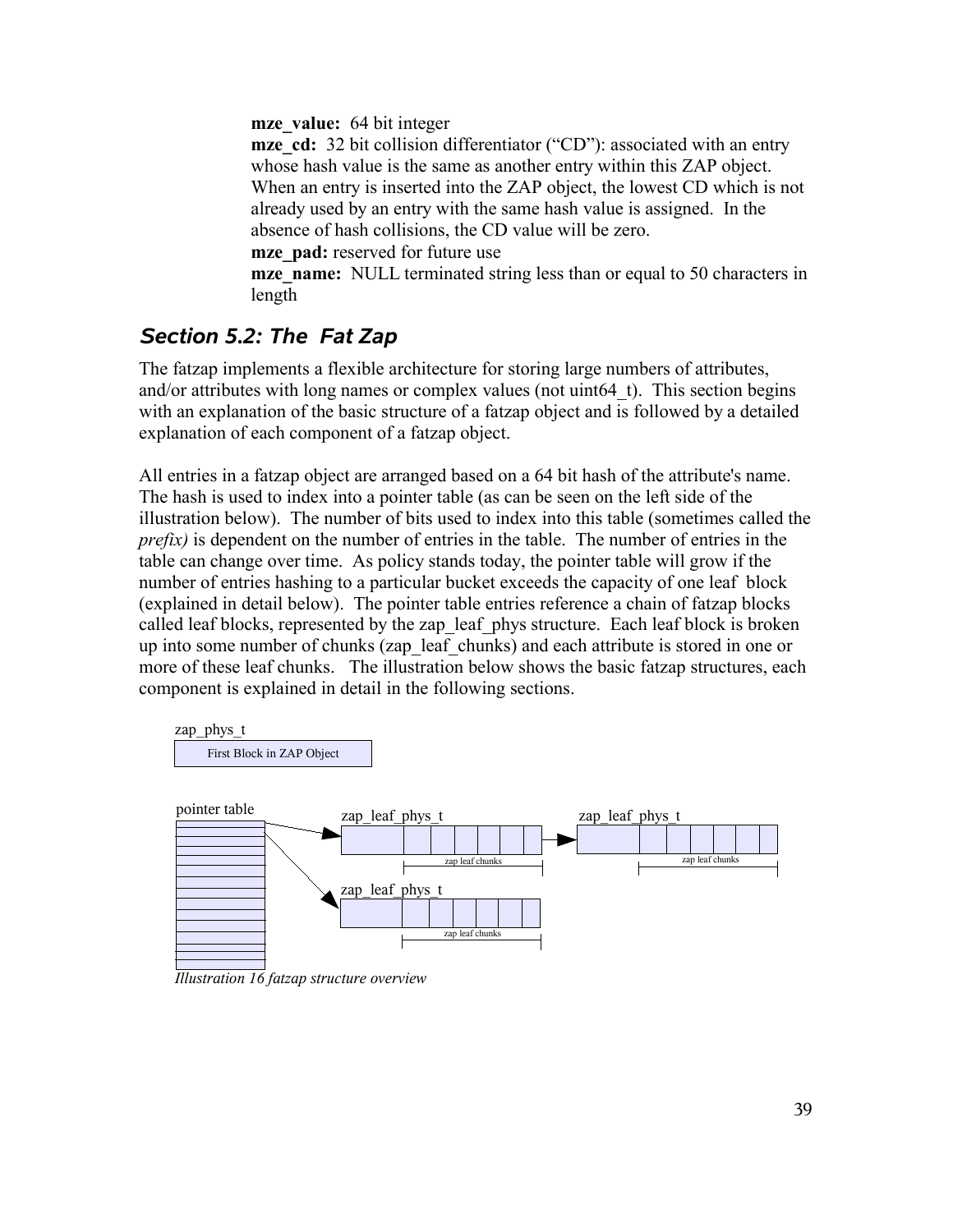## **Section 5.2.1: zap\_phys\_t**

The first block of a fatzap object contains a 128KB zap\_phys\_t structure. Depending on the size of the pointer table, this structure may contain the pointer table. If the pointer table is too large to fit in the space provided by the zap phys t, some information about where it can be found is store in the zap table phys portion of this structure. The definitions of the zap phys t contents are as follows:

| zap_phys t                    |
|-------------------------------|
| uint 64 t zap block type      |
| uint64 t zap magic            |
| struct zap table phys {       |
| uint64 t zt blk               |
| uint64 t zt numblks           |
| uint64 t zt shift             |
| uint64 t zt nextblk           |
| uint64 t zt blk copied        |
| $\}$ zap ptrtbl;              |
|                               |
| uint64 t<br>zap freeblk       |
| uint64 t zap num leafs        |
| uint64 t zap num entries      |
| uint64 t zap salt             |
| uint64 t zap pad $[8181]$     |
| zap leafs[8192]<br>$uint64$ t |
| Illustration 17 zap phys t    |
| structure                     |

#### **zap\_block\_type:**

64 bit integer identifying type of ZAP block. Always set to ZBT\_HEADER (see Table 14) for the first block in the fatzap.

#### **zap\_magic:**

64 bit integer containing the ZAP magic number: *0x2F52AB2AB (zfs-zap-zap)*

#### **zap\_table\_phys:**

structure whose contents are used to describe the pointer table

#### **zt\_blk:**

Blkid for the first block of the pointer table. This field is only used when the pointer table is external to the zap phys t structure; zero otherwise.

#### **zt\_numblks:**

Number of blocks used to hold the pointer table. This field is only used when the pointer table is external to the zap phys t structure; zero otherwise.

#### **zt\_shift:**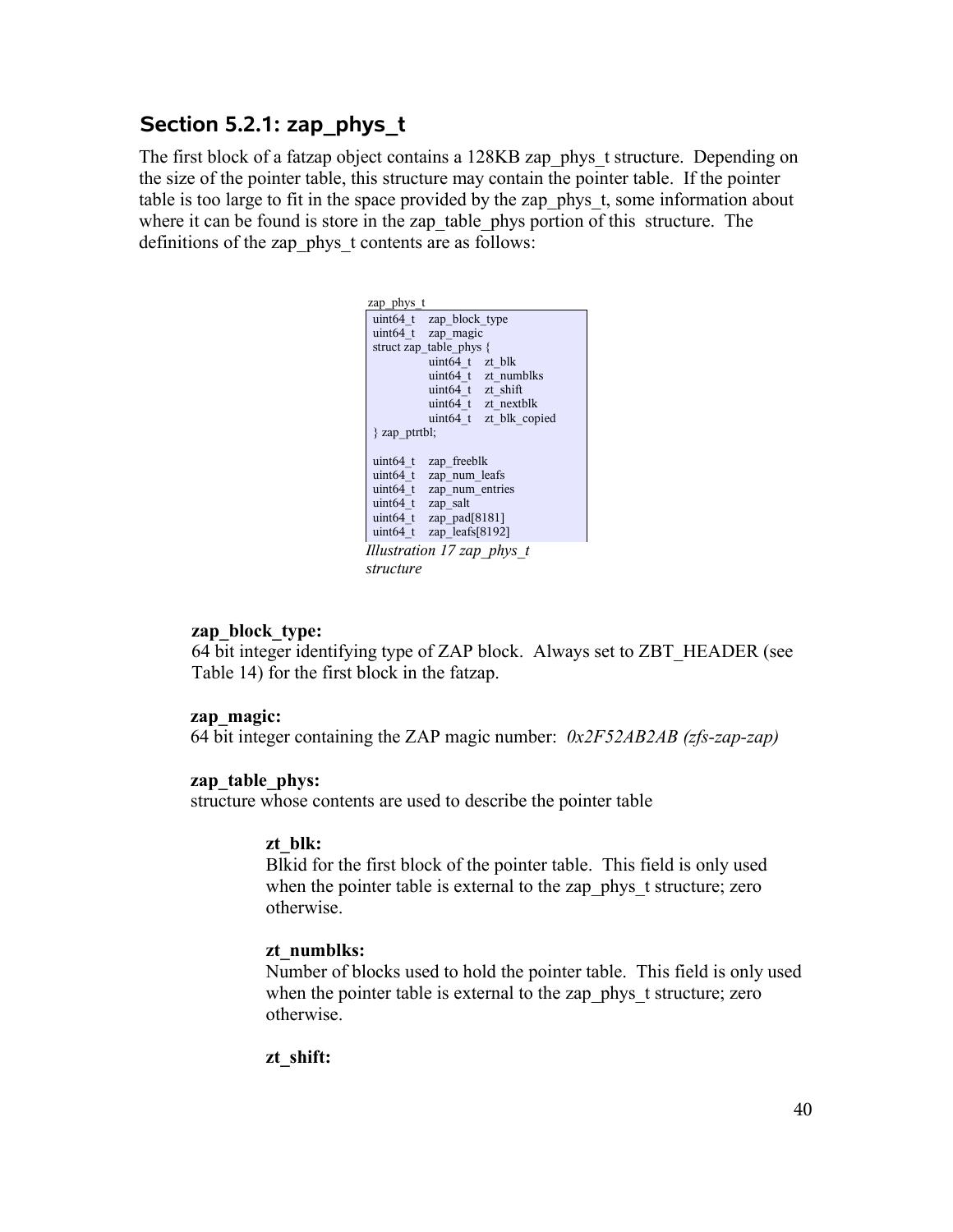Number of bits used from the hash value to index into the pointer table. If the pointer table is contained within the zap\_phys, this value will be 13.

**uint64\_t zt\_nextblk: uint64\_t zt\_blks\_copied:** The above two fields are used when the pointer table changes sizes.

**zap freeblk:** 64 bit integer containing the first available ZAP block that can be used to allocate a new zap\_leaf.

#### **zap\_num\_leafs:**

Number of zap\_leaf\_phys\_t structures (described below) contained within this ZAP object.

#### **zap\_salt:**

The salt value is a 64 bit integer that is stirred into the hash function, so that the hash function is different for each ZAP object.

#### **zap\_num\_entries:**

Number of attributes stored in this ZAP object.

#### **zap\_leafs[8192]**:

The zap leaf array contains  $2^{13}$  (8192) slots. If the pointer table has fewer than  $2^{13}$ entries, the pointer table will be stored here. If not, this field is unused.

### **Section 5.2.2: Pointer Table**

The pointer table is a hash table which uses a chaining method to handle collisions. Each hash bucket contains a 64 bit integer which describes the level zero block id (see Chapter 3 for a description of block ids) of the first element in the chain of entries hashed here. An entries hash bucket is determined by using the first few bits of the 64 bit ZAP entry hash computed from the attribute's name. The value used to index into the pointer table is called the *prefix* and is the *zt\_shift* high order bits of the 64 bit computed hash.

# **Section 5.2.3: zap\_leaf\_phys\_t**

The zap leaf phys t is the structure referenced by the pointer table. Collisions in the pointer table result in zap\_leaf\_phys\_t structures being strung together in a link list fashion. The zap\_leaf\_phys\_t structure contains a header, a hash table, and some number of chunks.

```
typedef struct zap_leaf_phys {
     struct zap leaf header {
```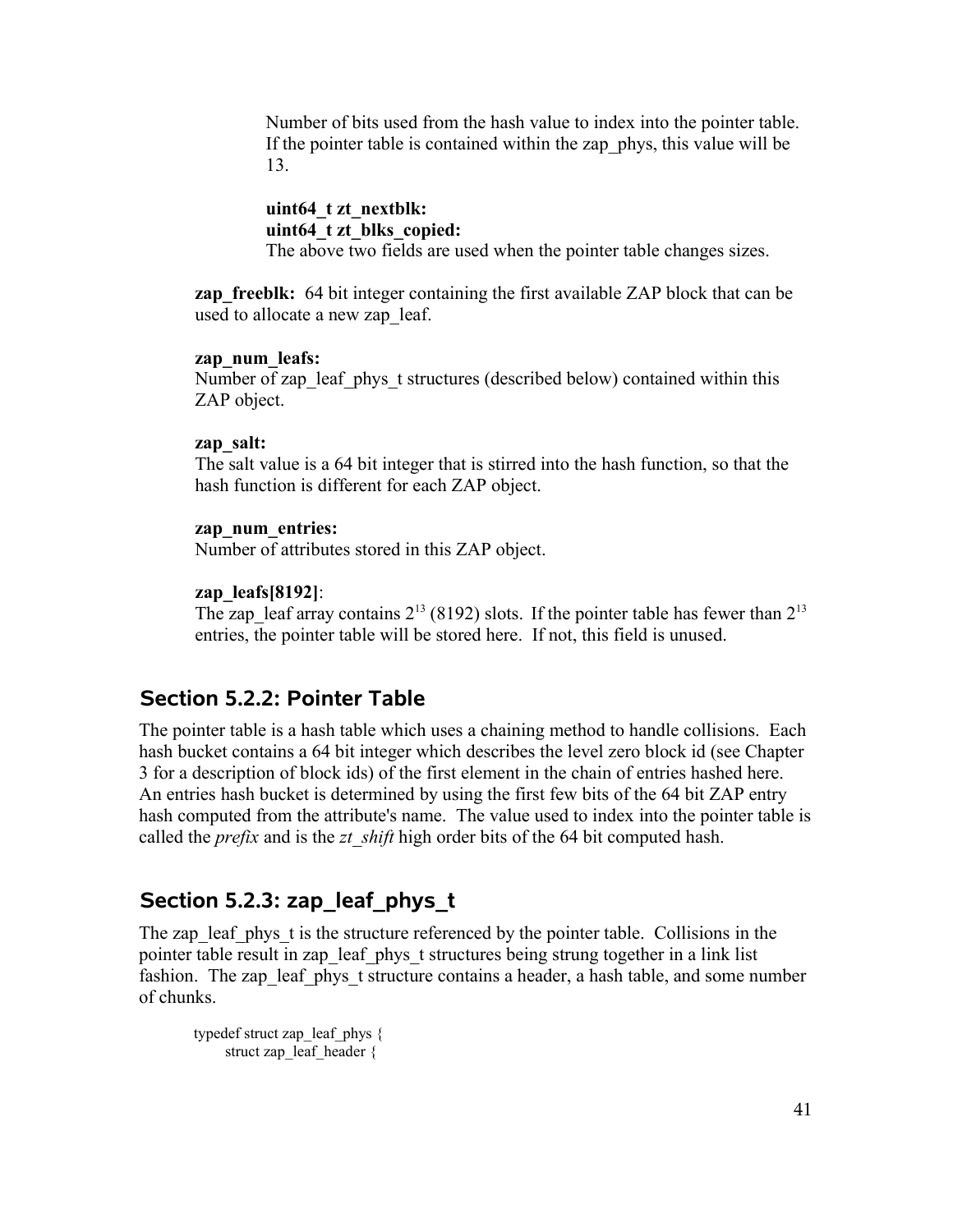```
uint64 t lhr_block_type;
         uint64 t lhr_next;
         uint64 t lhr prefix;
         uint32 t lhr_magic;
         uint16 t lhr_nfree;
         uint16 t lhr_nentries;
         uint16 t lhr_prefix_len;
         uint16<sup>t</sup> lh freelist;
         uint8 \overline{t} lh pad2[12];
      } l_hdr; /* 2 24-byte chunks */
      uint16_t l_hash[ZAP_LEAF_HASH_NUMENTRIES];
     union zap_leaf_chunk {
          struct zap_leaf_entry {
              uint8 t le type;
              uint8 t le int size;
              uint16 t le_next;
              uint16 t le_name_chunk;
              uint16 t le_name_length;
              uint16 t le_value_chunk;
              uint16 t le value length;
              uint16 t le cd;
              uint8 \overline{t} le pad[2];
              uint64 t le_hash;
          \} l entry;
          struct zap_leaf_array {
              uint8 t la_type;
               uint8_t la_array[ZAP_LEAF_ARRAY_BYTES];
               uint16_t la_next; 
          \} 1 array;
         struct zap_leaf_free {
              uint8 t lf type;
              uint8_t lf_pad[ZAP_LEAF_ARRAY_BYTES];
              uint16 t lf next;
         \} l free;
      } l_chunk[ZAP_LEAF_NUMCHUNKS];
} zap_leaf_phys_t;
```
#### **Header**

The header for the ZAP leaf is stored in a zap\_leaf\_header structure. It's description is as follows:

**lhr\_block\_type:** always ZBT\_LEAF (see Table 14 for values)

**lhr\_next:** 64 bit integer block id for the next leaf in a block chain.

**lhr\_prefix and lhr\_prefix\_len:** Each leaf (or chain of leafs) stores the ZAP entries whose first lhr\_prefixlen bits of their hash value equals lhr\_prefix. lhr\_prefixlen can be equal to or less than zt\_shift (the number of bits used to index into the pointer table) in which case multiple pointer table buckets reference the same leaf.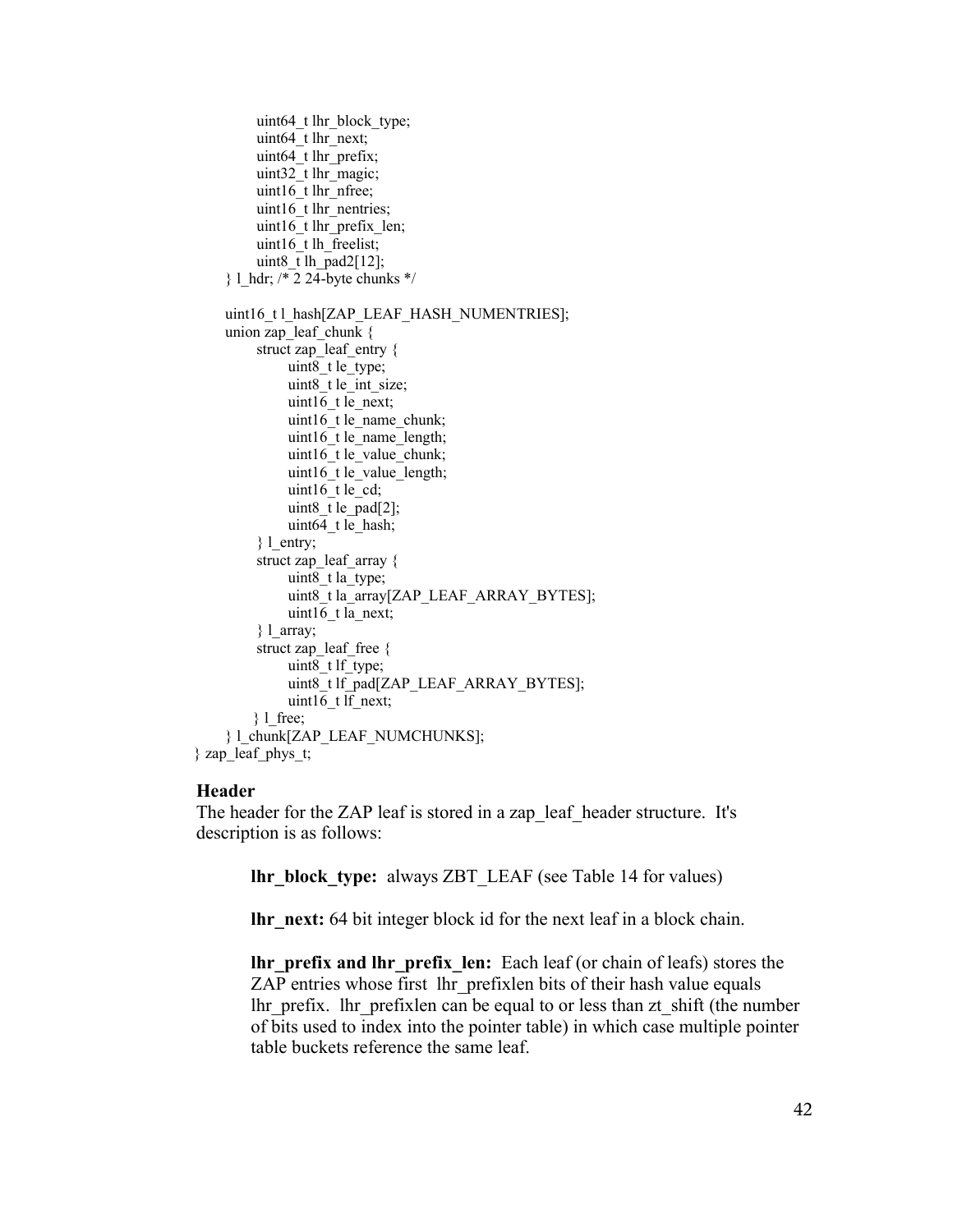**lhr\_magic:** leaf magic number ==  $0x2ABIEAF$  (zap-leaf)

**lhr\_nfree:** number of free chunks in this leaf (chunks described below)

**lhr\_nentries:** number of ZAP entries stored in this leaf

**lhr** freelist: head of a list of free chunks, 16 bit integer used to index into the zap leaf chunk array

#### **Leaf Hash**

The next 8KB of the zap leaf phys t is the zap leaf hash table. The entries in the has table reference chunks of type zap\_leaf\_entry. Twelve bits (the twelve following the lhr\_prefix\_len used to uniquely identify this block) of the attribute's hash value are used to index into the this table. Hash table collisions are handled by chaining entries. Each bucket in the table contains a 16 bit integer which is the index into the zap leaf chunk array.

### **Section 5.2.4 : zap\_leaf\_chunk**

Each leaf contains an array of chunks. There are three types of chunks: zap leaf entry, zap leaf array, and zap leaf free. Each attribute is represented by some number of these chunks: one zap\_leaf\_entry and some number of zap\_leaf\_array chunks. The illustration below shows how these chunks are arranged. A detailed description of each chunk type follows the illustration.



*Illustration 18 zap leaf structure*

**zap leaf entry**: The leaf hash table (described above) points to chucks of this type. This entry contains pointers to chunks of type zap\_leaf\_array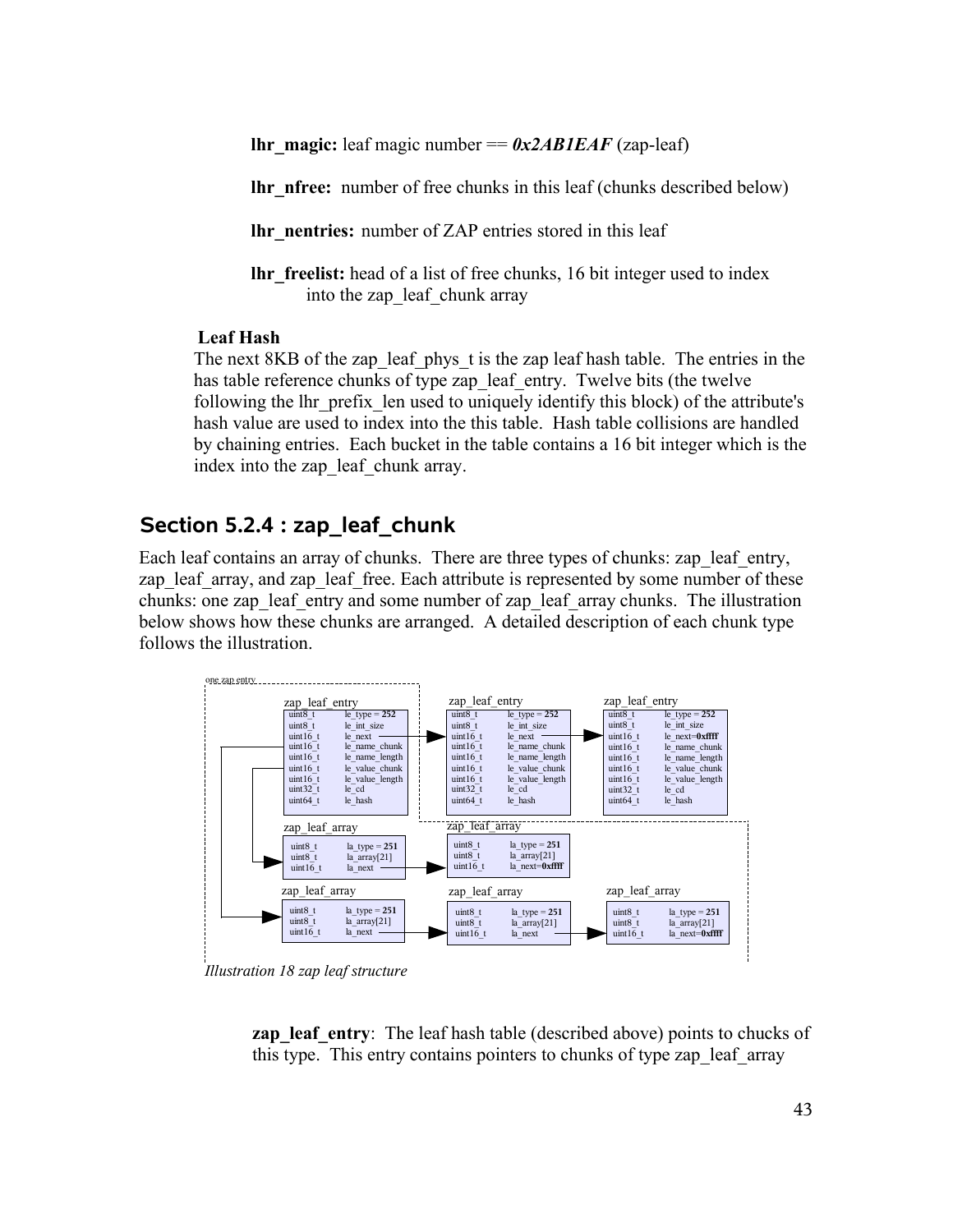which hold the name and value for the attributes being stored here.

 $le\_type$ *:* ZAP\_LEAF\_ENTRY == 252

*le int size*: Size of integers in bytes for this entry.

*le\_next:* Next entry in the zap\_leaf\_chunk chain. Chains occur when there are collisions in the hash table. The end of the chain is designated by a le\_next value of 0xffff.

*le\_name\_chunk:* 16 bit integer identifying the chunk of type zap leaf array which contains the first 21 characters of this attribute's name.

*le\_name\_length:* The length of the attribute's name, including the NULL character.

*le* value chunk:16 bit integer identifying the first chunk (type zap leaf array) containing the first 21 bytes of the attribute's value.

*le\_value\_length:* The length, in integer increments (*le\_int\_size*)

*le cd:* The collision differentiator ("CD") is a value associated with an entry whose hash value is the same as another entry within this ZAP object. When an entry is inserted into the ZAP object, the lowest CD which is not already used by an entry with the same hash value is assigned. In the absence of hash collisions, the CD value will be zero.

*le\_hash:* 64 bit hash of this attribute's name.

**zap** leaf array: Chunks of the zap leaf array hold either the name or the value of the ZAP attribute. These chunks can be strung together to provide for long names or large values. zap leaf array chunks are pointed to by a zap leaf entry chunk.

*la\_type:* ZAP\_LEAF\_ARRAY ==  $251$ 

*la array:* 21 byte array containing the name or value's value. Values of type "integer" are always stored in big endian format, regardless of the machine's native endianness.

*la\_next:* 16 bit integer used to index into the zap\_leaf\_chunk array and references the next zap\_leaf\_array chunk for this attribute; a value of 0xffff (CHAIN\_END) is used to designate the end of the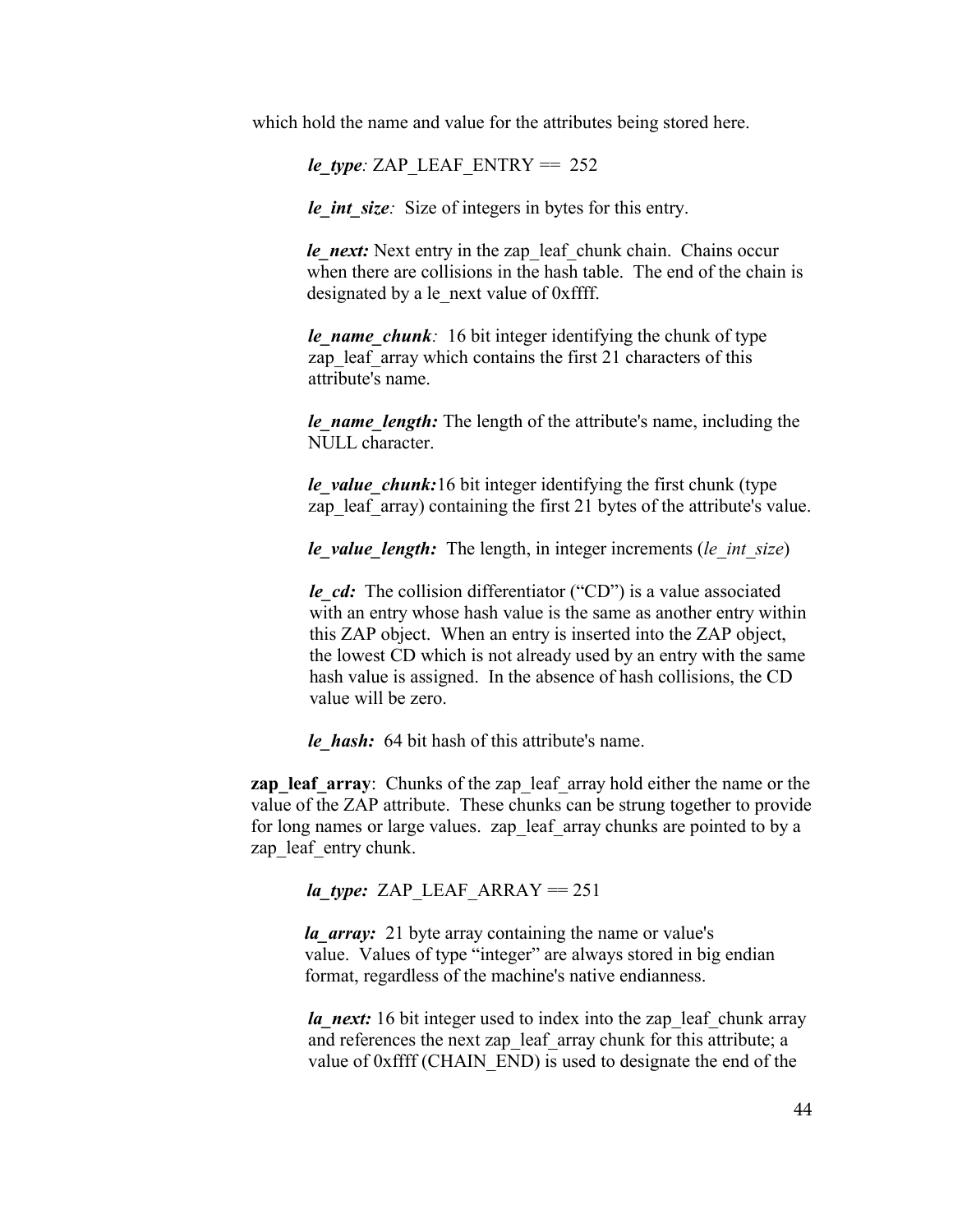chain

**zap** leaf free: Unused chunks are kept in a chained free list. The root of the free list is stored in the leaf header.

*lf\_type:* ZAP\_LEAF\_FREE == 253

*lf\_next:* 16 bit integer pointing to the next free chunk.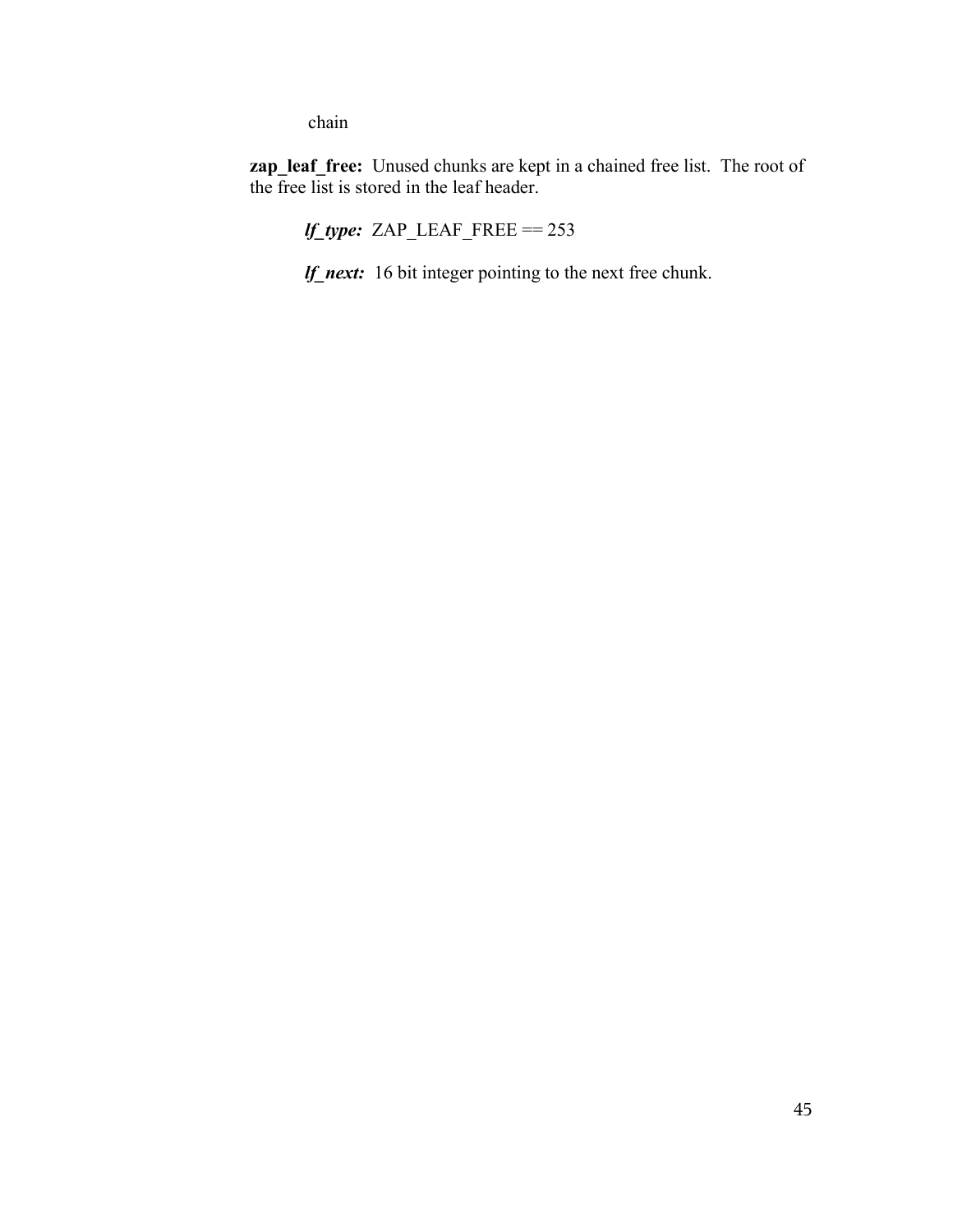# **Chapter Six – ZPL**

The ZPL, ZFS POSIX Layer, makes DMU objects look like a POSIX filesystem. POSIX is a standard defining the set of services a filesystem must provide. ZFS filesystems provide all of these required services.

The ZPL represents filesystems as an object set of type DMU\_OST\_ZFS. All snapshots, clones and filesystems are implemented as an object set of this type. The ZPL uses a well defined format for organizing objects in its object set. The section below describes this layout.

# *Section 6.1: ZPL Filesystem Layout*

A ZPL object set has one object with a fixed location and fixed object number. This object is called the "master node" and always has an object number of 2. The master node is a ZAP object containing three attributes: DELETE\_QUEUE, VERSION, and ROOT.

### Name: DELETE\_QUEUE

Value: 64 bit object number for the delete queue object Description: The delete queue provides a list of deletes that were in-progress when the filesystem was force unmounted or as a result of a system failure such as a power outage. Upon the next mount of the filesystem, the delete queue is processed to remove the files/dirs that are in the delete queue. This mechanism is used to avoid leaking files and directories in the filesystem.

Name: VERSION Value: Currently a value of "1". Description: ZPL version used to lay out this filesystem.

Name: ROOT Value: 64 bit object number Description: This attribute's value contains the object number for the top level directory in this filesystem, the root directory.

# *Section 6.2: Directories and Directory Traversal*

Filesystem directories are implemented as ZAP objects (object type DMU\_OT\_DIRECTORY). Each directory holds a set of name-value pairs which contain the names and object numbers for each directory entry. Traversing through a directory tree is as simple as looking up the value for an entry and reading that object number.

All filesystem objects contain a znode phys t structure in the bonus buffer of it's dnode. This structure stores the attributes for the filesystem object. The znode\_phys\_t structure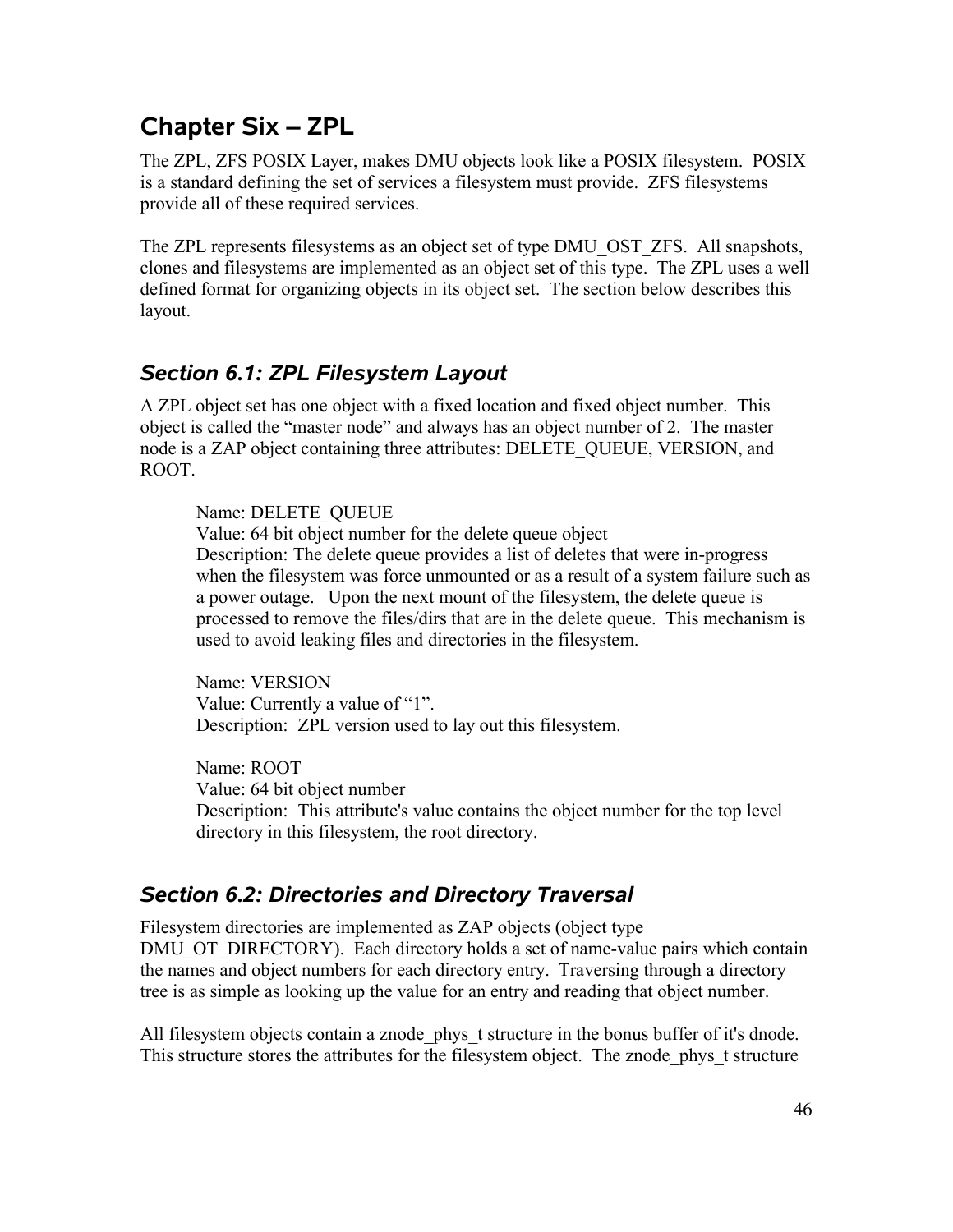#### is shown below.

```
typedef struct znode_phys {
     uint64 t zp \text{atime}[2];
      uint64_t zp_mtime[2];
     uint64 t zp ctime[2];
     uint64_t zp_crtime[2];
     uint64_t zp_gen;
     uint64_t zp_mode;
      uint64_t zp_size; 
     uint64<sup>-t</sup> zp<sup>-</sup>parent;
     uint64 t zp_links;
      uint64_t zp_xattr;
      uint64_t zp_rdev; 
      uint64_t zp_flags; 
     uint64^-t zp_uid;
     uint64 t zp_gid;
     uint64^-t zp_pad[4];
      zfs_znode_acl_t zp_acl;
} znode_phys_t
```
**zp** atime: Two 64 bit integers containing the last file access time in seconds (zp\_atime[0]) and nanoseconds (zp\_atime[1]) since January  $1<sup>st</sup> 1970$  (GMT).

**zp\_mtime:** Two 64 bit integers containing the last file modification time in seconds (zp\_mtime[0]) and nanoseconds (zp\_mtime[0]) since January  $1<sup>st</sup> 1970$ (GMT).

**zp** ctime: Two 64 bit integers containing the last file change time in seconds (zp\_ctime[0]) and nanoseconds (zp\_ctime[1]) since January 1<sup>st</sup> 1970 (GMT).

**zp** crtime: Two 64 bit integers containing the file's creation time in seconds (zp\_crtime[0]) and nanoseconds (zp\_crtime[1]) since January  $1<sup>st</sup> 1970$  (GMT).

**zp** gen: 64 bit generation number, contains the transaction group number of the creation of this file.

**zp** mode: 64 bit integer containing file mode bits and file type. The lower 8 bits of the mode contain the access mode bits, for example 755. The  $9<sup>th</sup>$  bit is the sticky bit and can be a value of zero or one. Bits 13-16 are used to designate the file type. The file types can be seen in the table below.

| <b>Type</b>    | <b>Description</b>              | Value in bits 13-16 |
|----------------|---------------------------------|---------------------|
| S IFIFO        | Fifo                            | 0x1                 |
| S IFCHR        | <b>Character Special Device</b> | 0x2                 |
| <b>S</b> IFDIR | Directory                       | 0x4                 |
| <b>S IFBLK</b> | Block special device            | 0x6                 |
| <b>S</b> IFREG | Regular file                    | 0x8                 |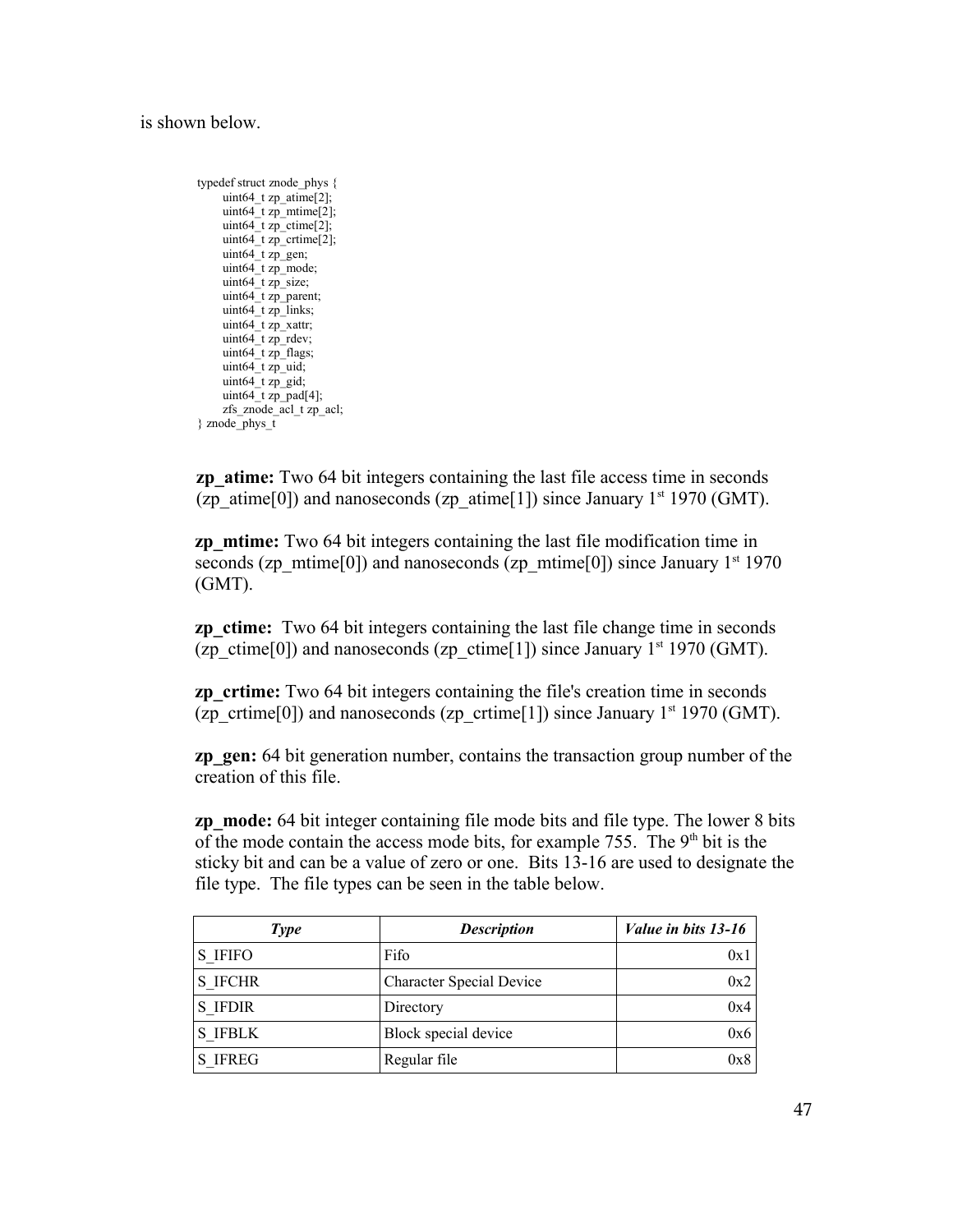| <b>Type</b>     | <b>Description</b> | Value in bits 13-16 |
|-----------------|--------------------|---------------------|
| <b>S IFLNK</b>  | Symbolic Link      | 0xA                 |
| S IFSOCK        | Socket             | 0xC                 |
| S IFDOOR        | Door               | 0xD                 |
| <b>S IFPORT</b> | Event Port         | 0xE                 |

*Table 15 File Types and their associated mode bits*

**zp\_size:** size of file in bytes

**zp** parent: object id of the parent directory containing this file

**zp\_links:** number of hard links to this file

**zp\_xattr:** object ID of a ZAP object which is the hidden attribute directory. It is treated like a normal directory in ZFS, except that its hidden and an application will need to "tunnel" into the file via openat() to get to it.

**zp** rdev: dev t for files of type S\_IFCHR or S\_IFBLK

**zp flags:** Persistent flags set on the file. The following are valid flag values.

| <b>Flag</b>            | Value |
|------------------------|-------|
| <b>ZFS XATTR</b>       | Uх    |
| <b>ZFS INHERIT ACE</b> | Ux2   |

*Table 16 zp\_flag values*

**zp\_uid:** 64 bit integer (uid\_t) of the files owner.

**zp** gid: 64 bit integer (gid t) owning group of the file.

**zp\_acl:** zfs\_znode\_acl structure containing any ACL entries set on this file. The zfs\_znode\_acl structure is defined below.

# *Section 6.3: ZFS Access Control Lists*

Access control lists (ACL) serve as a mechanism to allow or restrict user access privileges on a ZFS object. ACLs are implemented in ZFS as a table containing ACEs (Access Control Entries).

The znode phys t contains a zfs znode acl structure. This structure is shown below.

```
#define ACE_SLOT_CNT 6
typedef struct zfs_znode_acl {
    uint64_t z_acl_extern_obj;<br>uint32_t z_acl_count;
                z<sub>_acl_count;</sub>
    uint16_t z_acl_version;
    uint16 t \bar{z} acl pad;
    ace t z ace data[ACE_SLOT_CNT];
} zfs_znode_acl_t;
```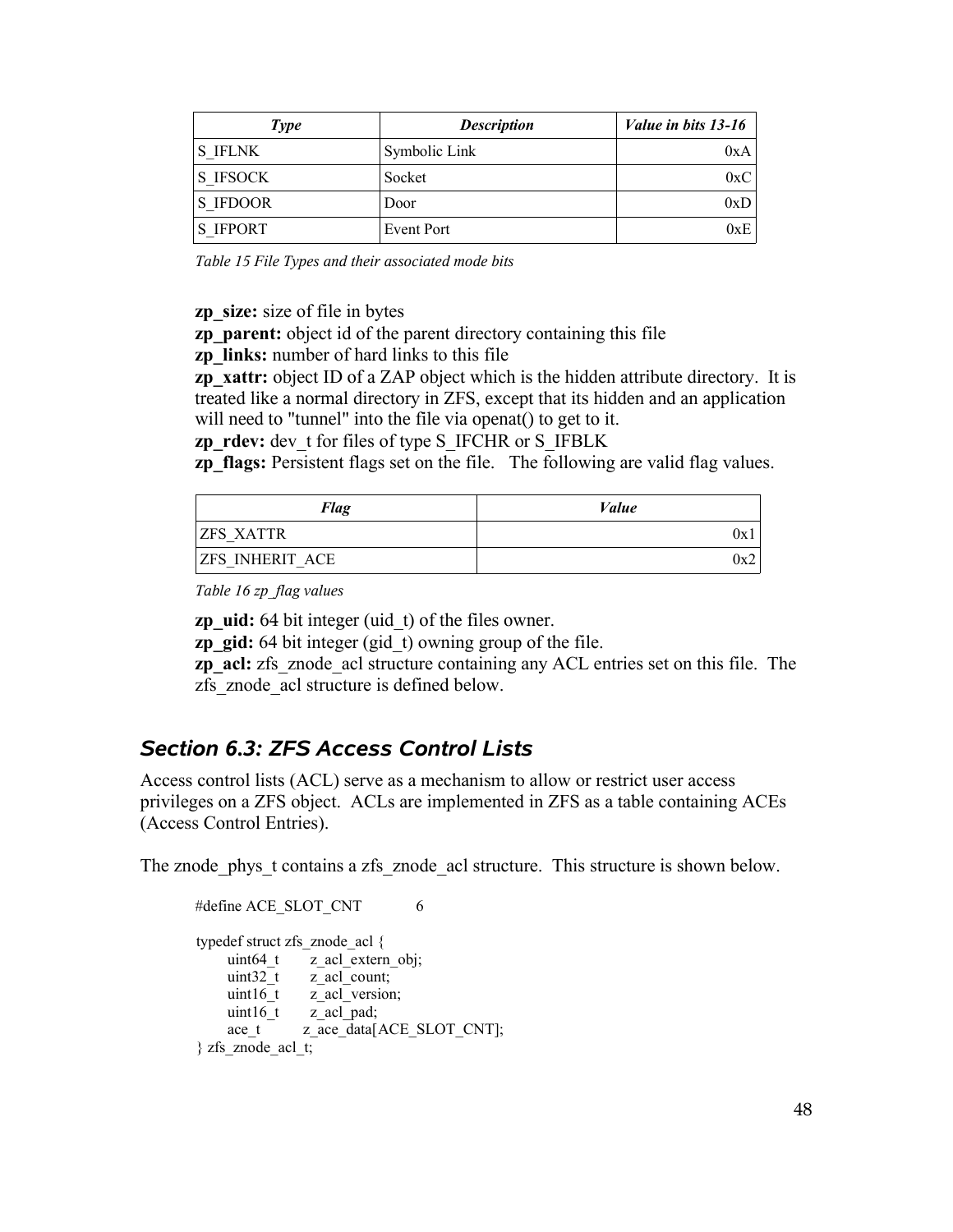**z** acl extern obj: Used for holding ACLs that won't fit in the znode. In other words, its for ACLs great than 6 ACEs. The object type of an extern ACL is DMU\_OT\_ACL.

**z** acl count: number of ACE entries that make up an ACL **z\_acl\_version:** reserved for future use. **z** acl pad: reserved for future use. **z** ace data: Array of up to 6 ACEs.

An ACE specifies an access right to an individual user or group for a specific object.

```
typedef struct ace {
     uid_t a_who;<br>uint32 t a_ acce
                  a access mask;
     uint16t a flags;
     uint16 t a type;
} ace t;
```
**a** who: This field is only meaningful when the ACE OWNER, ACE GROUP and ACE\_EVERYONE flags (set in *a\_flags,* described below) are not asserted. The a who field contains a UID or GID. If the ACE\_IDENTIFIER\_GROUP flag is set in *a\_flags* (see below), the a\_who field will contain a GID. Otherwise, this field will contain a UID.

| <i><b>Attribute</b></i> | Value      |
|-------------------------|------------|
| ACE READ DATA           | 0x00000001 |
| ACE LIST DIRECTORY      | 0x00000001 |
| ACE WRITE DATA          | 0x00000002 |
| ACE ADD FILE            | 0x00000002 |
| ACE APPEND DATA         | 0x00000004 |
| ACE ADD SUBDIRECTORY    | 0x00000004 |
| ACE READ NAMED ATTRS    | 0x00000008 |
| ACE WRITE NAMED ATTRS   | 0x00000010 |
| <b>ACE EXECUTE</b>      | 0x00000020 |
| ACE DELETE CHILD        | 0x00000040 |
| ACE_READ_ATTRIBUTES     | 0x00000080 |
| ACE WRITE ATTRIBUTES    | 0x00000100 |
| <b>ACE DELETE</b>       | 0x00010000 |
| ACE READ ACL            | 0x00020000 |

**a** access mask: 32 bit access mask. The table below shows the access attribute associated with each bit.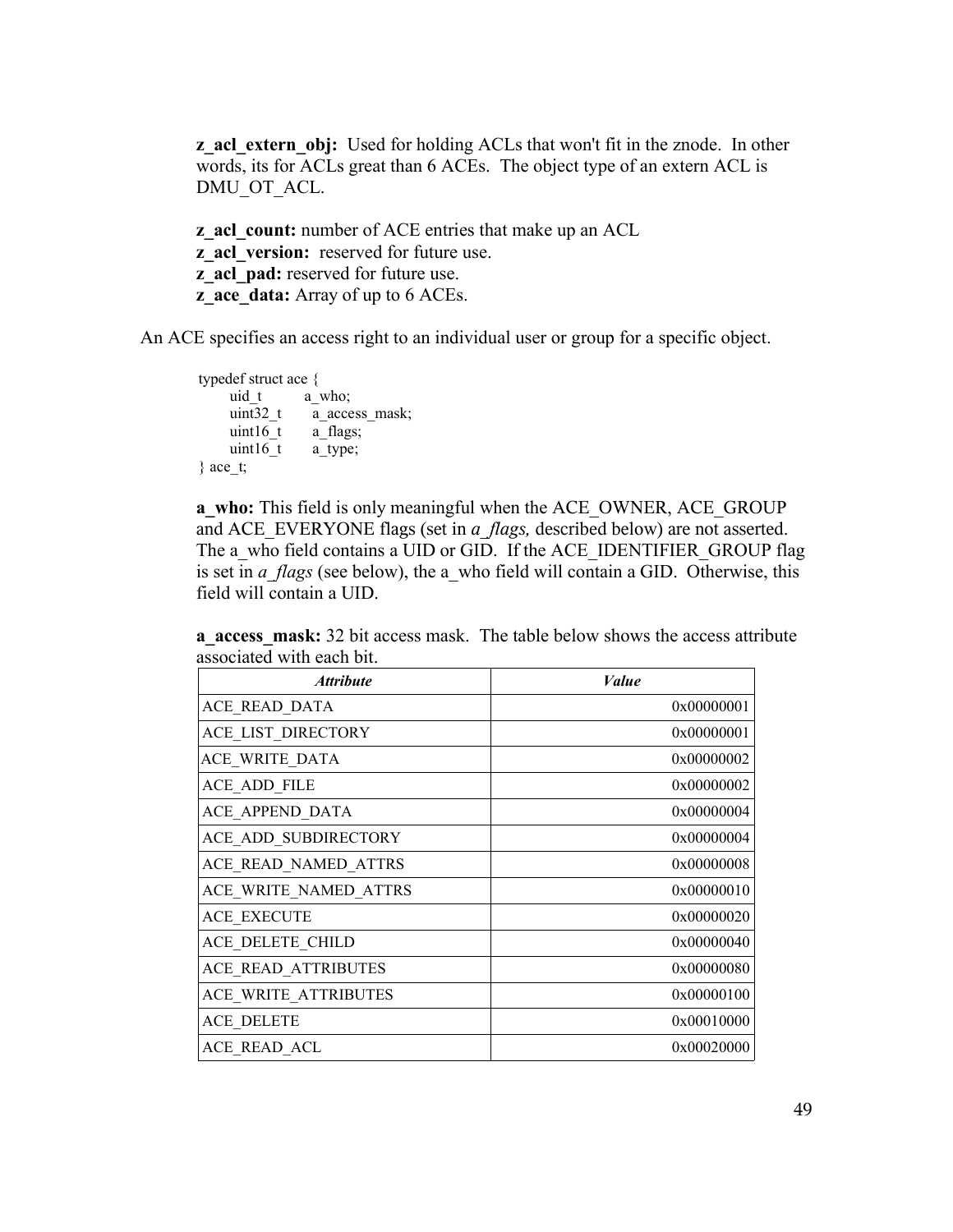| <i><b>Attribute</b></i> | Value      |
|-------------------------|------------|
| ACE WRITE ACL           | 0x00040000 |
| ACE WRITE OWNER         | 0x00080000 |
| ACE SYNCHRONIZE         | 0x00100000 |

*Table 17 Access Mask Values*

**a\_flags:** 16 bit integer whose value describes the ACL entry type and inheritance flags.

| $ACE$ flag                     | <i>Value</i> |
|--------------------------------|--------------|
| ACE FILE INHERIT ACE           | 0x0001       |
| ACE DIRECTORY INHERIT ACE      | 0x0002       |
| ACE NO PROPAGATE INHERIT ACE   | 0x0004       |
| ACE INHERIT ONLY_ACE           | 0x0008       |
| ACE SUCCESSFUL ACCESS ACE FLAG | 0x0010       |
| ACE FAILED ACCESS ACE FLAG     | 0x0020       |
| ACE IDENTIFIER GROUP           | 0x0040       |
| <b>ACE OWNER</b>               | 0x1000       |
| <b>ACE GROUP</b>               | 0x2000       |
| <b>ACE EVERYONE</b>            | 0x4000       |

*Table 18 Entry Type and Inheritance Flag Value*

| Type                        | Value  | <b>Description</b>                                                                                                                                                  |
|-----------------------------|--------|---------------------------------------------------------------------------------------------------------------------------------------------------------------------|
| ACE ACCESS ALLOWED ACE TYPE | 0x0000 | Grants access as described in<br>a access mask.                                                                                                                     |
| ACE ACCESS DENIED ACE TYPE  | 0x0001 | Denies access as described in<br>a access mask.                                                                                                                     |
| ACE SYSTEM AUDIT ACE TYPE   | 0x0002 | Audit the successful or failed<br>accesses (depending on the<br>presence of the successful/failed<br>access flags) as defined in the<br>a access mask. <sup>6</sup> |
| ACE SYSTEM ALARM ACE TYPE   | 0x0003 | Alarm the successful of failed<br>accesses as defined in the<br>a access mask.                                                                                      |

*Table 19 ACE Types and Values*

<sup>6</sup> The action taken as an effect of triggering an audit is currently undefined in Solaris.

<sup>7</sup> The action taken as an effect of triggering an alarm is currently undefined in Solaris.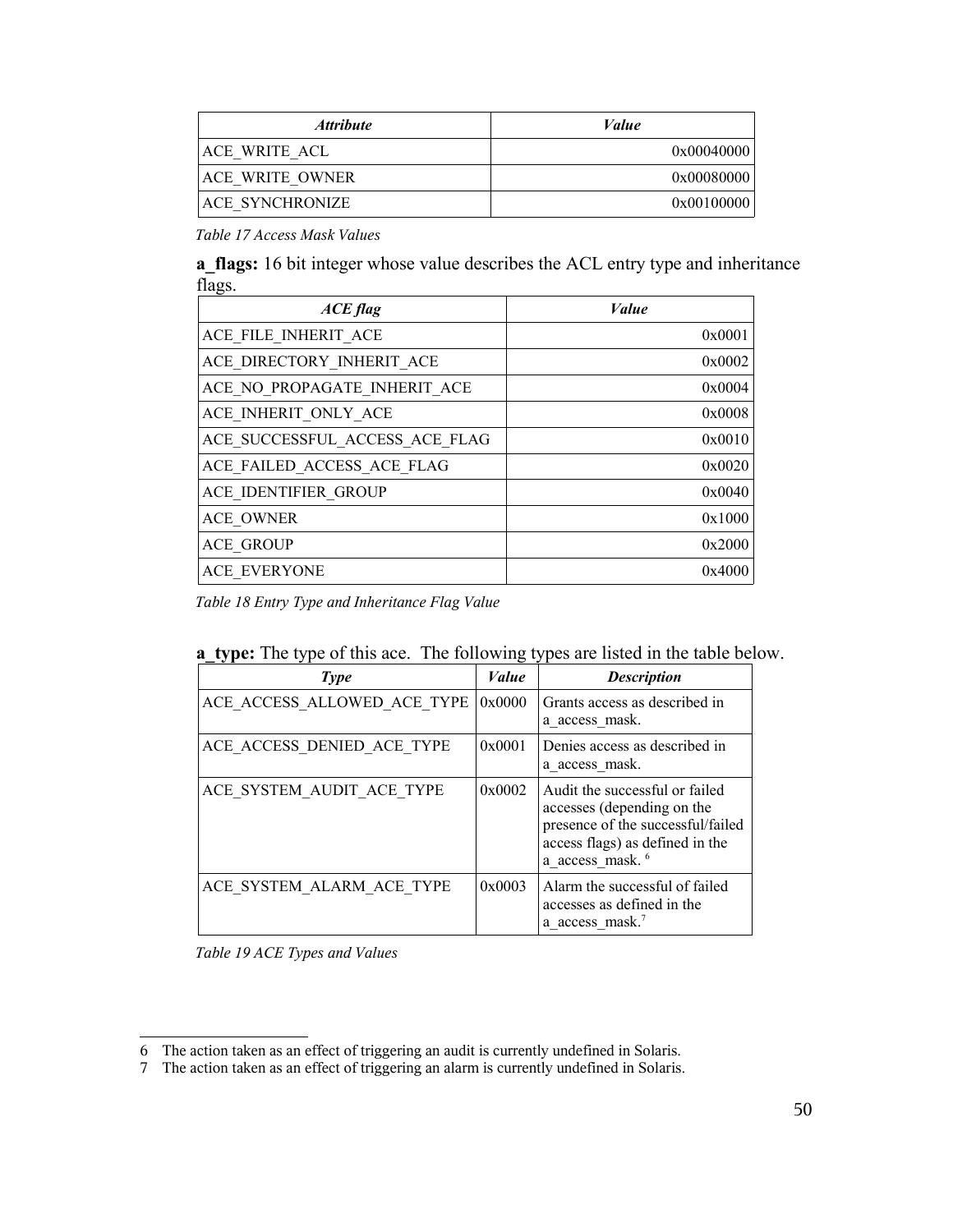# **Chapter Seven – ZFS Intent Log**

The ZFS intent log (ZIL) saves transaction records of system calls that change the file system in memory with enough information to be able to replay them. These are stored in memory until either the DMU transaction group (txg) commits them to the stable pool and they can be discarded, or they are flushed to the stable log (also in the pool) due to a fsync, O\_DSYNC or other synchronous requirement. In the event of a panic or power failure, the log records (transactions) are replayed.

There is one ZIL per file system. Its on-disk (pool) format consists of 3 parts:

- ZIL header
- ZIL blocks
- ZIL records

A log record holds a system call transaction. Log blocks can hold many log records and the blocks are chained together. Each ZIL block contains a block pointer in the trailer (blkptr t) to the next ZIL block in the chain. Log blocks can be different sizes. The ZIL header points to the first block in the chain. Note there is not a fixed place in the pool to hold blocks. They are dynamically allocated and freed as needed from the blocks available. The illustration below shows the ZIL structure showing log blocks and log records of different sizes:



*Illustration 19 Overview of ZIL Structure*

More details of the current ZIL on disk structures are given below.

### *Section 7.1: ZIL header*

There is one of these per ZIL and it has a simple structure:

```
typedef struct zil_header {
         uint64 t zh_claim_txg; /* txg in which log blocks were claimed */
         uint64 t zh_replay_seq; /* highest replayed sequence number */blkptr\overline{t} zh\overline{log}; /* log chain */
\} zil header t;
```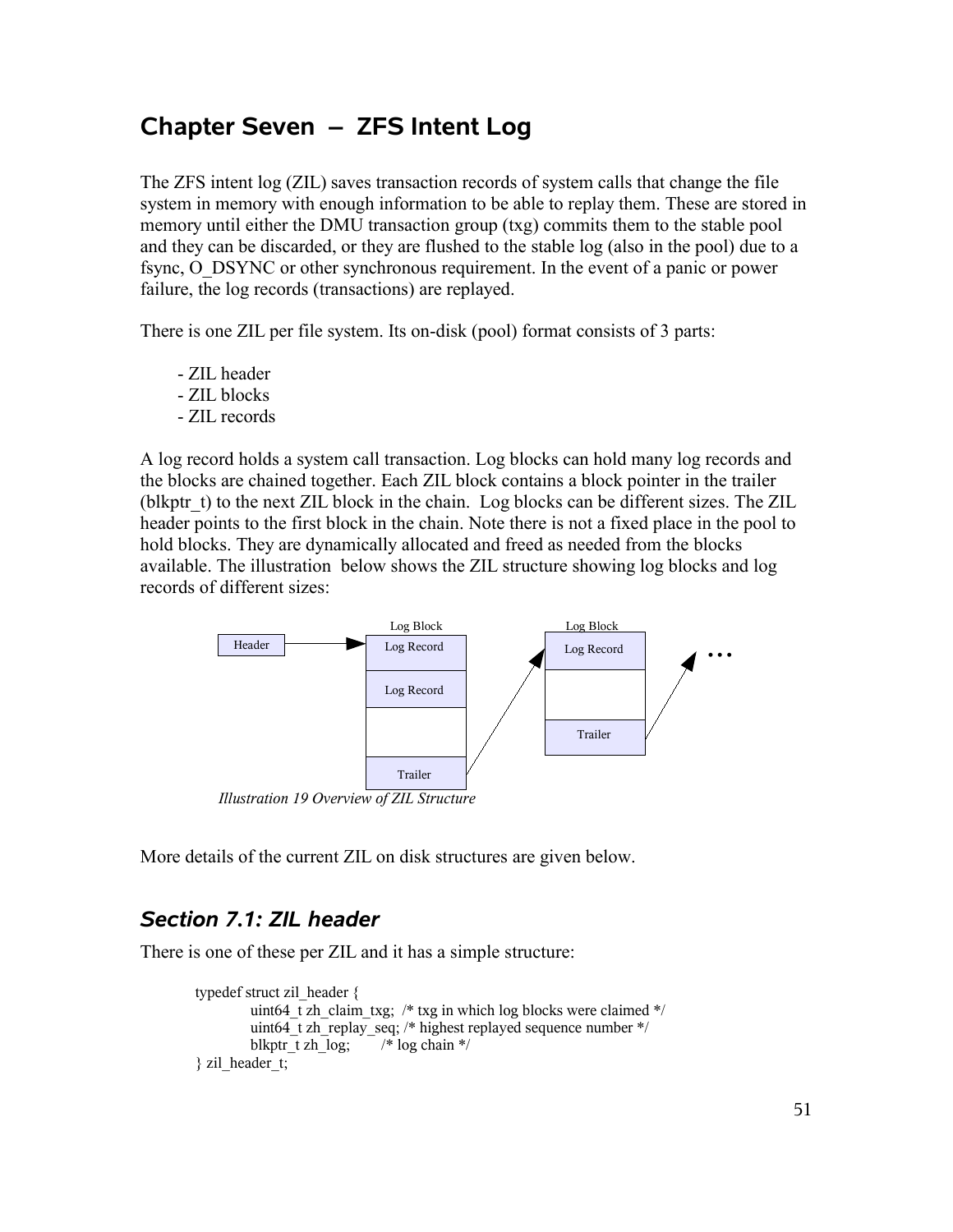# *Section 7.2: ZIL blocks*

ZIL blocks contain ZIL records. The blocks are allocated on demand and are of a variable size according to need. The size field is part of the blkptr t which points to a log block. Each block is filled with records and contains a zil trailer t at the end of the block:

#### **ZIL Trailer**

| typedef struct zil trailer $\{$ |               |                                 |
|---------------------------------|---------------|---------------------------------|
| blkptr t                        | zit next blk; | /* next block in chain $*/$     |
| uint $64$ t                     | zit nused;    | /* bytes in log block used $*/$ |
| zio block tail t zit bt;        |               | /* block trailer $*/$           |
| stail trailer to                |               |                                 |

#### **ZIL records**

#### **ZIL record common structure**

ZIL records all start with a common section followed by a record (transaction) specific structure. The common log record structure and record types (values for lrc\_txtype) are:

| typedef struct $\{$ |                      | /* common log record header $*/$ |                                         |                                               |
|---------------------|----------------------|----------------------------------|-----------------------------------------|-----------------------------------------------|
|                     | uint64 t             | lrc txtype;                      |                                         | /* intent log transaction type $*/$           |
|                     | uint $64$ t          | lrc reclen;                      |                                         | $/*$ transaction record length $*/$           |
|                     | uint $64$ t          | $lrc$ txg;                       |                                         | /* dmu transaction group number $\frac{*}{ }$ |
|                     | uint64 t             | lrc seq;                         |                                         | $/*$ intent log sequence number $*/$          |
| $\}$ Ir t;          |                      |                                  |                                         |                                               |
|                     | #define TX CREATE    | 1                                | $\frac{*}{*}$ Create file $\frac{*}{*}$ |                                               |
|                     | #define TX MKDIR     | 2                                |                                         | /* Make directory $*/$                        |
|                     | #define TX MKXATTR 3 |                                  |                                         | /* Make XATTR directory */                    |
|                     | #define TX SYMLINK   | 4                                |                                         | /* Create symbolic link to a file $*/$        |
|                     | #define TX REMOVE    | 5                                | /* Remove file $*/$                     |                                               |
|                     | #define TX RMDIR     | 6                                |                                         | /* Remove directory $*/$                      |
|                     | #define TX LINK      | 7                                |                                         | /* Create hard link to a file $*/$            |
|                     | #define TX RENAME    | 8                                |                                         | /* Rename a file $*/$                         |
|                     | #define TX WRITE     | 9                                | $\frac{*}{*}$ File write $\frac{*}{*}$  |                                               |
|                     | #define TX TRUNCATE  |                                  | 10                                      | /* Truncate a file $\frac{*}{ }$              |
|                     | #define TX SETATTR   | 11                               |                                         | /* Set file attributes $*/$                   |
|                     | #define TX ACL       | 12                               | $/*$ Set acl $*/$                       |                                               |

#### **ZIL record specific structures**

For each of the record (transaction) types listed above there is a specific structure which embeds the common structure. Within each record enough information is saved in order to be able to replay the transaction (usually one VOP call). The VOP layer will pass in-memory pointers to vnodes. These have to be converted to stable pool object identifiers (oids). When replaying the transaction the VOP layer is called again. To do this we reopen the object and pass it's vnode. Some of the record specific structures are used for more than one transaction type. The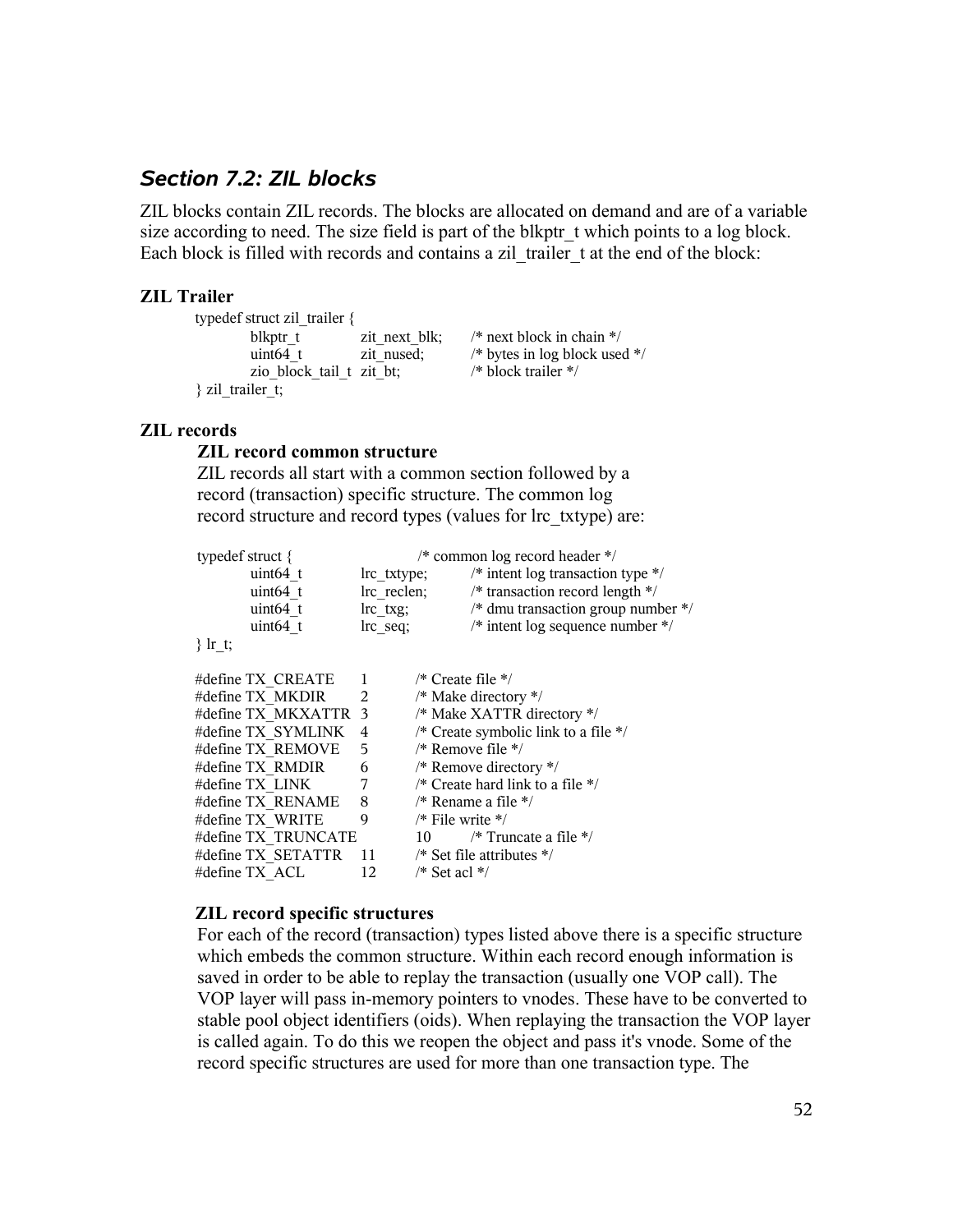lr\_create\_t record specific structure is used for: TX\_CREATE, TX\_MKDIR, TX\_MKXATTR and TX\_SYMLINK, and lr\_remove\_t is used for both TX\_REMOVE and TX\_RMDIR. All fields (other than strings and user data) are 64 bits wide. This provides for a well defined alignment which allows for easy compatibility between different architectures, and easy endianness conversion if necessary. Here's the definition of the record specific structures:

```
typedef struct {
       lr t lr common; /* common portion of log record */uint64 t lr doid; /* object id of directory */uint64 t lr foid; /* object id of created file object */uint64 t lr mode; /* mode of object */uint64 t lr uid; /* uid of object */uint64 t lr gid; /* gid of object */uint64 t lr gen; /* generation (txg of creation) */uint64 t lr crtime[2]; /* creation time */
       uint64 t lr rdev; /* rdev of object to create *//* name of object to create follows this */
       /* for symlinks, link content follows name */
} lr_create_t;
typedef struct {
       lr_t lr_common; /* common portion of log record */
       uint64 t lr doid; /* obj id of directory *//* name of object to remove follows this */
} lr_remove_t;
typedef struct {
       lr t lr common; /* common portion of log record */uint64 t lr doid; /* obj id of directory */uint64 t lr link obj; /* obj id of link */
     /* name of object to link follows this */
\} lr link t;
typedef struct {
       lr t lr common; /* common portion of log record */uint64_t lr_sdoid; /* obj id of source directory */uint64<sub>_t</sub> lr_tdoid; /* obj id of target directory */
       /* 2 strings: names of source and destination follow this */
} lr_rename_t;
typedef struct {
       lr t lr common; /* common portion of log record */uint64 t lr foid; /* file object to write */
       uint64 t lr offset; /* offset to write to */
       uint64 t lr length; /* user data length to write */uint64 t lr_blkoff; /* offset represented by lr_blkptr */
       blkptr t lr blkptr; /* spa block pointer for replay *//* write data will follow for small writes */
} lr_write_t;
typedef struct {
       lr_t lr_common; /* common portion of log record */
```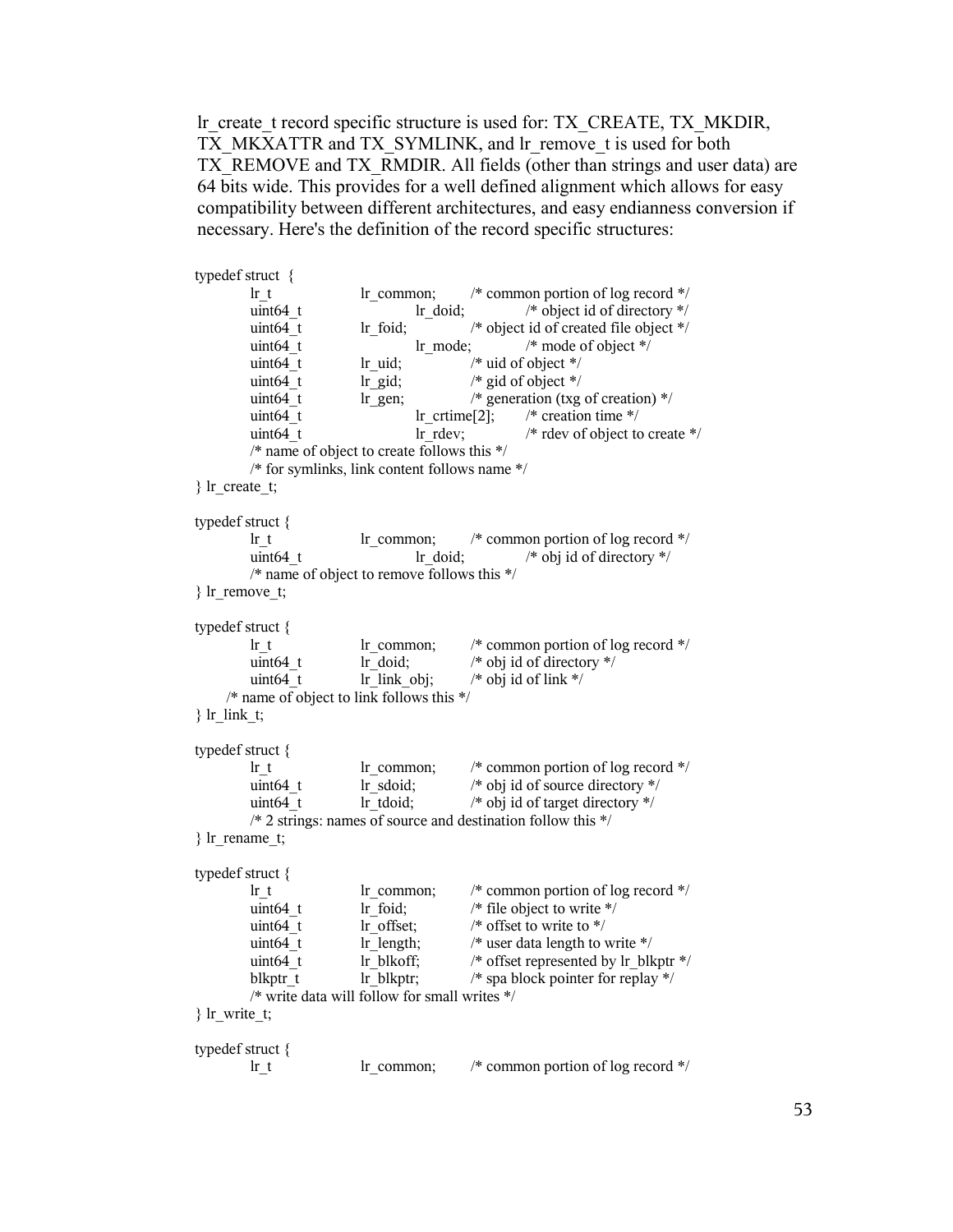|                     | uint $64$ t |                                                                             |             | Ir foid; $/*$ object id of file to truncate $*/$                                   |
|---------------------|-------------|-----------------------------------------------------------------------------|-------------|------------------------------------------------------------------------------------|
|                     | $uint64$ t  |                                                                             |             | In offset; $/*$ offset to truncate from $*/$                                       |
|                     | uint64 t    |                                                                             |             | Ir length; $/*$ length to truncate $*/$                                            |
| $\}$ Ir truncate t; |             |                                                                             |             |                                                                                    |
| typedef struct $\{$ |             |                                                                             |             |                                                                                    |
|                     | $\ln t$     |                                                                             |             | In common; $\frac{\pi}{2}$ common portion of log record $\frac{\pi}{2}$            |
|                     | uint64 t    |                                                                             | $\ln$ foid; | /* file object to change attributes $*/$                                           |
|                     | uint64 t    |                                                                             |             | Ir mask; $/*$ mask of attributes to set $*/$                                       |
|                     | uint64 t    |                                                                             |             | $\ln \mod 2$ ; $\frac{1}{2}$ mode to set */                                        |
|                     | uint64 t    |                                                                             |             | $\ln \left( \frac{1}{2} \right)$ /* uid to set */                                  |
|                     | uint64 t    |                                                                             |             | $\ln \text{gid}$ ; /* gid to set */                                                |
|                     | uint64 t    |                                                                             |             | $\ln$ size; /* size to set */                                                      |
|                     | uint64 t    |                                                                             |             | $\text{lr\_atime}[2];$ /* access time */                                           |
|                     | uint64 t    | Ir mtime[2]; $\frac{1}{2}$ modification time */                             |             |                                                                                    |
| $\}$ lr_setattr t;  |             |                                                                             |             |                                                                                    |
| typedef struct $\{$ |             |                                                                             |             |                                                                                    |
|                     | $\ln t$     |                                                                             |             | Ir common; $\frac{1}{2}$ common portion of log record $\frac{1}{2}$                |
|                     |             | uint64 t $\qquad$ Ir foid; $\qquad$ $\qquad$ t obj id of file $\frac{*}{ }$ |             |                                                                                    |
|                     |             |                                                                             |             | uint64_t $\text{lr}\text{ }$ aclent; $\text{lr}\text{ }$ * number of aclentries */ |
|                     |             | /* Ir aclent number of ace t entries follow this $*/$                       |             |                                                                                    |
| $\}$ lr acl t;      |             |                                                                             |             |                                                                                    |